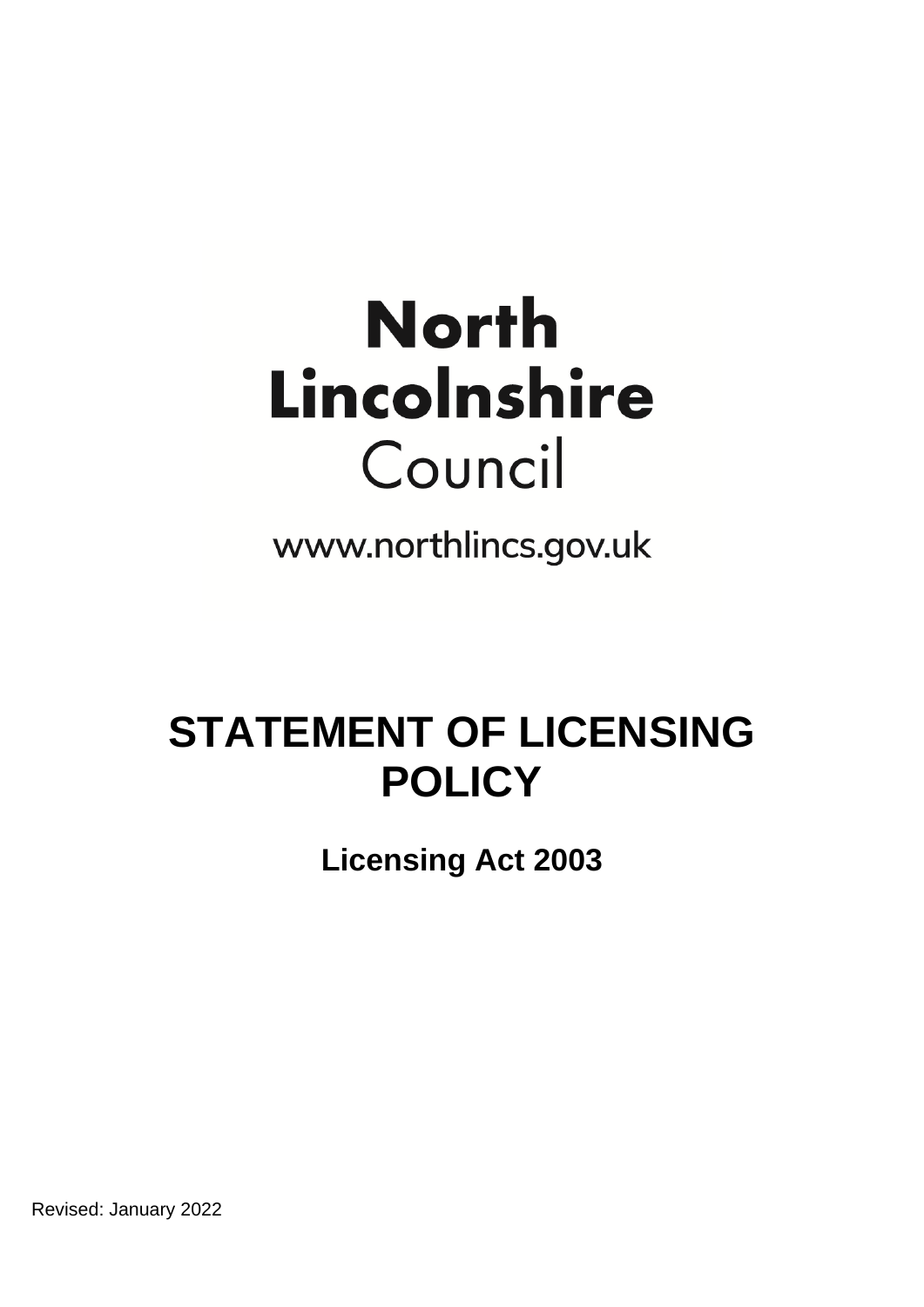## No English? For information please call:

(Arabic) للحصول على المزيد من المعلومات اتصل بـ: 08000 08000

তথাঙলি বাংলায় জানতে হলে এই নশ্বরে ফোন করুন: 08000 193531 (Bengali)

欲知粤語版的信息, 請致電: 08000 193532 (Cantonese)

हिन्दी में जानकारी के लिये 08000 193533 पर फोन करें (Hindi)

#### (Kurdish Sorani) بز زانیاری به کوردی سزرانی تەلەفزن بز ژماره 193537 08000 بکه.

Para mais informação em português contacte-nos através do telefone 08000 193538 (Portuguese)

ਪੰਜਾਬੀ ਵਿਚ ਜਾਣਕਾਰੀ ਲਈ 08000 193539 'ਤੇ ਫੋਨ ਕਰੋ (Punjabi)

"Warbixinta oo af Soomaali ah wac 08000 193540" (Somali)

(Urdu) اردو میں انقار میشن کے لیتے اس ٹیلیٹون نہرے را جلہ فرمائل ۔ 08000 08000

Nie mówisz po angielsku? Po informacje zadzwoń pod numer 08000 195587 (Polish)

Не знаете английский? Для информации звоните 08000 195586 (Russian)

For information in large print, audio, Braille or to request a signer to speak to us please contact 01724 296296 **Contents**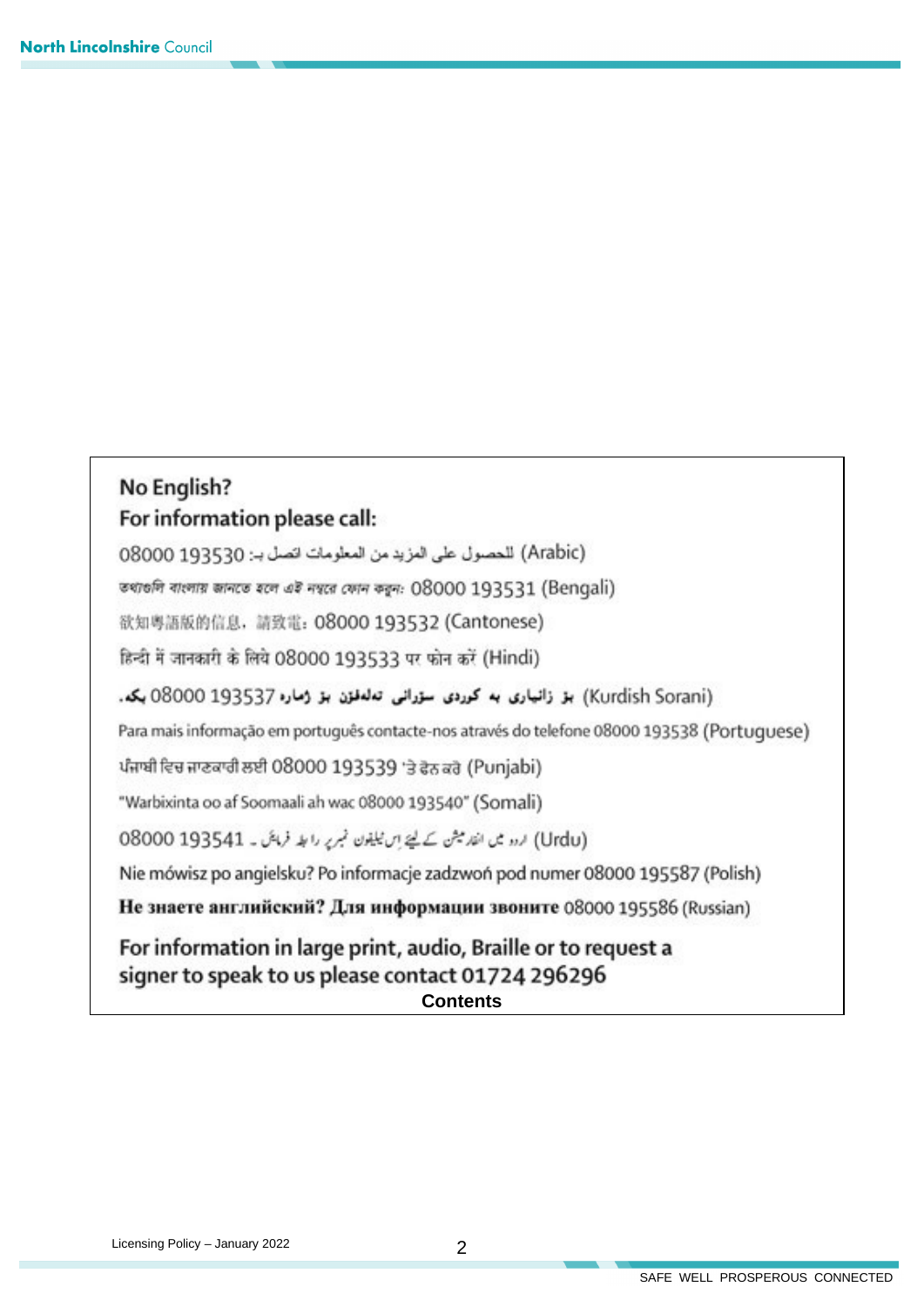| <b>Contents</b> |                                                                         |   |      |  |  |  |
|-----------------|-------------------------------------------------------------------------|---|------|--|--|--|
| <b>Section</b>  | <b>Subject</b>                                                          |   | Page |  |  |  |
|                 | <b>Executive Summary</b>                                                |   | 5    |  |  |  |
| 1               | <b>Introduction</b>                                                     |   | 6    |  |  |  |
| $\overline{2}$  | <b>Purpose and Scope of the Licensing</b><br><b>Policy</b>              |   | 10   |  |  |  |
| 3               | <b>Administration and Exercise of the</b><br><b>Licensing Function</b>  |   | 13   |  |  |  |
| 4               | <b>Determining Applications</b>                                         | ۰ | 26   |  |  |  |
| 5               | The Licensing Objectives -<br><b>Prevention of Crime &amp; Disorder</b> |   | 33   |  |  |  |
| 6               | The Licensing Objectives - Public<br><b>Safety</b>                      |   | 43   |  |  |  |
| 7               | The Licensing Objectives -<br><b>Prevention of Public Nuisance</b>      |   | 50   |  |  |  |
| 8               | The Licensing Objectives - Protection<br>of Children from Harm          |   | 56   |  |  |  |
| 9               | <b>Other Statutory Provisions</b>                                       |   | 63   |  |  |  |
| 10              | <b>Enforcement</b>                                                      |   | 66   |  |  |  |
|                 | <b>Glossary of Terms</b>                                                |   | 68   |  |  |  |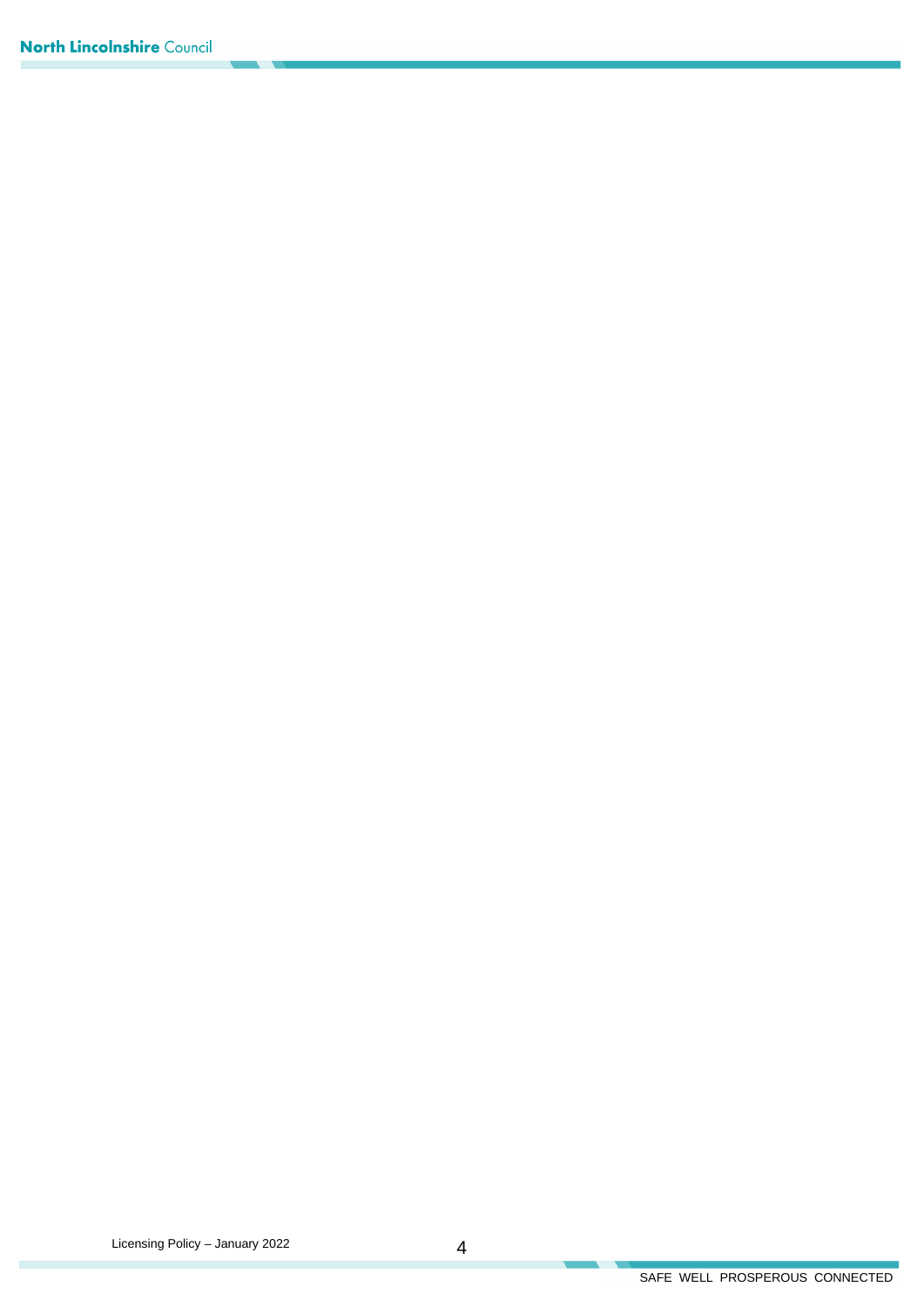#### **Executive Summary**

North Lincolnshire is an area rich in diversity, heritage and green spaces. The area is made up of the main urban area of Scunthorpe, a number of vibrant market towns and quiet villages.

Our ambition is for North Lincolnshire to be the best place for our residents, and the role of the Council within the area is to provide leadership for North Lincolnshire, to promote prosperity and wellbeing; to prevent harm and to prioritise the needs of the most vulnerable.

Our outcomes for the area are, Safe; Well; Prosperous; and Connected. Through the licensing system we aim to have safe, well managed premises that are successful and provide vibrant leisure facilities for the people of North Lincolnshire. We aim to achieve these outcomes by being reasonable with our decision making process and will delivers our services in collaborative and transparent way.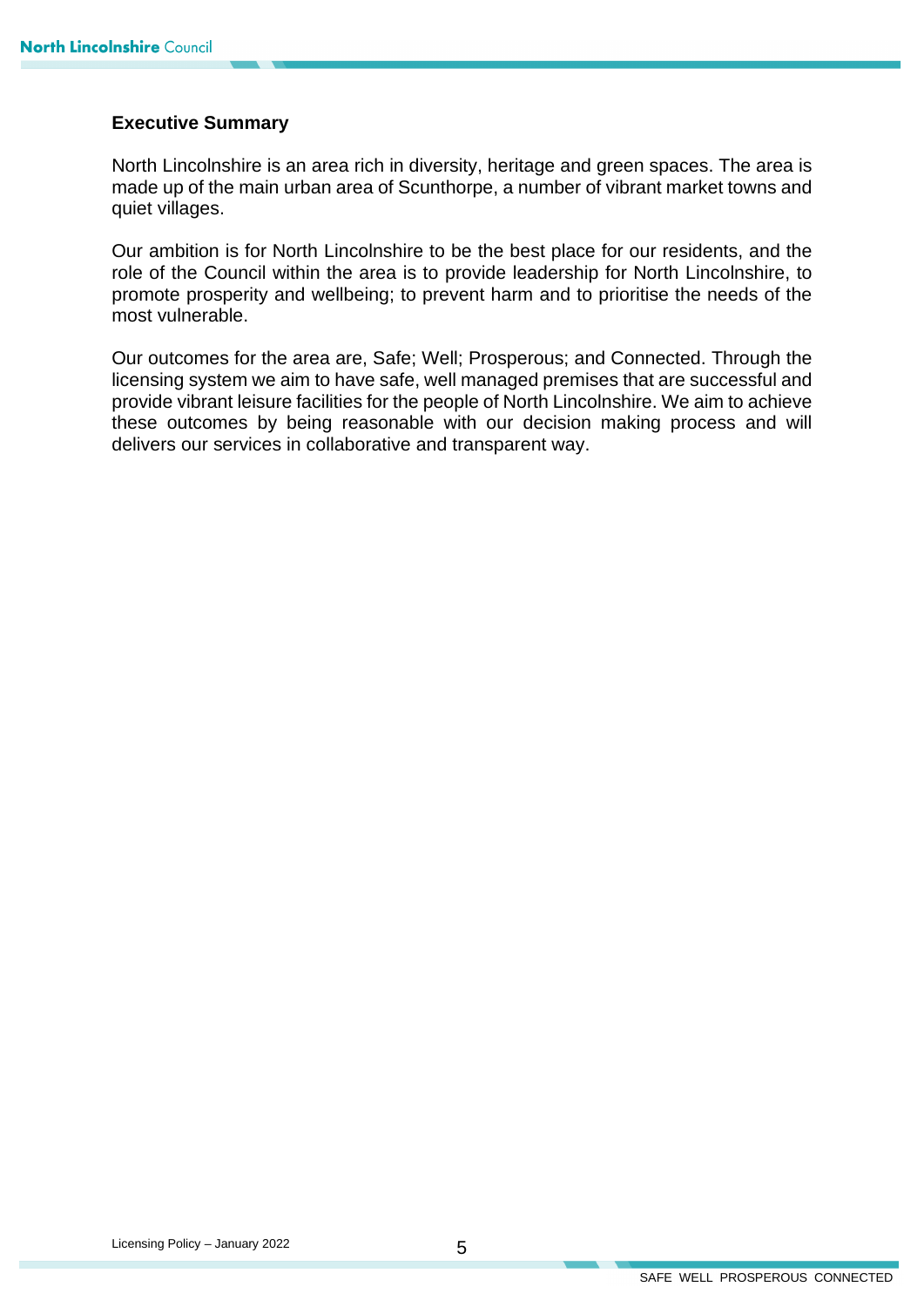## **Section 1**

## **Introduction**

#### **1 The Area of North Lincolnshire**

- (1) North Lincolnshire covers a mix of urban and rural areas. It includes the towns of Scunthorpe, Barton upon Humber and Brigg. There are also several other market towns, villages and rural areas. Its total area is 328 square miles.
- (2) The 2011 Census gave the population of North Lincolnshire as 167,446. In addition to English there are over 60 identifiable languages spoken in North Lincolnshire with the most common being Polish, Lithuanian, Bengali and Portuguese. A total of 92.3% of the population consider themselves to be of White British origin, with the remaining percentage of North Lincolnshire residents being from other ethnic backgrounds. More than 53% of the Black and Minority Ethnic (BME) population live in the northern part of Scunthorpe. The area has an aging population, with 19.3% of the population being over 65 years of age- higher than the national average.
- Frodingham Road. (3) Large concentrations of licensable activities are located in Scunthorpe town centre, in the areas of Doncaster Road, the High Street and



 $(4)$  Below is a map of the area.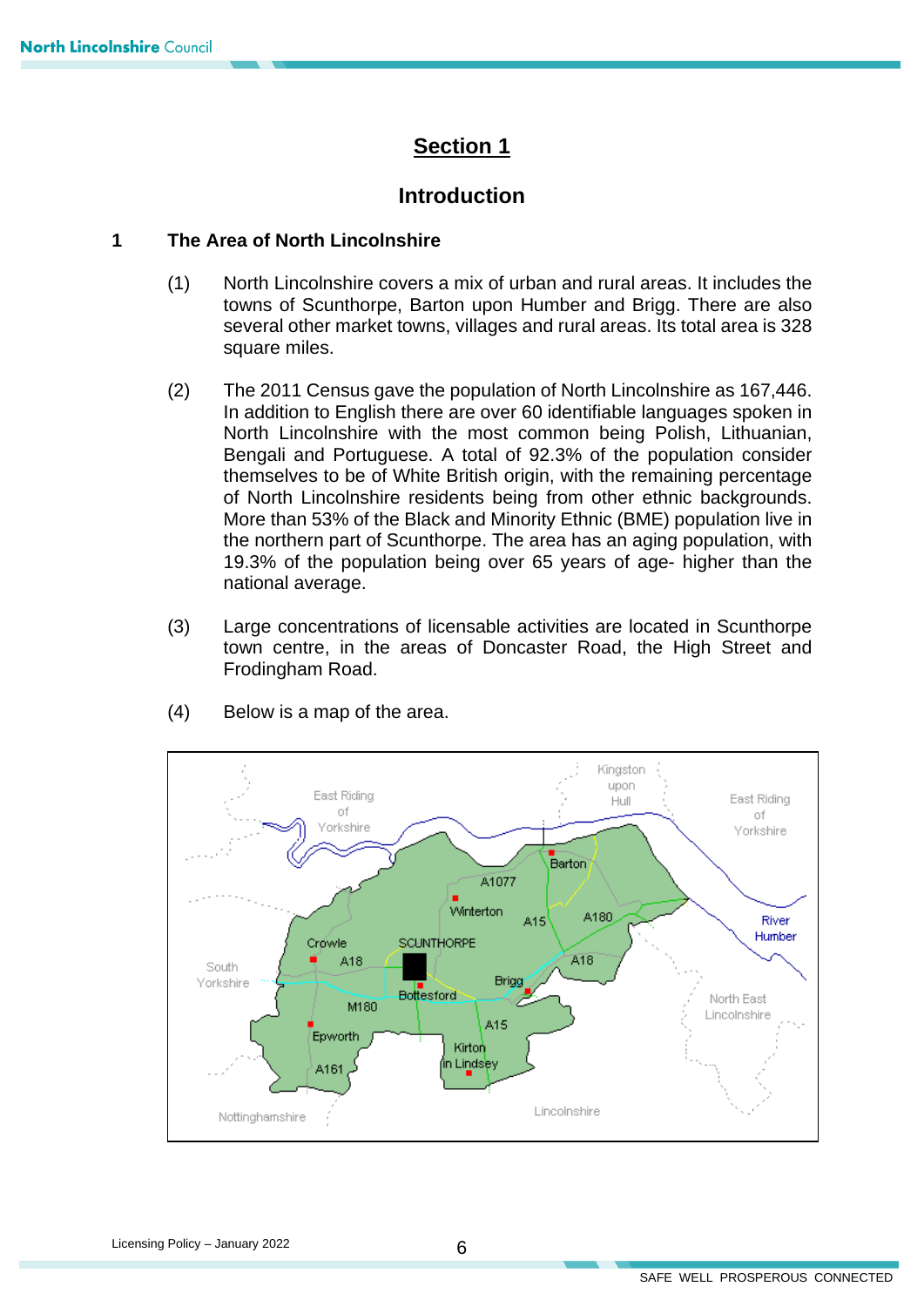#### **2 General Information**

- take into account any guidance issued by the Secretary of State and its (1) Section 4 of the Licensing Act 2003 requires the licensing authority to own licensing policy. This policy is published under section 5 of the Act.
- live and work in North Lincolnshire. In doing so, it recognises the (2) The aim of this policy is to ensure the safety and welfare of those who importance of licensed businesses to the local economy and the character of the area.

#### **3 The Licensing Objectives**

- (1) Section 4 of the Licensing Act 2003, sets out the Licensing Objectives which must be promoted by licensing authorities. These objectives are:
	- The Prevention of Crime and Disorder;
	- Public safety:
	- The Prevention of Public Nuisance; and
	- The Protection of Children from Harm.
- need to work together in order to ensure that the promotion of one (2) Each of the licensing objectives is equal in importance under the provisions of the Act. All parties involved in the licensing process will objective does not have a negative impact on another objective. The objectives will be considered further in **Section 5 to 8** of this policy.

#### **4 Consultation**

- (1) In determining this licensing policy, the Council has consulted the following people and bodies:
	- Chief Constable of Humberside Police
	- Chief Officer of Humberside Fire Brigade
	- North Lincolnshire NHS Trust
	- South Humber Drug Action Team
	- • Neighbouring Licensing Authorities, including:
		- **East Riding of Yorkshire Council**
		- Kingston upon Hull City Council
		- North East Lincolnshire Council
	- North Lincolnshire Tourism
	- Licensed Victuallers Association (LVA)
	- British Institute of Innkeepers (BII)
	- Pub Watch (Scunthorpe & Barton)
	- British Entertainment and Dance Association (BEDA)
	- Security Industry Authority (SIA)
	- Federation of Small Businesses
	- Disabled access groups
	- Current Licence Holders
	- Local & national licensing solicitors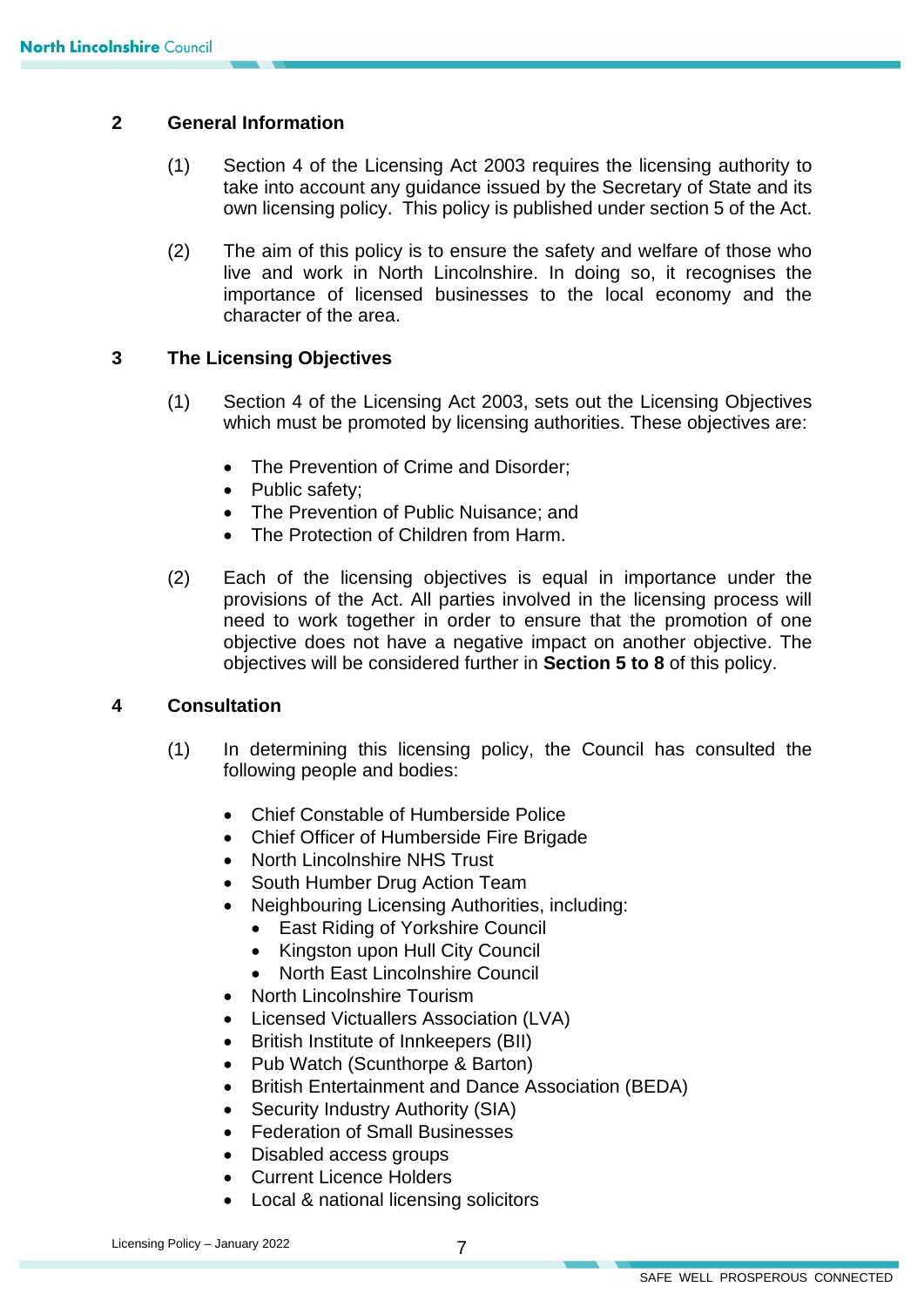- Training providers (North Lindsey College)
- Religious and ethnic groups
- Residents Associations & Neighbourhood Watch
- Scunthorpe Charter Trustees
- Town & Parish Councils
- Local bus companies
- North Lincolnshire Taxi & Private Hire Association
- (2) We have also consulted various other professional people within the Council. These include:
	- Director of Public Health
	- Heads of service
	- Building Control
	- Environmental Health, including:
		- Environmental Protection
		- Food & Safety
		- Waste Management
	- Trading Standards
	- Legal & Democratic Services
	- Community Safety Partnership
	- Property Services
	- Highways
	- Town Centre Manager
	- Cultural Strategy Officer
	- Community Strategy Officer
	- The Mayor's Office
	- Leader of Conservative Group
	- Leader of Labour Group
	- Chair of Licensing Committee
	- Council Members
- (3) We have considered and taken into account the views of all the appropriate bodies and organisations.

#### **5 Review of the Licensing Policy**

 parties. Should it be deemed necessary, we will review the policy at (1) The Licensing Act 2003 states that this policy should be reviewed every five years. At the time of the review, we will again consult all interested intervals of a lesser period to deal with any changes to legislation or policy.

#### **6 Contacts**

(1) The licensing function is part of Waste, Fleet and Public Protection. Our address is: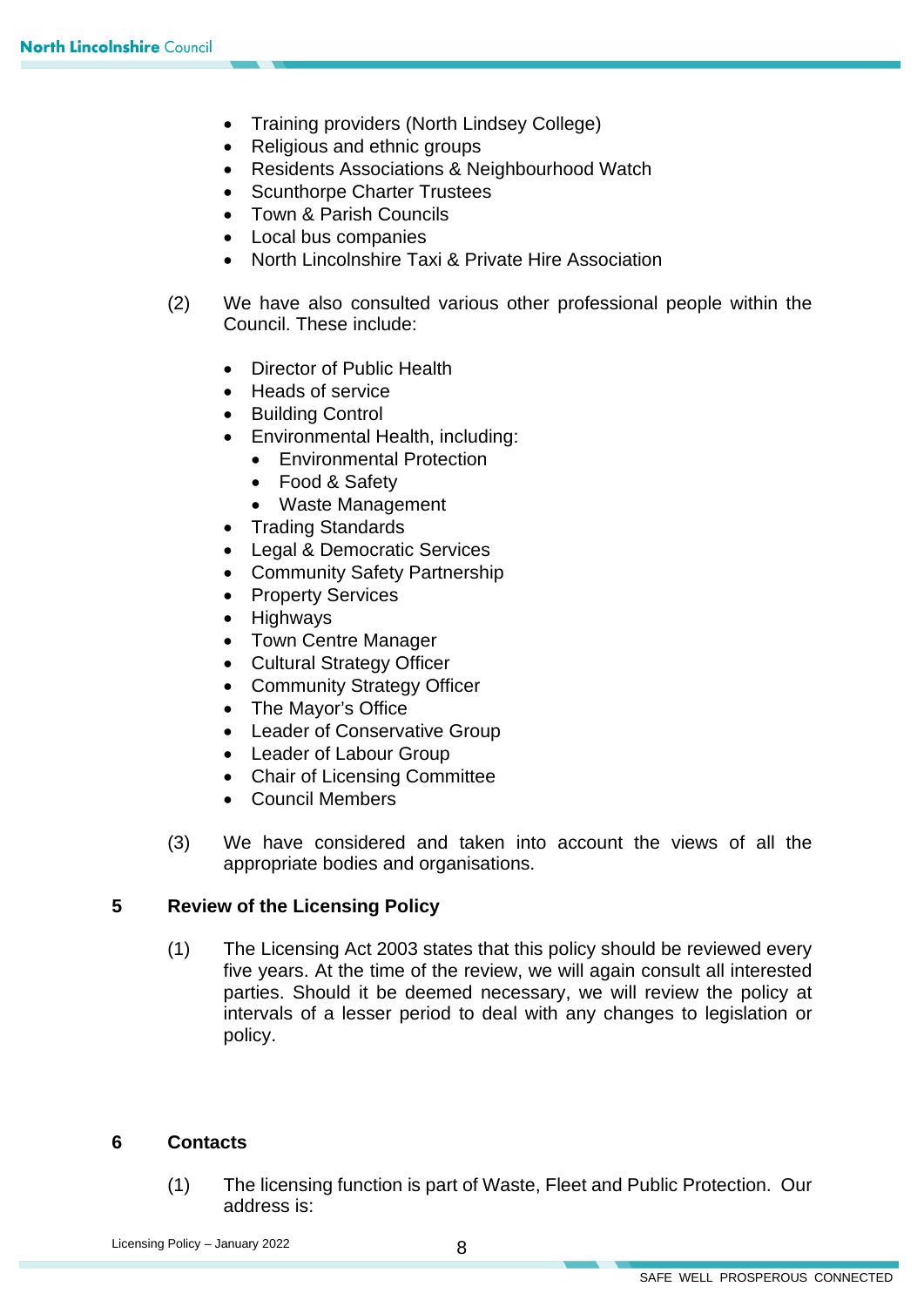Licensing Team Church Square House PO Box 42 **Scunthorpe** North Lincolnshire DN15 6XQ

Email: licensing@northlincs.gov.uk

- (2) To ask about any licensing issue, first contact the Technical Hub: (01724) 297750.
- (3) This policy is available on our website at: [www.northlincs.gov.uk.](http://www.northlincs.gov.uk/)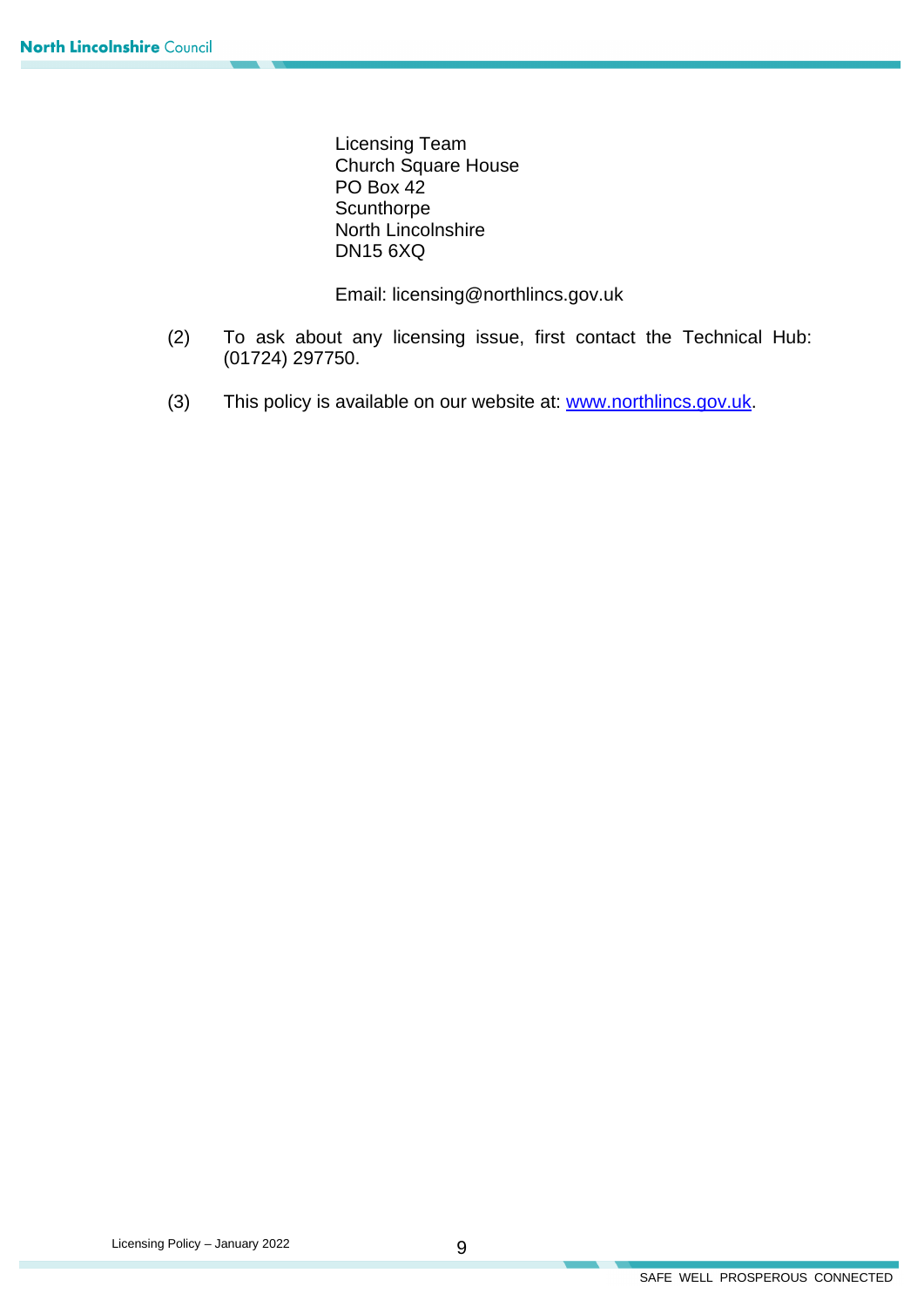## **Section 2**

## **Purpose and Scope of the Licensing Policy**

#### **7 Purpose of this Policy**

- in accordance with the licensing objectives, as set out in **paragraph 3(1)**. (1) The Licensing Authority aims to provide a clear, consistent licensing service to service users. At the same time, it aims to protect public safety
- $(2)$ (2) Applications will be determined where no representations are made in accordance with the delegation set out in **paragraph 31**.
- normal activities nearby. The aim of the Council is to ensure that the needs of local people. (3) When considering licence applications, we will consider all relevant information. We will determine each application on its own merits. In making decisions, we will consider the activities of the premises, empathising with the needs of people living, working or engaged in premises are well run and managed, and that licence holders consider
- (4) The Council will consider applications with reference to other adopted policies. Such policies include:
	- Local Plan
	- Enforcement Policies
	- Community Safety Strategy
- (5) We will also consider the potential effect of littering, fouling, noise, crime and transport. We will work with other appropriate bodies when looking at these issues.

#### **8 Scope of the Policy**

- (1) This policy has five main objectives, which will assist in supporting the Council's Priorities. These are:
	- To aid the elected members of the Licensing Committee when determining applications so that they understand the powers and constraints placed upon them by the Licensing Act 2003.
	- types of conditions we would expect to see on an operating schedule-• To assist applicants with the application process, setting out the based on the location of the premises, nature of the business and size and type of venue.
	- To inform local residents of the scope of the Licensing Act 2003 and the matters that can be considered at a hearing.
	- • To assist Responsible Authorities when making representations and proposing conditions that support the Licensing Objectives.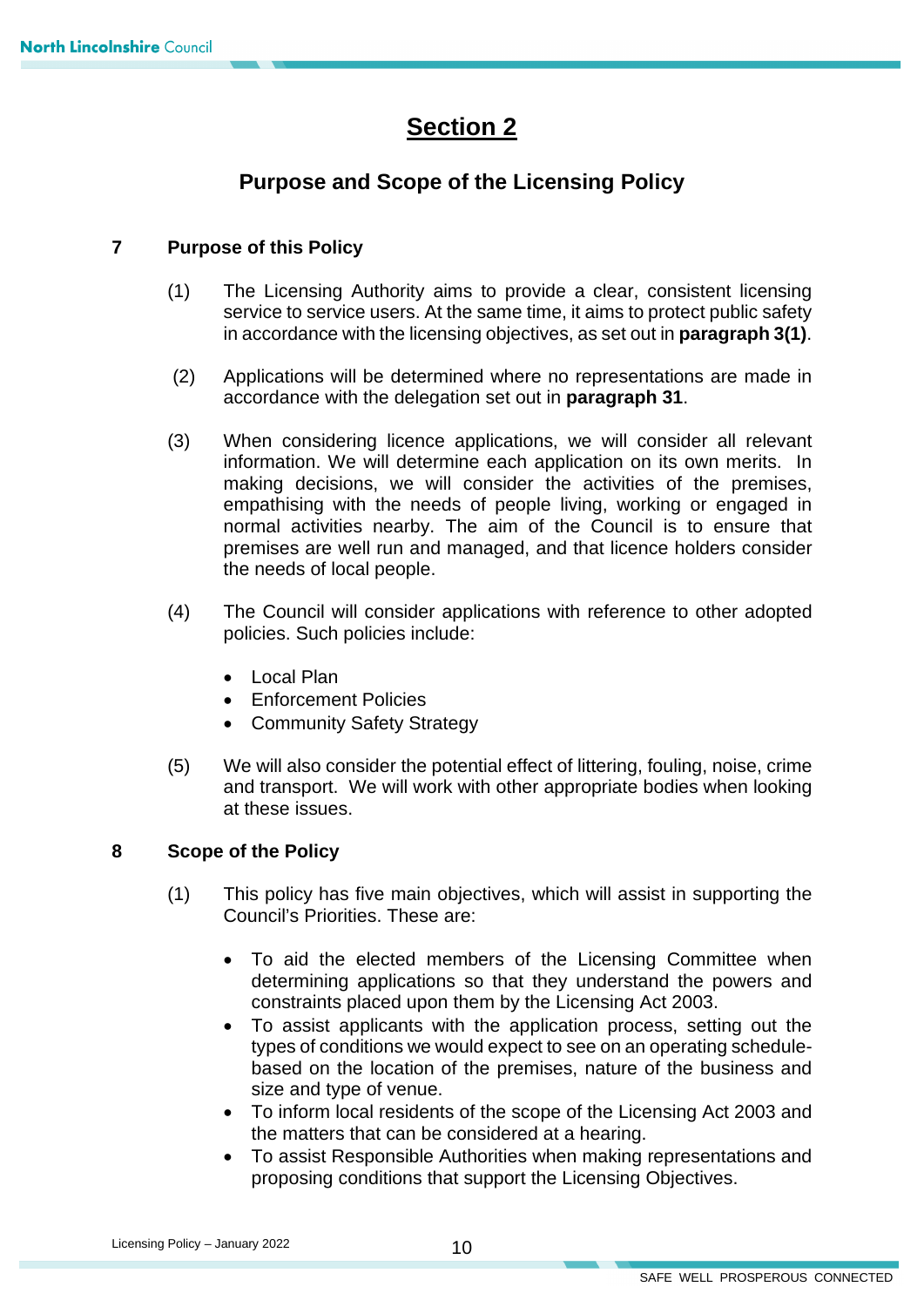- To minimise the number of decisions that may be challenged in a court of law.
- (2) The licensable activities covered by the Licensing Act 2003 include:
	- Retail sale of alcohol
	- • The supply of alcohol by or on behalf of a club to a member or their guest
	- Provision of "regulated entertainment"
	- The provision of "late night refreshment".

#### **9 Definitions – Regulated Entertainment**

- (1) For entertainment to be licensable, one or more regulated activities must take place in the presence of an audience and be provided (at least in part) to entertain that audience upon premises made available for the purpose. The regulated activities include:
	- A performance of a play
	- An exhibition of a film
	- An indoor sporting event
	- Boxing or wrestling entertainment
	- A performance of live music
	- Any playing of recorded music
	- A performance of dance
	- • Entertainment of a similar nature to a performance of live music, and playing of recorded music or a performance of dance
- (2) There are a number of exemptions contained in the Act and since the introduction of the Live Music Act 2012 a number of deregulatory steps have been taken.

#### **10 Definitions – Late Night Refreshment**

 (1) Late night refreshment is defined as the supply of hot food or hot drink to members of the public from or in a premises for the consumption on or off the premises between the hours of 23:00 and 05:00. Premises include vehicles and stalls.

#### **11 Types of Authorisation**

- intending to do so must have an authorisation. These authorisations (1) In order to carry out a licensable activity, the person or business include:
	- • Personal Licence required to sell or authorise the sale of alcohol from a premises in respect of which there is a premises licence
	- Premises Licence required where a premises is to be used to carry out regulated activities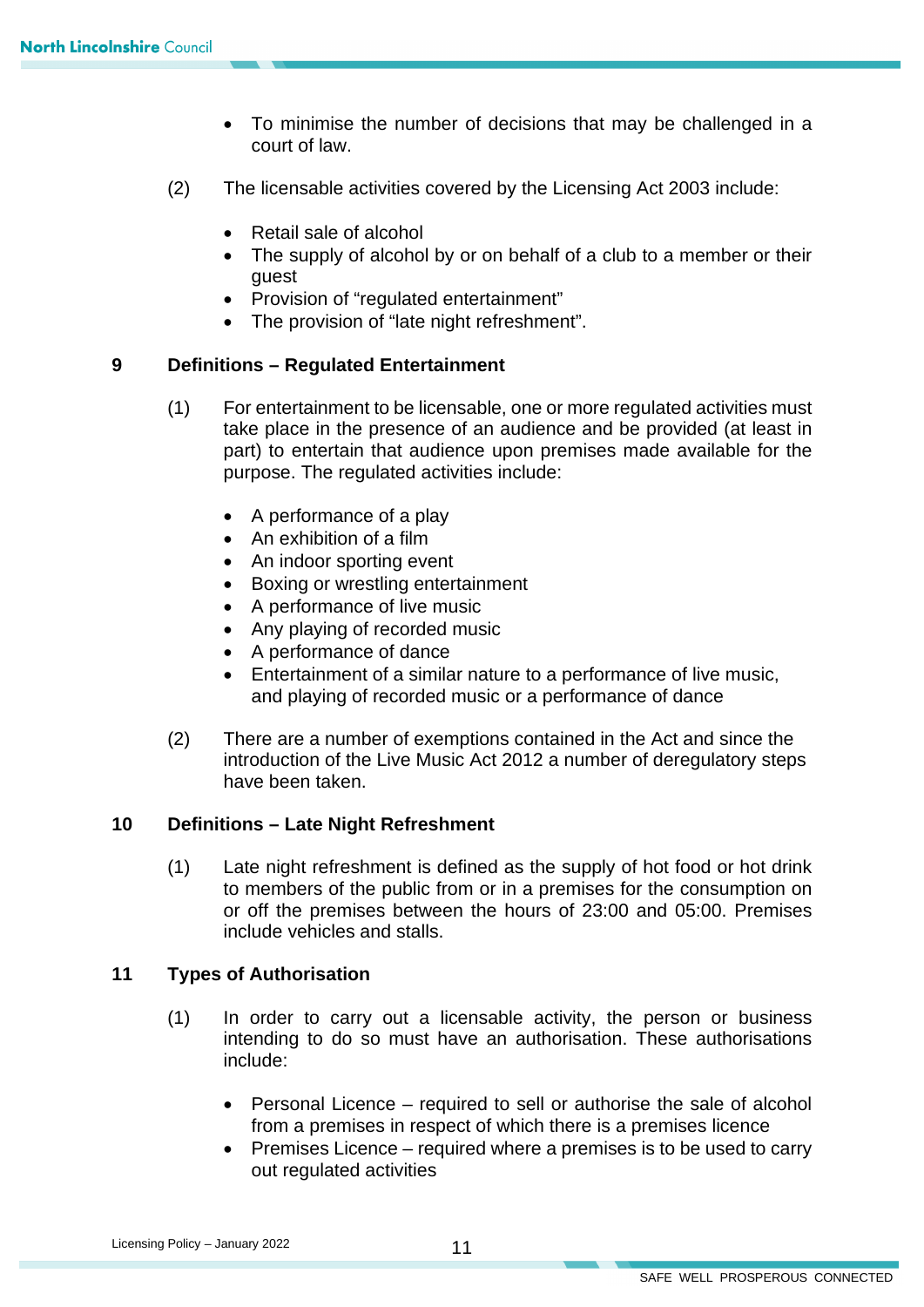- Club Premises Certificate required by a qualifying club to engage in club activities, including the supply of alcohol
- • Temporary Event Notice (TEN) required to carry on licensable activities that are temporary in nature. TENs can be either standard or late TENs depending on how much notice is provided
- Part 5A Authorisation This type of authorisation has yet to be put in place. When available, it will deal with community events and ancillary business sales.

#### **12 Fundamental Principles**

- (1) The licensing function is there to authorise businesses and people to carry out regulated and controlled activities. In accordance with this policy, the activities included in this policy relate to the Licensing Act 2003.
- Responsible Authorities or other persons, then this authority must grant (2) If an application for a premises licence or club premises certificate has been made lawfully and there have been no representations from the application, subject to the conditions offered on the operating schedule and any mandatory conditions.
- and the vicinity of the premises. Such conditions will promote the (3) Conditions attached to the various authorisations will be focused on matters which are in the control of the licence holder, ie, the premises licensing objectives. We will ensure that conditions are enforceable and reasonable to cover the activities carried on at the premises, taking into account its location and size/layout.
- (4) While this policy sets out the Council's general approach to making licensing decisions, nothing in the policy undermines the right of an individual to apply for an authorisation under the Licensing Act 2003, nor does it override the right of any person to make a representation or review. Each application, representation and review will be determined upon its merits.
- (5) The Council may deviate from this policy in the interests of promoting the licensing objectives, if the individual circumstances merit such a decision. Where such a decision is taken, full reasons will be provided for the departure from the policy.
- for the control of nuisance and anti-social behaviour once away from the for persons causing anti-social behaviour, nuisance or crime and (6) The Council recognises that licensing law is not the primary mechanism premises and as such beyond the control of the business, club or individual. Having said that, a key aspect of licensing law will always be a part of the holistic approach to the management of the evening and night time economy. Where it can be proved that a premises is the draw disorder, then remedies will be sought to address the issue.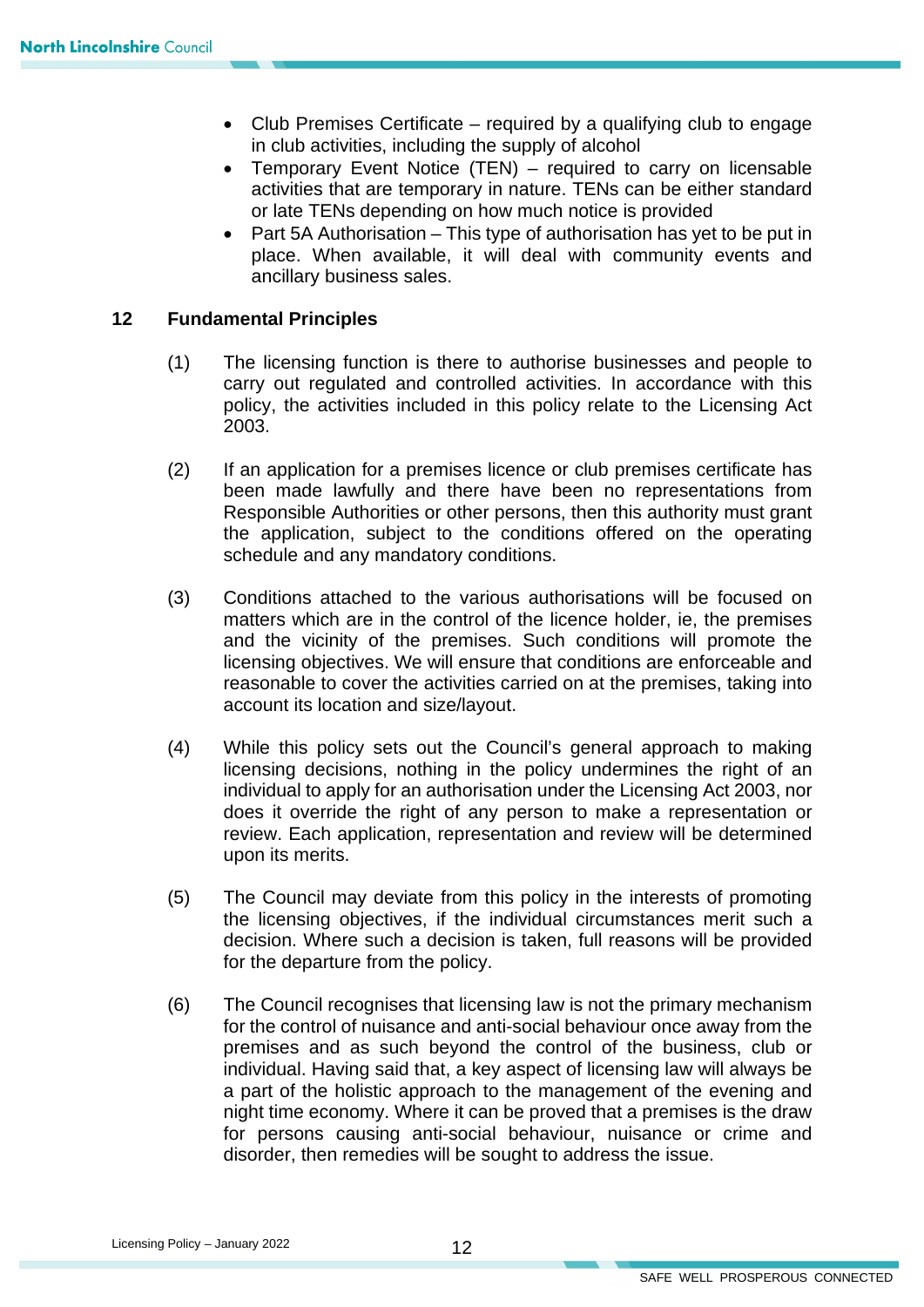## **Section 3**

## **Administration and Exercise of the Licensing Function**

#### **13 Introduction**

 (1) This section of the policy considers the application types available for a Applications must be made on the appropriate application form and must person or business who wishes to carry out a regulated activity. be complete before the process is started.

#### **14 Pre-Application Advice Service**

- (1) The Council has developed a Pre-Application Advice Service. This service is available to all applicants. The benefit of such a service is to try to avoid an application being referred to the Licensing Committee.
- (2) Where an Officer provides the advice, they will not process the application nor advise the Committee should it be referred there for determination. The Officer providing the advice will only provide advice prior to the submission of the application and shall not provide further advice beyond that point.

#### **15 Application for a Personal Licence**

- Licence holder can be found at **paragraph 62**. (1) A Personal Licence is required for people who wish to be a Designated Premises Supervisor (DPS) and who wish to authorise a supply of alcohol. Further information regarding the role of the DPS and Personal
- (2) All applications must be completed on the statutory form and will be deemed to be complete when all the supporting documentation and the fee has been provided in accordance with the requirements of the Act.
- (3) We are aware of the requirements contained within the Immigration Act 2016 and will monitor the implementation of this legislation and consider the right to work in the UK once enacted.
- (4) We are aware of the proposed provisions contained within the Policing and Crime Bill in relation to Personal Licence holders. Again, we will monitor the progress of this legislation and implement it once enacted.

#### **16 Application for a Premises Licence**

(1) All applications for a licence must be made on the statutory forms as prescribed under secondary regulations. Applications will not be progressed until the form is complete and all information has been received by the Licensing Authority and all Responsible Authorities.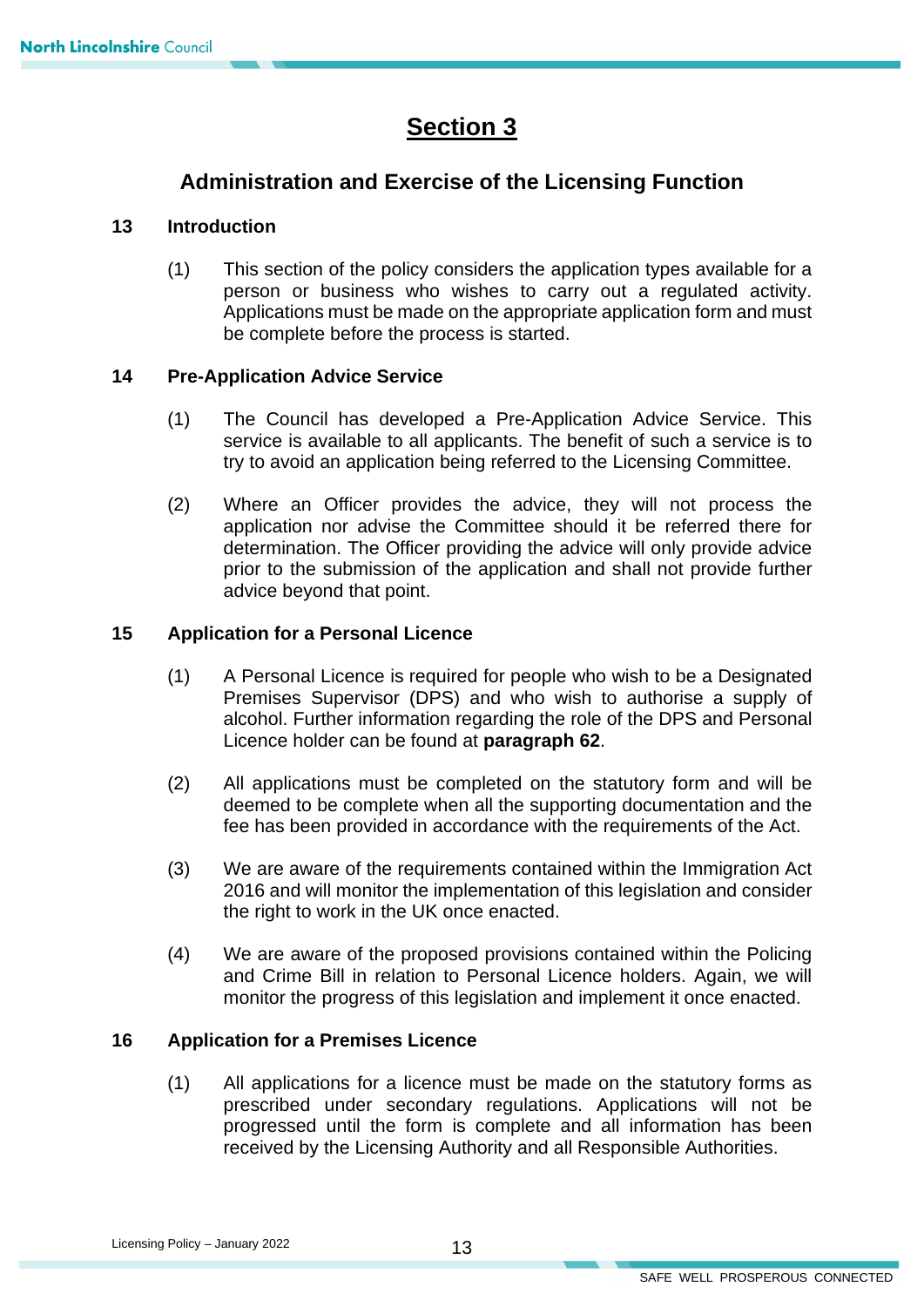- application form and submitted the fee. A complete application form (2) In accordance with the Provision of Services Regulations 2009, facilities are available to submit applications electronically via the Council's website. Where electronic applications are made, the application will be deemed to 'be given' when the applicant has submitted a complete includes all supporting documents required under the Act.
- electronically and it will remain the applicant's responsibility to serve the (3) Applications sent via email will not be deemed to have been served application on the Responsible Authorities.

#### **17 Application for a Club Premises Certificate**

- conditions are specified in section 61 of the Act and the Council must be (1) Club Premises Certificates (CPCs) may be issued to qualifying clubs. To be eligible for a CPC the members of the club must have joined together for a particular social, sporting or political purpose and to purchase alcohol in bulk for supply to members and their guests. Qualifying satisfied that these conditions have been met. We may require applicants to provide evidence that they comply with the requirements of the Act.
- (2) Applications sent via email will not be deemed to have been served electronically and it will remain the applicants responsibility to serve the application on the Responsible Authorities

#### **18 Advertising**

- be advertised on the premises by the means of an A4 Notice. This is days starting on the day after the day on which the application was given (1) An application for a premises licence or a club premises certificate shall required in accordance with the regulations issued under the Licensing Act 2003. This notice must be prominently displayed on the premises to which it relates where it can be seen by members of the public for 28 to the Licensing Team.
- We will require the Notice(s) to be displayed at the premises boundary and in a window on each side of a premises to which the public may (2) Notice(s) should be Light Blue with Black writing so that it is easy to read. have access. The Notice(s) must face out from the premises and be easy to read by persons passing by.
- (3) A copy of the notice must be placed in a locally circulating newspaper on at least one occasion within 10 days of making the application.
- working days starting on the day after the day on which the application (4) For Minor Variation applications the notice should be White with Black writing. This notice must be prominently displayed on the premises to which it relates where it can be seen by members of the public for 10 was given to the Licensing Team. This notice does not have to be placed in a locally circulating newspaper.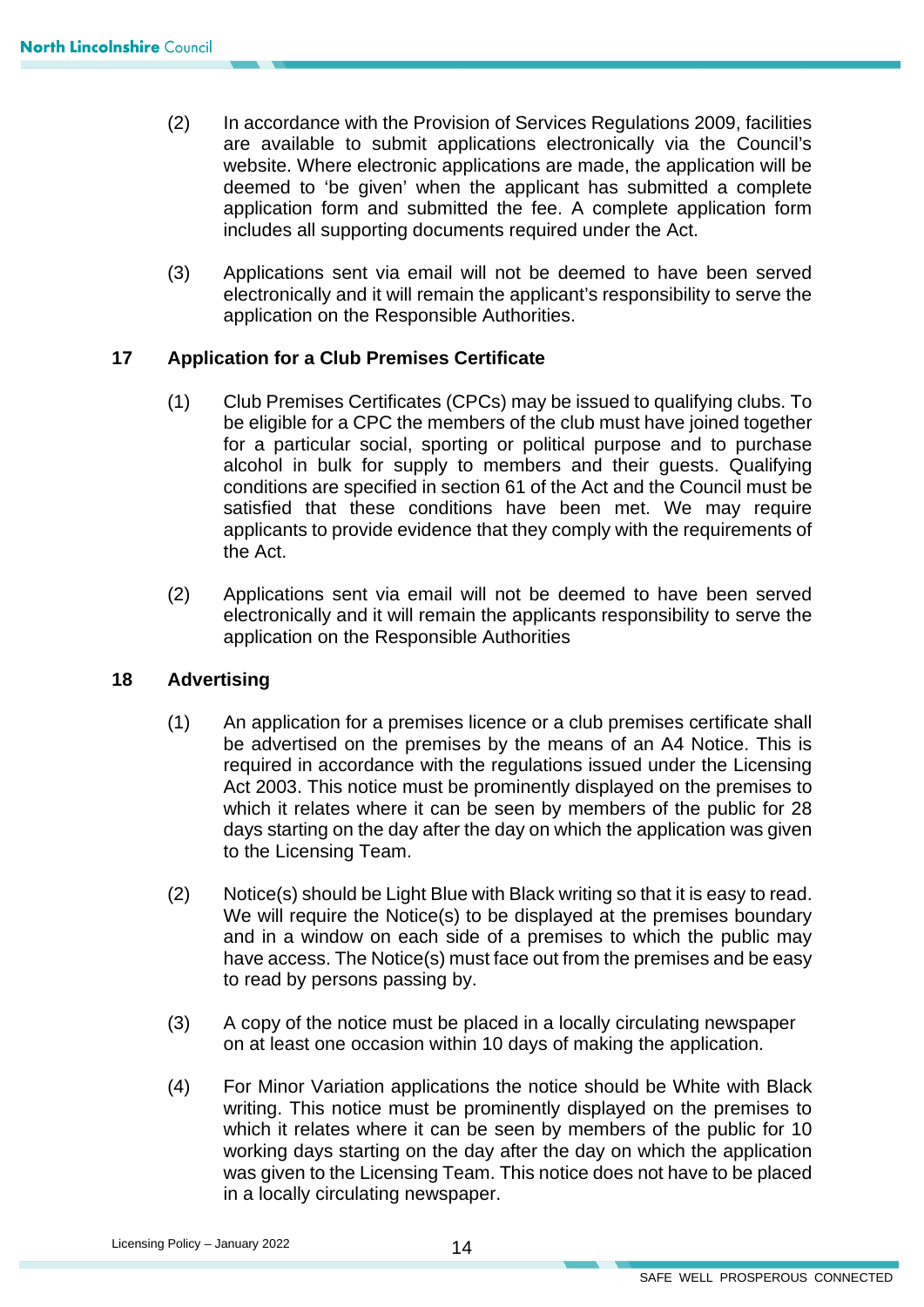(5) Should an applicant fail to advertise in accordance with the legislation, then the process will re-start when it has been advertised correctly.

#### **19 Provision of Scale Plans**

- (1) Applicants are required to submit a current scale plan of the premises of the proposed layout as part of any application for a variation of a when making an application for a new premises licence and a scale plan premises licence affecting the approved layout arrangements. Plans need not be professionally drawn- but must be drawn to scale and include a scale bar. The plan must be clear and legible in all material respects, providing sufficient detail for the authority to determine the application.
- (2) Plans should include all areas both internal and external that are to be used for licensable activities. This can include patios, gardens, smoking areas and any temporary structures.

#### **20 Variations and New Applications**

- (1) Where a licence holder wishes to amend their licence or change their plan the Act allows, in most cases, for an application to vary the licence rather than a new application for a premises licence. Two variation processes are available.
- (2) Minor Variation is available where the change to the licence or plan will not adversely impact on the licensing objectives.
- (3) Variation a 'full' variation should be submitted where the change may have an adverse impact on the licensing objectives. It should be noted that a change to the licence which increases the licensed area may require a new application.
- (4) Licence holders are advised to contact the Licensing Team before submitting an application to ensure that the correct application is made.

#### **21 Provisional Statements**

 (1) Applicants wishing to build a new premises or substantially change a Responsible Authorities can see that the premises has been built to the agreed plan. Should a new application be submitted, then any changes premises may do so by either submitting a provisional statement or a new application for a premises licence. The benefit of submitting a provisional statement is that the licensable activities can be agreed and not agreed beforehand may be subject to a variation and a possible delay to the authorisation.

#### **22 Temporary Events Notice (TEN)**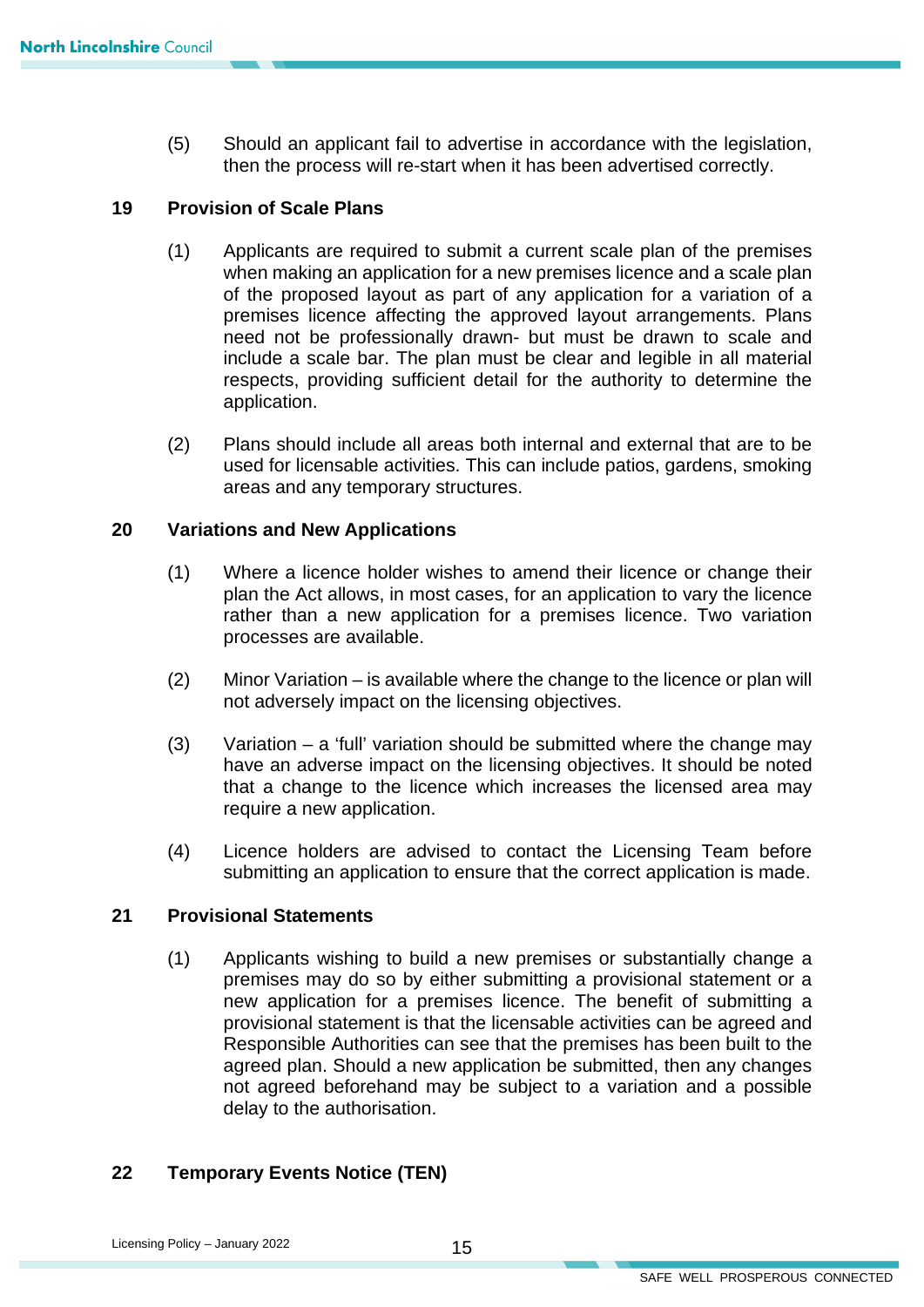- which needs an authorisation from the Licensing Authority. Where a TEN is submitted, the person wishing to hold the event (the "premises user") (1) The Licensing Act 2003 provides a system where licensable activities may be authorised outside of a premises licence. The "Temporary Events Notice (TEN)" is a light touch process and is not an application gives notice to the Licensing Authority.
- (2) There are two types of TEN. A standard TEN and a late TEN. All TENs must be given to the Licensing Authority in the form prescribed in regulations made under the Act, together with the fee. This must be copied to the Police and Environmental Health. The contact details can be found on our website.
- (3) A standard TEN must be given providing at least 10 working days notice, whereas a late TEN must give at least 5 working days notice. These timescales are not negotiable and all parties must be notified. If an applicant fails to give one or more Responsible Authority or the Licensing Authority the correct time, then this will impact on the service of the notice.
- (4) The 10 and 5 day periods do not include the day of the event or the day that the TEN is given to the Licensing Authority. In addition, public holidays and weekends do not count as a working day and as such persons giving a TEN must ensure that they take into account public holidays when calculating the day by which the TEN should be given.
- with the provisions of the Act. Should a person exceed the permitted (5) The Police or Environmental Health may object to a TEN in accordance number of TENs or fail to meet the time limits then the Licensing Authority will either reject the TEN or issue a counter notice.
- (6) Although it is accepted that persons giving a TEN need only provide a short notice period in accordance with the Act- it would be preferable for TENs to be submitted earlier. Should there be an objection to a late TEN then a counter notice will be issued and the licensable activity will not be authorised. Where a standard TEN receives an objection then a hearing will take place before a Licensing Sub-Committee. Giving the TEN to the Licensing Authority and Responsible Authorities earlier would enable any issue to be resolved without the need for a hearing.
- of the premises holder to use the premises. Where there is doubt, the (7) It is the responsibility of the person giving the TEN to gain the consent Council or Responsible Authorities may seek clarification and the person using the premises should provide the evidence.
- Responsible Authority can object, rather so that they can deal with any issues under their own powers. Providing such information does not (8) Temporary Events have the potential to cause other concerns under the licensing objectives. Therefore we may inform other Responsible Authorities about such events. This information is not so that the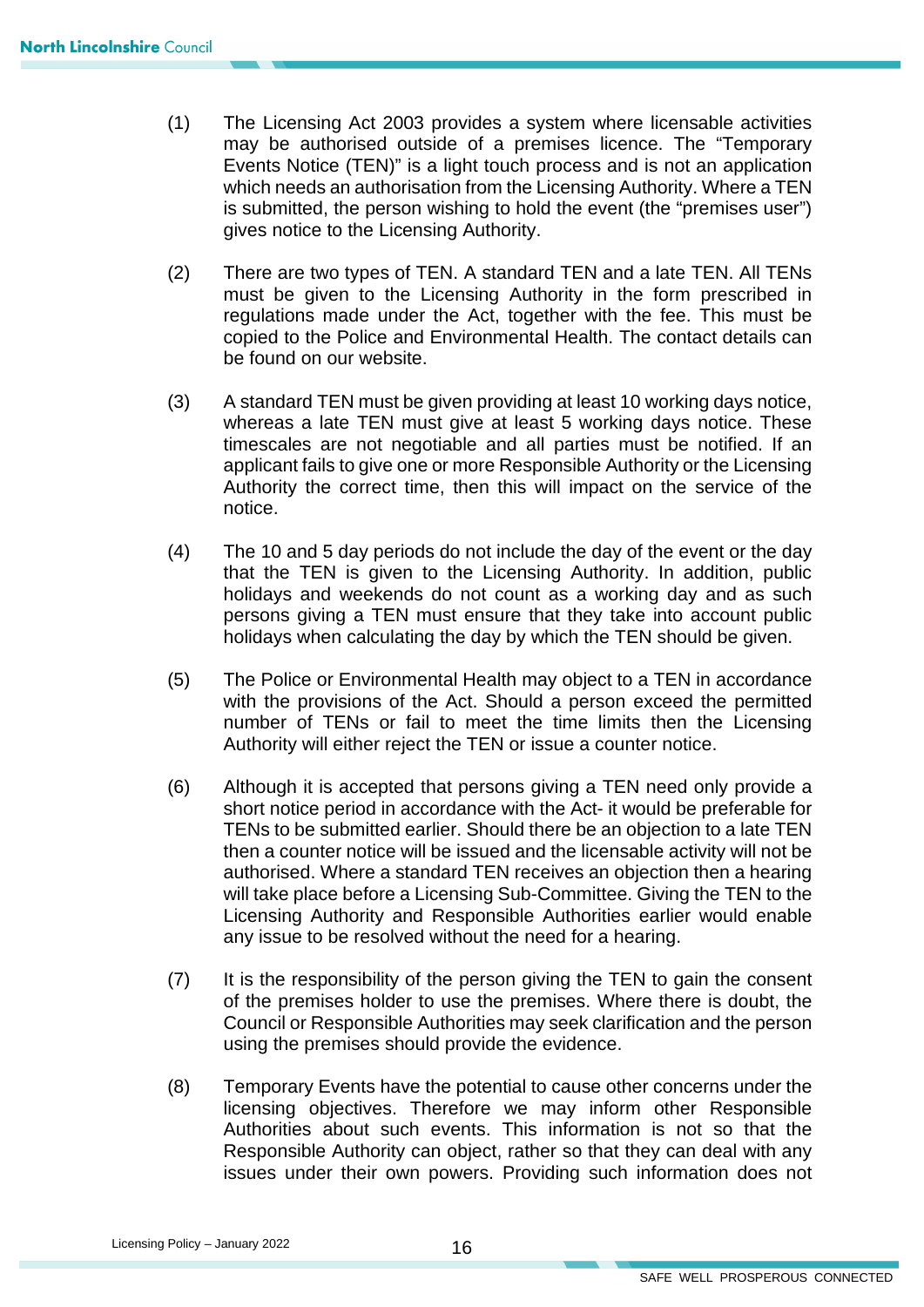absolve the person from their responsibilities in any way and they remain responsible for ensuring that their event is conducted in a lawful manner.

#### **23 Major Events and the Event Safety Advisory Group**

- with in a timely manner. Where a premises licence is required- the (1) Any business or person wishing to hold an event are advised to engage with the Licensing Authority at the earliest opportunity. This will enable matters to be discussed with a view to ensuring applications are dealt application will need to go through the statutory process and delays in submitting the application may have a detrimental impact on an event.
- services and some Responsible Authorities. This group are best placed (2) In addition, applicants are advised to contact the Event Safety Advisory Group (ESAG). The membership of this group includes the emergency to scrutinise the safe running of events.

#### **24 Responsible Authorities**

- application on these authorities save where the application has been (1) The contact details of the Responsible Authorities are included on our website. It is the applicant's responsibility to serve a copy of the complete served electronically. Applications sent via email will not be deemed to have been served electronically and it will remain the applicant's responsibility to serve the application on the Responsible Authorities.
- addition, they may hold information relating to premises which may be (2) Responsible Authorities may make representations about applications for a Premises Licence or CPC and they may call for a review. In used to support a representation or a review.
- (3) Responsible Authorities may also be consulted when a Minor Variation has been received, to determine if the potential variation could have an adverse impact on the licensing objectives.

#### **25 Notifying Other Bodies/Persons**

(1) When we receive an application for a premises licence, a club premises certificate or an application to vary a current premises licence or club premises certificate (excluding minor variation applications), we will inform the appropriate Ward and Town/Parish Councillors, that an application has been received. This is a notification only, not an invite to make a representation, however comments can be made.

#### **26 Representations**

(1) A Responsible Authority or other person may lodge a representation about an application for a Premises Licence or a CPC during the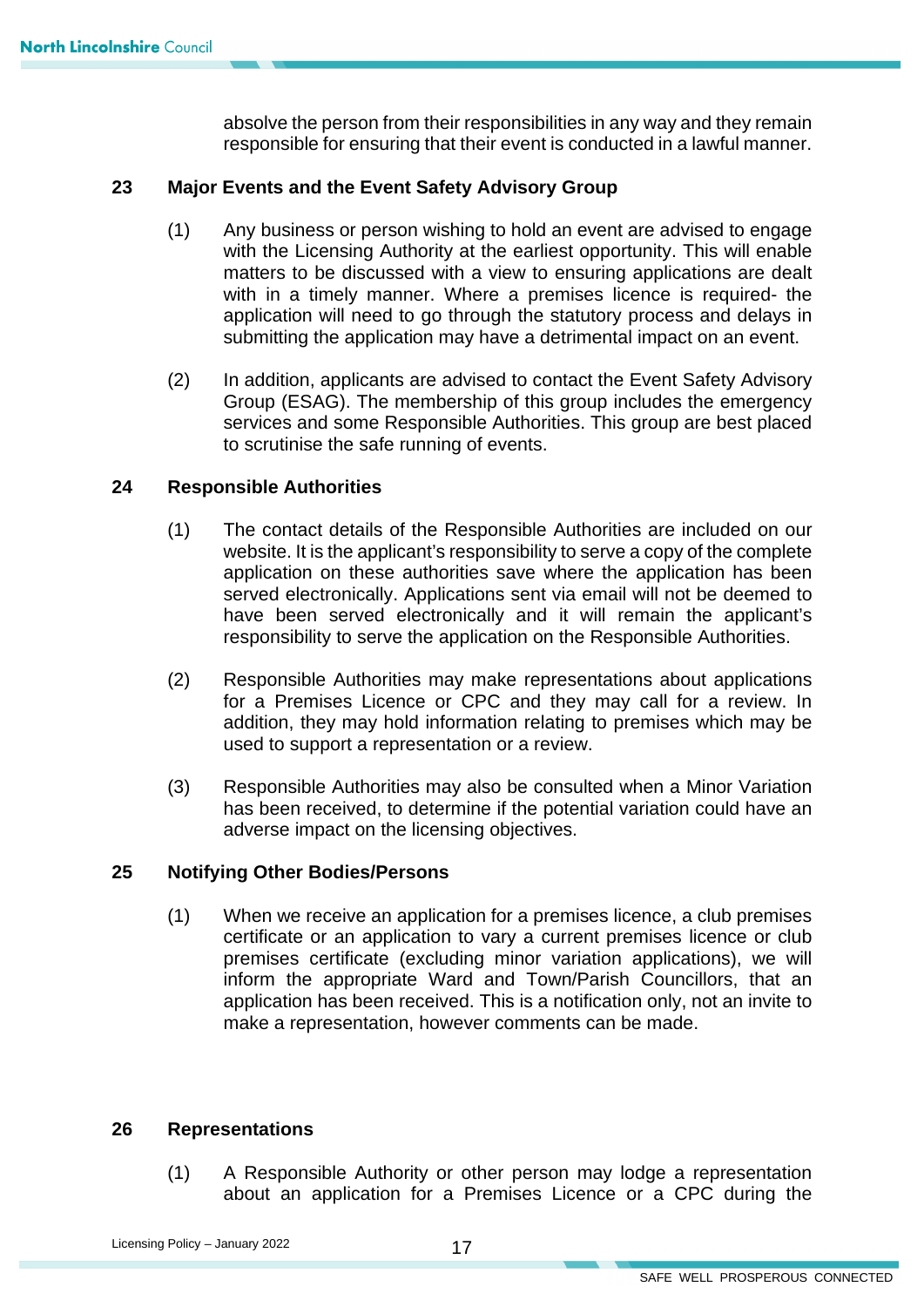consultation period of the aforementioned application. The representation must be received in writing and must contain the full name and address of the person or body making the representation. In addition, the representation must be signed and dated. Email representations will be accepted providing this information is provided. The person or body making the representation must include details of the reason for their representation in the letter.

- (2) If a representation is received, the Licensing Authority officers will Licensing Act 2003. A board of three officers from the Licensing Team unanimous if an objection is to be omitted. After the board of officers Committee. If there is any doubt, officers will refer the application to the determine if an objection is irrelevant, vexatious, frivolous or repetitious. This is in accordance with the scheme of delegation in the table at **paragraph 31(1)** and the Guidance issued under Section 182 of the will determine such relevant representations. Their decision should be has reached a decision on a representation, a written record of the decision will show the reasons for not referring it to the Licensing Sub-Licensing Sub-Committee.
- Responsible Authority or person making the representation, giving full (3) Where a representation has been determined as irrelevant, vexatious, frivolous or repetitious, the Licensing Authority will write to the reasons for the decision.

#### **27 Disclosure of Personal Details**

- (1) Where a notice of hearing is given to an applicant following a the fear of intimidation or violence if their personal details are divulged. representation, the Licensing Authority is required under the Licensing Act 2003 (Hearings) Regulations 2005 to provide the applicant with copies of the relevant representations. In exceptional circumstances, persons making representations may be reluctant to do so because of
- (2) Where a person is concerned about their personal details being divulged, then where the Licensing Authority considers there to be a genuine and well-founded fear then personal information may be redacted.

#### **28 Licensing Authority as a Responsible Authority**

- (1) The Licensing Authority is included within the list of Responsible Authorities. This will be undertaken within the Licensing Team. Where it is deemed appropriate to act as the Responsible Authority there will be a separation of duties to ensure procedural fairness and to eliminate conflicts of interest.
- (2) The Licensing Authority in this role understands that other Responsible Authorities lead when dealing with a number of the licensing objectives. Having said that, representations will be made where the Licensing Authority has gathered the evidence or where an application has been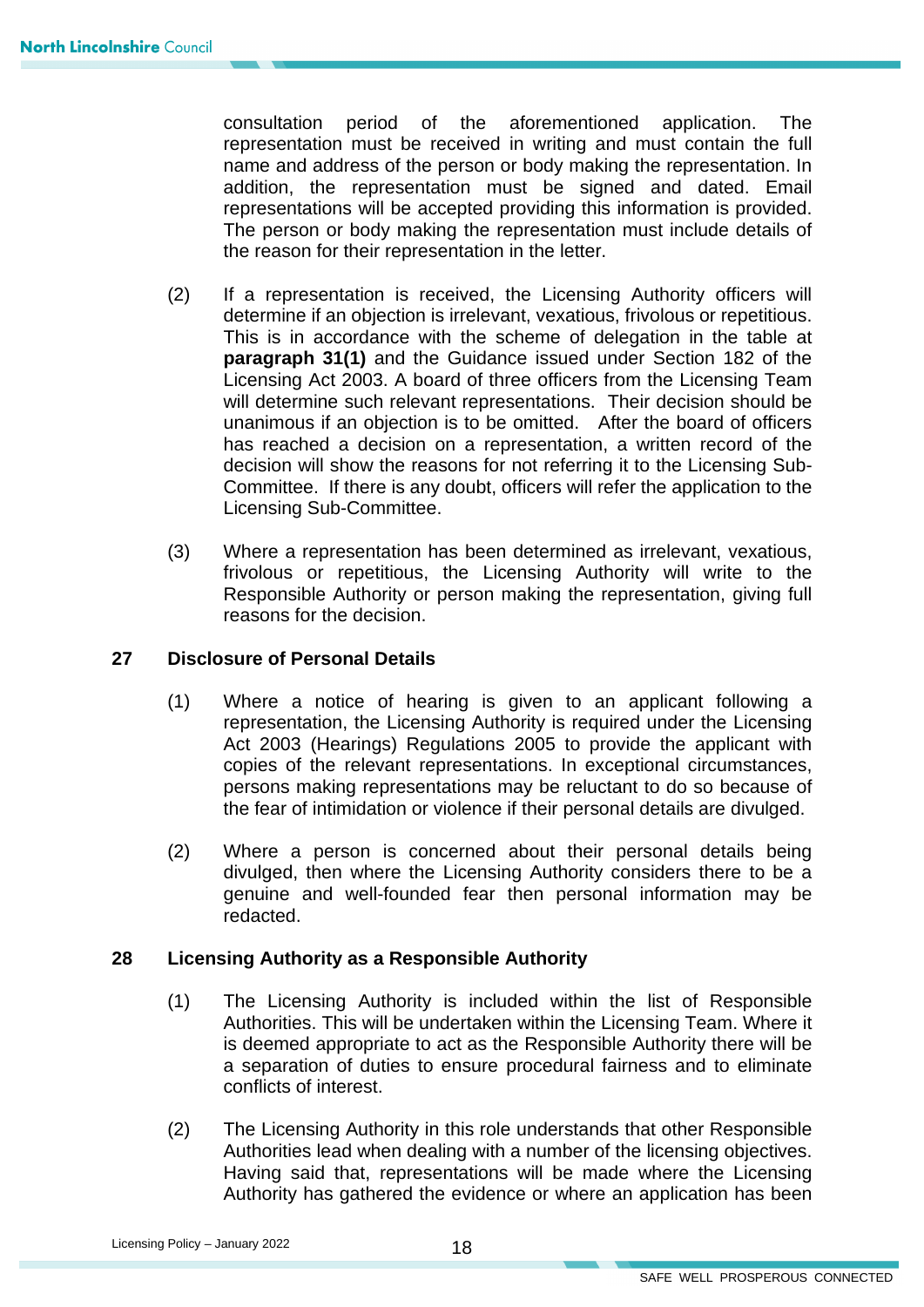can provide an overview of all the licensing objectives and may propose made in a cumulative impact area. Additionally, the Licensing Authority conditions where applications have been made.

(3) When submitting an application, only one copy needs to be served on the Licensing Authority. This will be used for processing and as a Responsible Authority.

#### **29 Mediation**

- Officers will invite all parties to meet to try to resolve the issues. Where such a meeting is not possible or a resolution is not forthcoming, they (1) Where the Licensing Team receives a relevant representation, where possible, officers will do their best to resolve the issue through mediation. will refer the matter to the Licensing Sub-Committee.
- (2) Where mediation has taken place and been resolved, then the applicant will be required to amend their operating schedule where applicable.
- (3) Mediation shall not take place where a relevant representation is received with regard to a personal licence holder or where an application has been made to review a premises licence.

#### **30 Licensing Committee & Sub Committee**

- (1) North Lincolnshire Council's Licensing Committee is made up of between 9 and 15 members of the Council. The Committee will meet to determine policy issues only when at least 9 members are available. The Licensing Sub-Committee is to be made up of three members of the Licensing Committee.
- (2) The public must see that the Licensing Committee and Sub-Committee act in a fair and reasonable manner at all times. Therefore, all members must attend in house training before they can sit on the Licensing Committee or Sub-Committee.
- (3) Members of the Licensing Committee should not hear or decide on any no part in the decision. This reduces conflicts of interest and the applications for premises licences in their own electoral ward. If a member of the Committee has an interest in a premises or knows an applicant personally, they must declare an interest. They will then take perception of bias.

#### **31 The Licensing Process & Delegation of Functions**

(1) The Council will delegate its licensing function either to the Licensing Committee, Licensing Sub-Committee or to an authorised officer of the Council. Delegation will follow the guidance stipulated by the Secretary of State, as follows: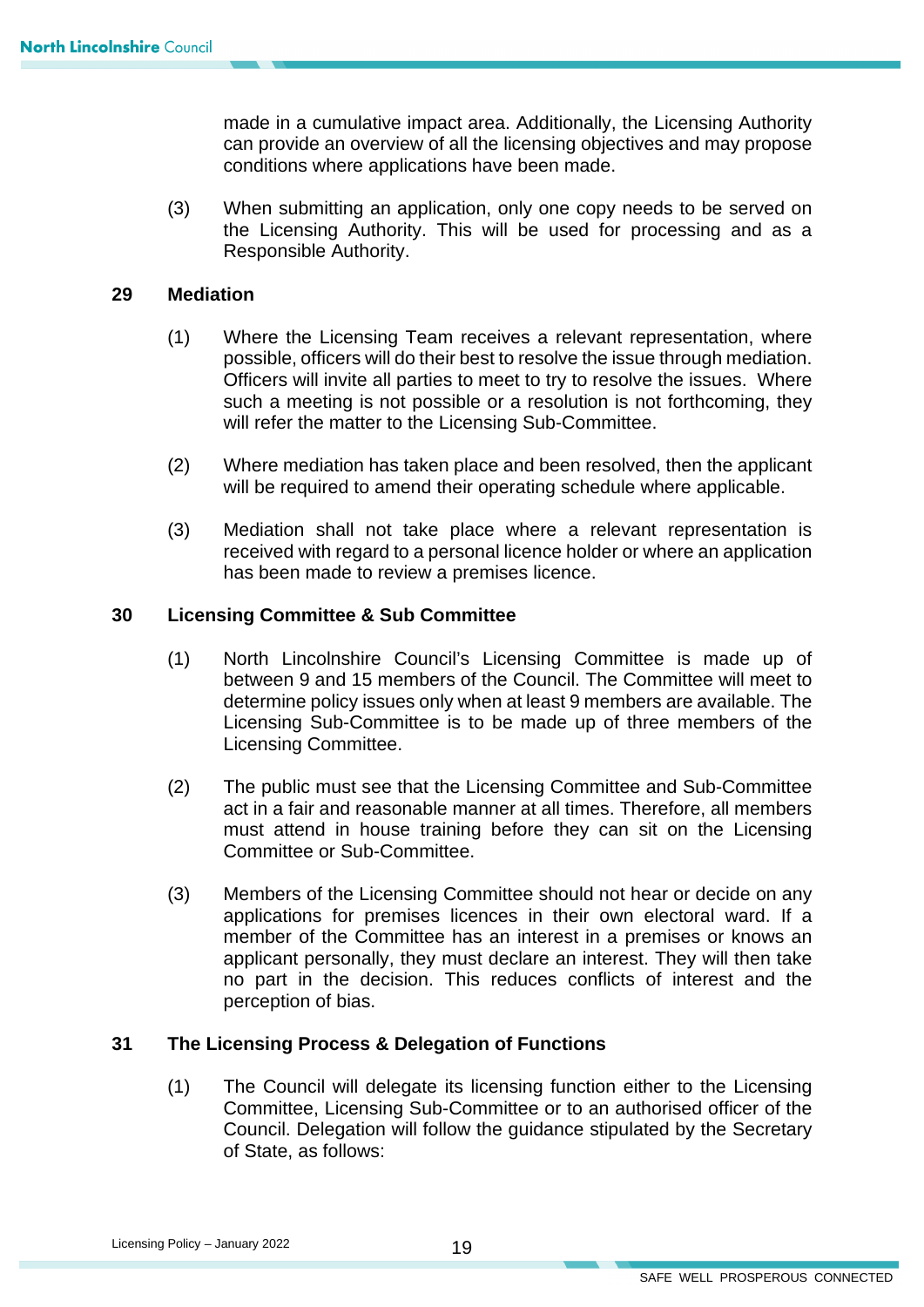| Matter to be dealt with                                               | <b>Full Committee</b> | <b>Sub Committee</b>                 | <b>Officers</b>                     |
|-----------------------------------------------------------------------|-----------------------|--------------------------------------|-------------------------------------|
| Application for a personal licence                                    |                       | If a police representation           | If no representation is             |
|                                                                       |                       | is made                              | made                                |
| Application for a personal licence with                               |                       | All cases                            |                                     |
| unspent convictions                                                   |                       |                                      |                                     |
| Application for a premises                                            |                       | If a representation is               | If no representation is             |
| licence/club premises certificate                                     |                       | made                                 | made                                |
| Application for a provisional statement                               |                       | If a representation is               | If no representation is             |
|                                                                       |                       | made                                 | made                                |
| Application to vary premises                                          |                       | If a representation is               | If no representation is             |
| licence/club premises certificate                                     |                       | made                                 | made                                |
| Application to vary designated                                        |                       | If a Police objection is             | All other cases                     |
| premises supervisor                                                   |                       | received                             |                                     |
| Application for a Minor Variation                                     |                       |                                      | All cases                           |
| Determine whether to consult other                                    |                       |                                      | All cases                           |
| responsible authorities on a minor<br>variation                       |                       |                                      |                                     |
|                                                                       |                       |                                      |                                     |
| Application to Dis-apply the                                          |                       | If a Police objection is<br>received | All other cases                     |
| designated premises supervisor<br>Request to be removed as designated |                       |                                      | All cases                           |
| premises supervisor                                                   |                       |                                      |                                     |
| Application for transfer of premises                                  |                       | If a Police objection is             | All other cases                     |
| licence                                                               |                       | received                             |                                     |
| Applications for Interim Authorities                                  |                       | If a Police objection is             | All other cases                     |
|                                                                       |                       | received                             |                                     |
| Application to review premises                                        |                       | All cases                            |                                     |
| licence/club premises certificate                                     |                       |                                      |                                     |
| Decision on whether a complaint is                                    |                       |                                      | All cases                           |
| irrelevant, frivolous, vexatious, etc.                                |                       |                                      |                                     |
| Decision to object when the Local                                     |                       |                                      | All cases                           |
| Authority is a consultee and not the                                  |                       |                                      | (Licensing Team Leader or           |
| lead authority                                                        |                       |                                      | above)                              |
| Determination of an Objection to a                                    |                       | All cases                            |                                     |
| Temporary Event Notice (TEN)                                          |                       |                                      |                                     |
| Issue a Notice under paragraph 11 of                                  |                       |                                      | All cases                           |
| the Licensing Act 2003 (Hearings)                                     |                       |                                      | (Assistant Group Manager            |
| Regulations 2005                                                      |                       |                                      | - Food and Licensing)               |
| Determination of Clubs acting in good                                 |                       |                                      | All cases                           |
| faith                                                                 |                       |                                      | (Assistant Group Manager            |
|                                                                       |                       |                                      | - Food and Licensing)               |
| Closure Notice s19 Criminal Justice &                                 |                       |                                      | All cases                           |
| Police Act 2001                                                       |                       |                                      |                                     |
| Issue Notices in any other                                            |                       |                                      | All cases                           |
| circumstances                                                         |                       |                                      | (Licensing Team Leader or<br>above) |
| Make a Representation on behalf of                                    |                       |                                      | All cases                           |
| the Licensing Authority                                               |                       |                                      | (Licensing Team Leader or           |
|                                                                       |                       |                                      | above)                              |
| Suspend a premises licence/club                                       |                       |                                      | All cases                           |
| premises certificate for non-payment                                  |                       |                                      |                                     |
| of fees                                                               |                       |                                      |                                     |
|                                                                       |                       |                                      |                                     |

- refer the matter to the Licensing Sub-Committee. Officers will deal with conditions which have been offered by the applicant in the operating (2) Once the Licensing Authority has received an application and relevant representations, it may, depending on the nature of the representation, cases where there are no representations and may attach only those schedule.
- (3) The Licensing Committee will deal with all matters relating to this Licensing Policy, including updates and amendments. The Committee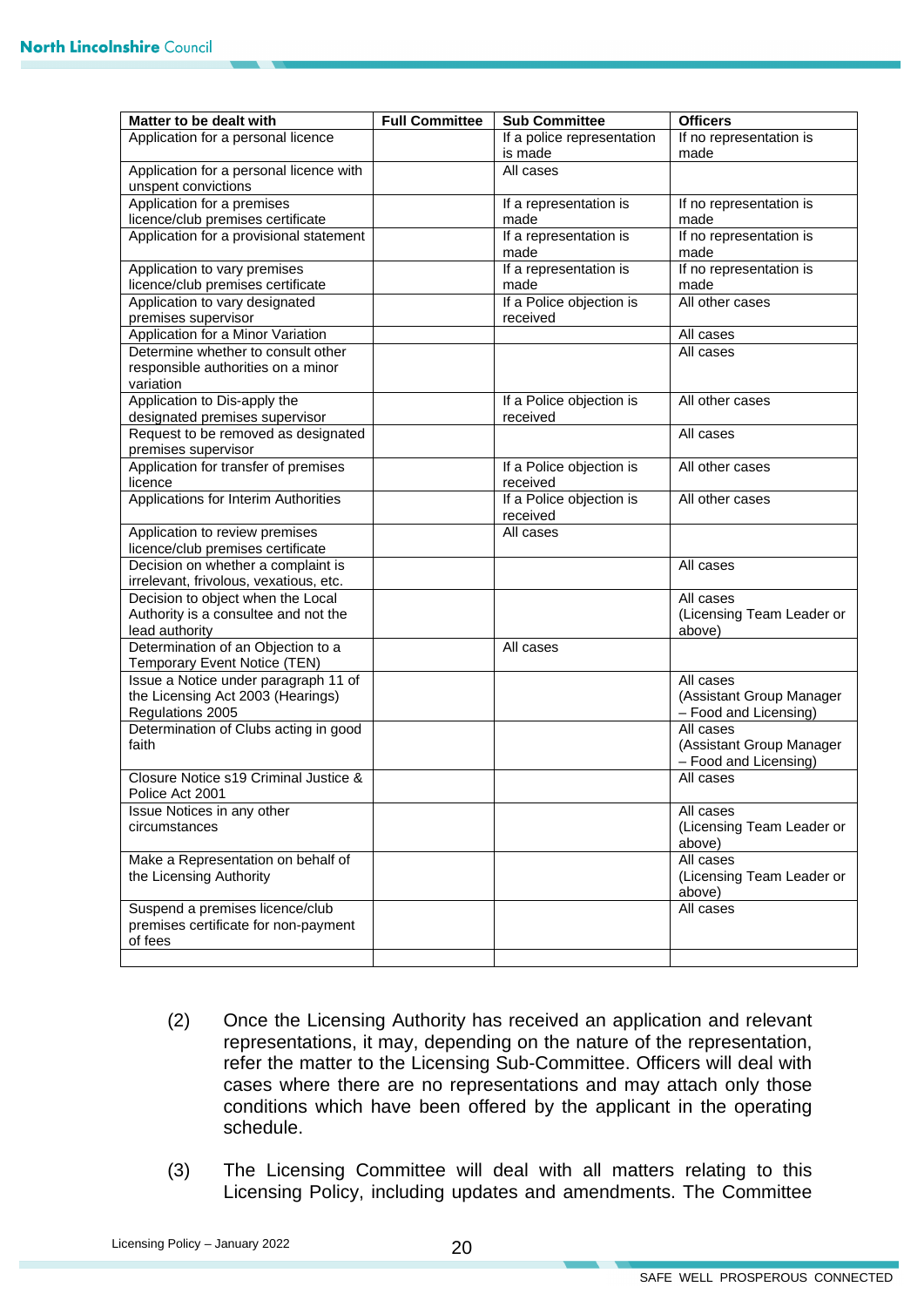will also set policies for other licensing functions performed by the Licensing Team.

- (4) Where an application is referred to the Licensing Sub-Committee, members will determine each application on its own merits. Members of the Committee will consider all information in the operating schedule, including the activities to be carried out.
- does not include the submission of a Temporary Event Notice or an specified in the Licensing Act 2003, as per **paragraph 19** of this policy. (5) Applicants must submit an operating schedule with their application. This application for a minor variation. The plan should contain the information
- licence to be considered by the Licensing Sub-Committee, there has to (6) Where an application for a personal licence is received and the applicant has relevant unspent convictions, then the application will be determined by the Licensing Sub-Committee. In order for an applicant for a personal be an objection from the Police on the grounds of Crime and Disorder.

#### **32 Application and Annual fees**

- when a Temporary Event Notice is served. Should the fee not (1) The application fee shall be paid when an application is submitted or accompany the application- then the application will be rejected.
- five working days notice from the date of the notice. (2) The annual fee is due and payable on the anniversary of the licence being issued. Should the annual fee not be paid by the said due date, then the licence may be suspended. The Act requires that we give two working days notice of the suspension; however it is our intention to give

#### **33 Reviews**

- Authority and persons who live, or are involved in a business in the area, who are likely to be affected by the activities. (1) The Licensing Act 2003 allows for the review of a premises licence or club premises certificate where there are problems associated with the licensing objectives. A review may be asked for by a Responsible
- premises certificate, we must first decide if the grounds for the review of this policy. (2) When we receive an application to review a premises licence or club are relevant and may reject the application if it is deemed to be irrelevant, vexatious, frivolous or repetitious, in accordance with **paragraph 26(2)**
- regulations set by the Secretary of State. (3) Once determined, a hearing must be held in accordance with the
- (4) Members of the Licensing Committee may not initiate a review of a premises licence, for example as a ward member, and then make a decision on the application. Where there is a review of a premises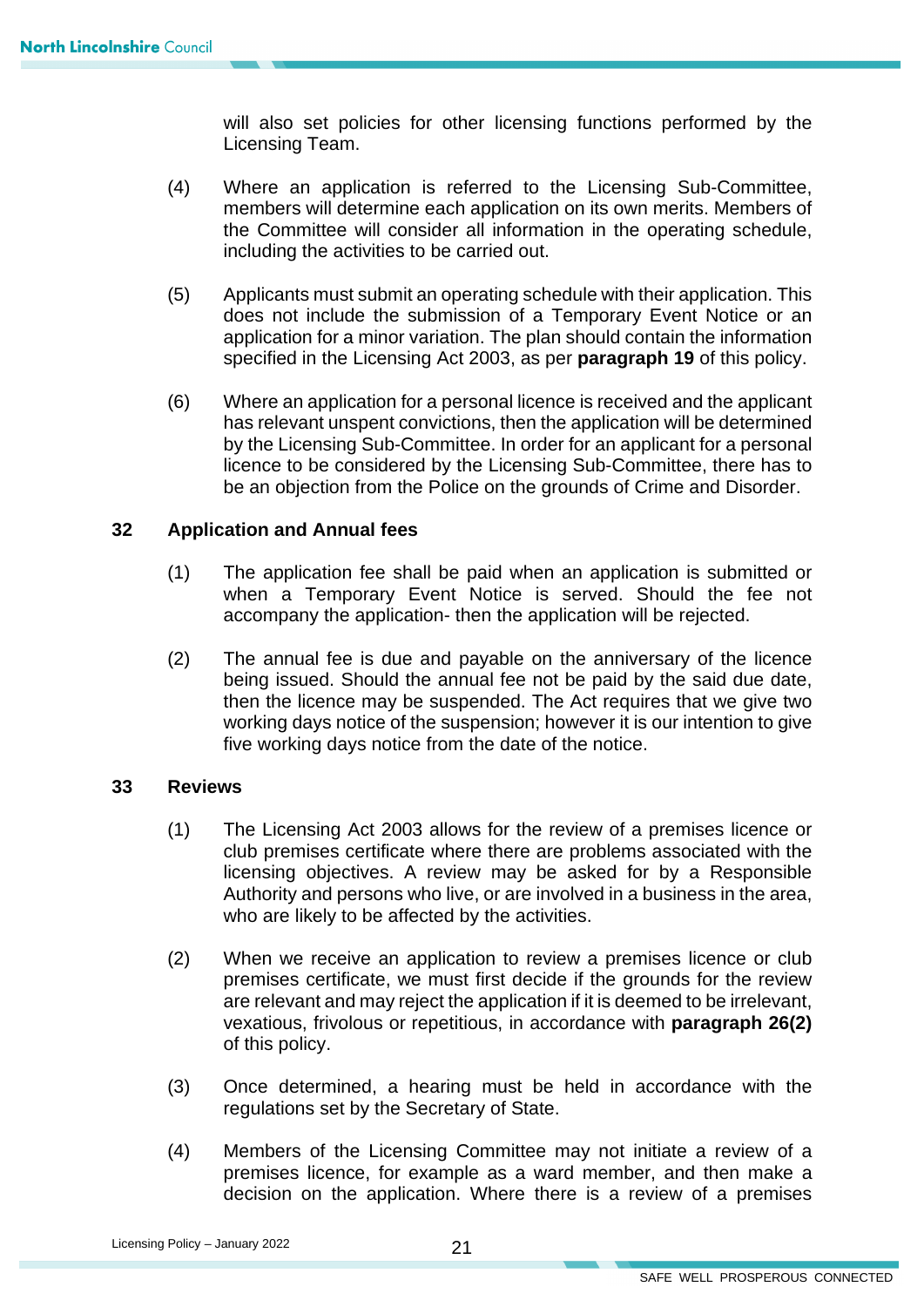licence in the ward of a member of the Licensing Sub-Committee, the said member(s) shall declare their interest and not take part in the debate or determine the application.

(5) Members may represent groups/individuals who have made relevant representations at the Licensing Sub-Committee if requested.

#### **34 Transfer of a Premises Licence Following an Application to Review**

 $(1)$  application for review we may ask for documented proof of the transfer of the business including the lawful occupancy of the premises to the Where an application is received following the submission of an proposed licence holder.

#### **35 Decisions**

- soon as possible after the decision, or in any case within seven days of (1) Following the determination of an application by the Licensing Sub-Committee, we will inform the applicant and any objectors or people making the representation. We will then send confirmation in writing, as the hearing. Along with the decision, we will inform the applicant about their right of appeal.
- (2) The Licensing Authority will provide the reasons for all decisions to the applicant and persons/Responsible Authorities making a relevant representation.
- (3) Following the determination of a licence, we will produce a decision record. This decision record will be made available on request.

#### **36 Appeals**

- (1) The Council will inform the appropriate parties of their right of appeal in accordance with the Licensing Act 2003, when confirming a decision of the Licensing Sub-Committee.
- Aggrieved parties should lodge any appeal with the Magistrates' Court (2) Anyone aggrieved by a decision of the Licensing Authority has a right of appeal. This is set out in Schedule 5 of the Licensing Act 2003. within 21 days of the notification of the decision.
- (3) On determining an appeal, the Magistrates' Court may:
	- a) Dismiss the appeal;
	- could have been made by the Licensing Authority; or b) Replace the decision concerned by any other decision which
	- c) Pass the case to the Licensing Authority to deal with in accordance with the direction of the court.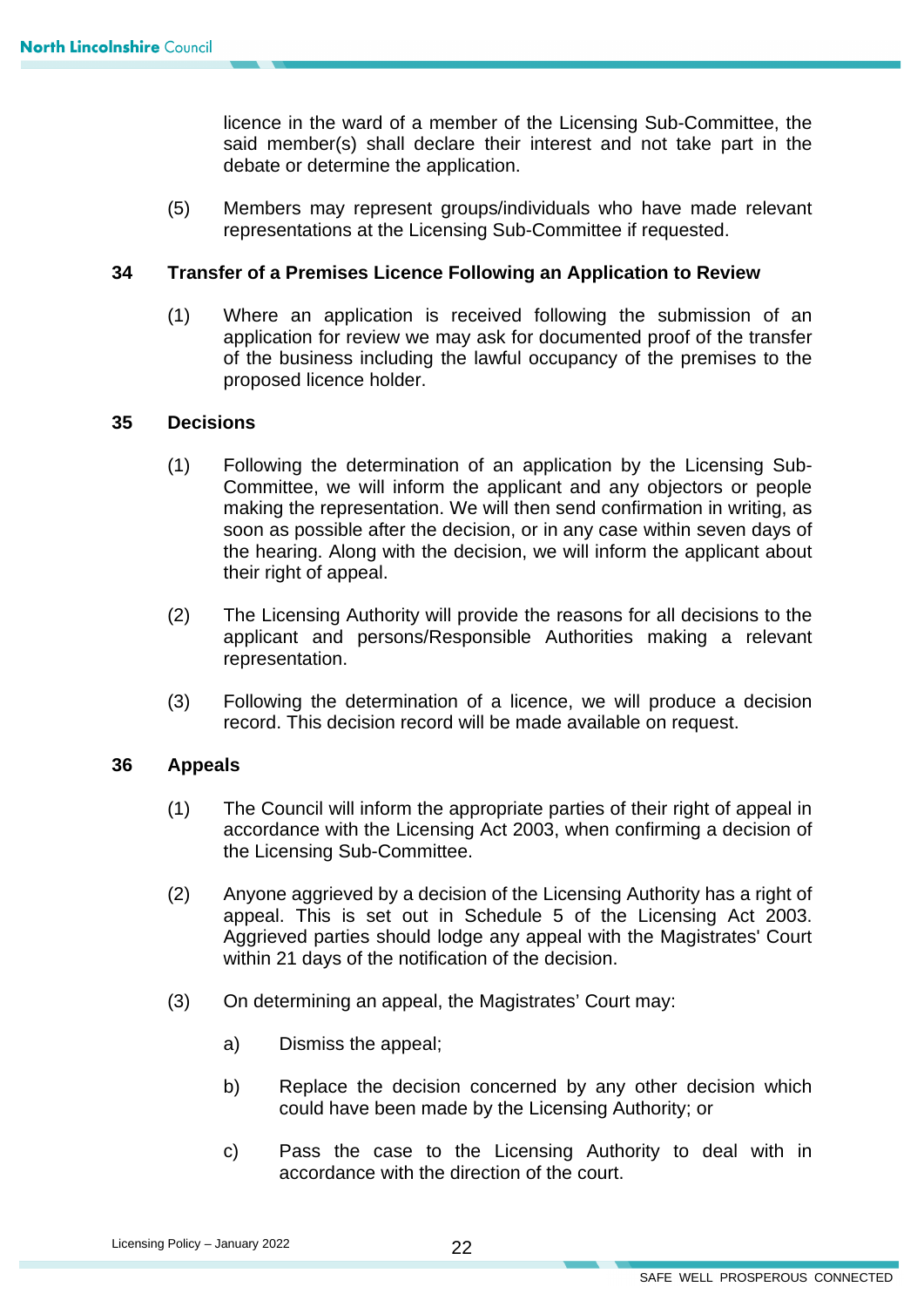- (4) The court may order costs, as it sees fit.
- (5) Once the Magistrates' Court has determined an appeal, the Council will implement the decision within a reasonable time. The Licensing Authority appreciates that any delay could be construed as bringing the appeals system into disrepute.

#### **37 Working in Partnership**

- (1) The Licensing Authority is committed to working closely with all interested parties within the district.
- (2) Licensing Officers aim to work in partnership with other enforcement agencies, such as Humberside Police, Humberside Fire and Rescue Service, Trading Standards and Environmental Health, with a view to supporting the four licensing objectives.
- (3) When considering applications and advising applicants, Licensing Officers will aim to draw on the expertise of other bodies. We will set up joint site visits where appropriate to ensure that we give applicants clear, concise advice. The Licensing Team will normally act as a focal point in arranging such visits.
- other regulatory regimes. We aim to work in conjunction with Planning (4) When making licensing decisions, the Council will take into account and Building Control, and the Transport Authority. The Licensing Committee will receive reports from Planning, Tourism, the Transport Authority and Highways, to try to avoid duplication of these roles.
- (5) We have developed a partnership to address and promote the Night Time economy in Scunthorpe Town Centre. The NiteSafe partnership aim is to make the area a safe place for people to visit. Within this partnership, we will work to reduce alcohol fuelled crime and disorder. We will promote good practice, while looking to address poor practice through other means.
- support. We are not members of the scheme and will play no part in the (6) Where set up, we will support local pubwatch schemes, providing decision making process.

#### **38 Integrating Strategies**

- (1) Where possible, we will integrate our policy with other policies and strategies. These need to be taken into consideration as follows:
- $(2)$  Cultural Strategy We need to look at the impact that our policy has in relation to the provision of regulated entertainment. Our aim is not to entertainment, in particular live music, dancing and theatre. Live performance is central to the development of cultural diversity and deter live music, rather to ensure that the licensing objectives are being supported. We will monitor the impact of this policy on all regulated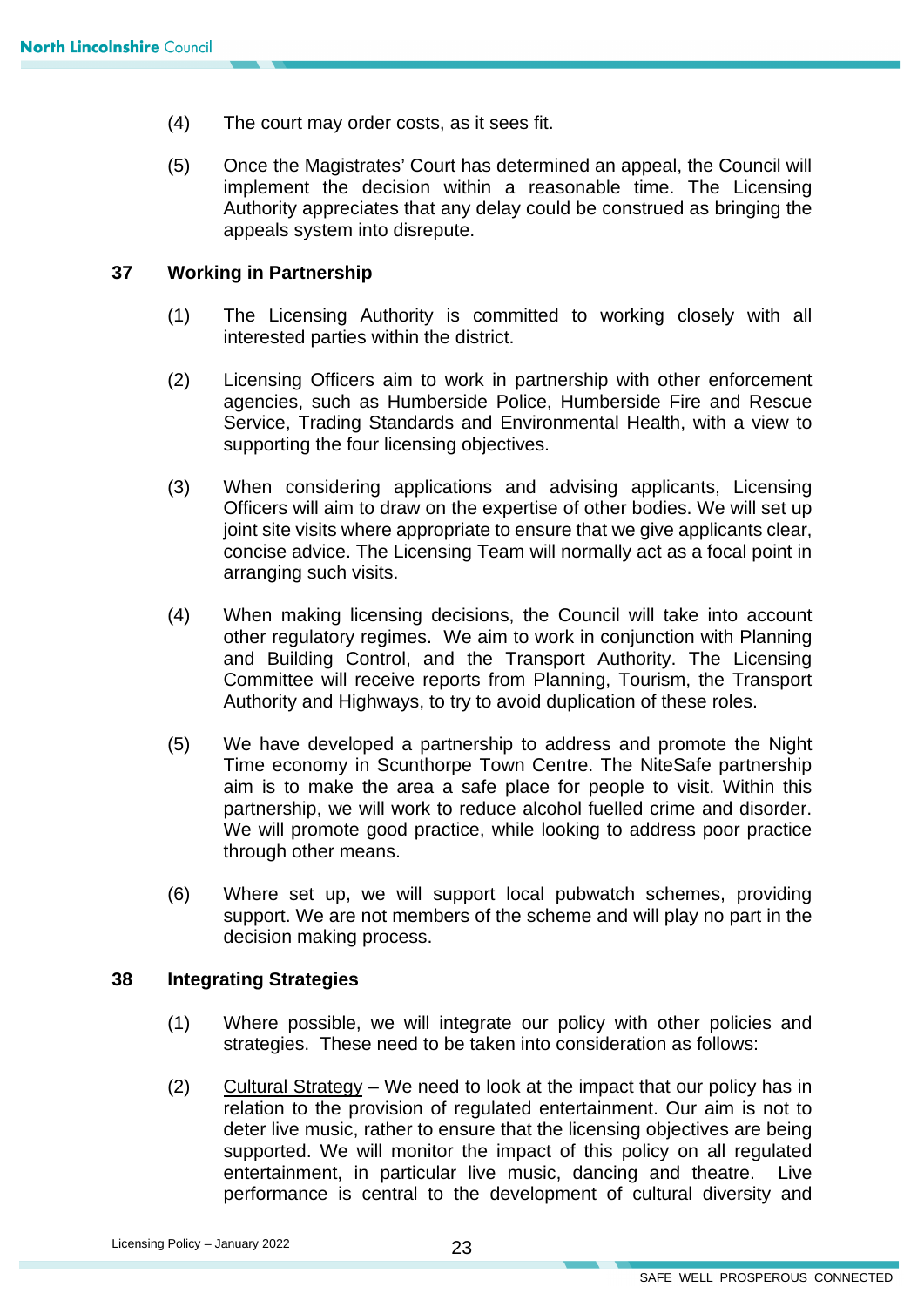vibrant, exciting communities. We appreciate that the absence of such activities can lead to a loss of community awareness, which can lead young people to anti-social activities. To that end- the council will seek to actively encourage diversity in the early evening and the night time economy.

- $(3)$  Local Transport Plan We aim to work with the local transport authority to develop the Local Transport Plan. We will look at ways that members of the public can be dispersed in order to avoid crime and disorder.
- $(4)$  Equality and Diversity We need to make sure that our policy does not characteristics such as age, disability, gender reassignment orientation. We will look at the impact our policy has on equality and unreasonably exclude anyone. We will have due regard to the Equality Act 2010; and aim to eliminate discrimination and promote the equality of opportunity for people covered by the Equality Act 2010, including (transgender), race, religion and belief, sex (gender) and sexual diversity and amend it as required should it be needed.
- (5) The Local Development Framework We will look to work with Planning to ensure as far as possible that all premises have the appropriate consent.
- town centres and we see the licensed community as an integral part of that. We will look at the impact our policy has on the night-time economy (6) Tourism and Town Centre Management – Our aim is to have thriving and adjust it as appropriate, within the licensing objectives.
- (7) Crime Reduction Partnerships We will work very closely with our partners to reduce crime and disorder. We will actively look at ways in which we can reduce crime and disorder and the fear of crime. We have developed the "NiteSafe" partnership to support the night time economy and reduce alcohol fuelled crime and disorder.
- (8) Statement of Principles under the Gambling Act 2005 We will consider this statement when considering applications for gaming in licensed premises.
- (9) Other Partnerships We will work in partnership with other bodies as required in support of the Licensing Objectives.

#### **39 Avoiding Duplication**

 premises and other statutory bodies. We will try to ensure that (1) There are areas where there is an overlap between the licensing of duplication is avoided.

#### **40 Change of Address/Notification of Convictions**

 change of name or address. In addition, licence holders must inform the (1) The Act requires licence holders to inform the Licensing Authority of their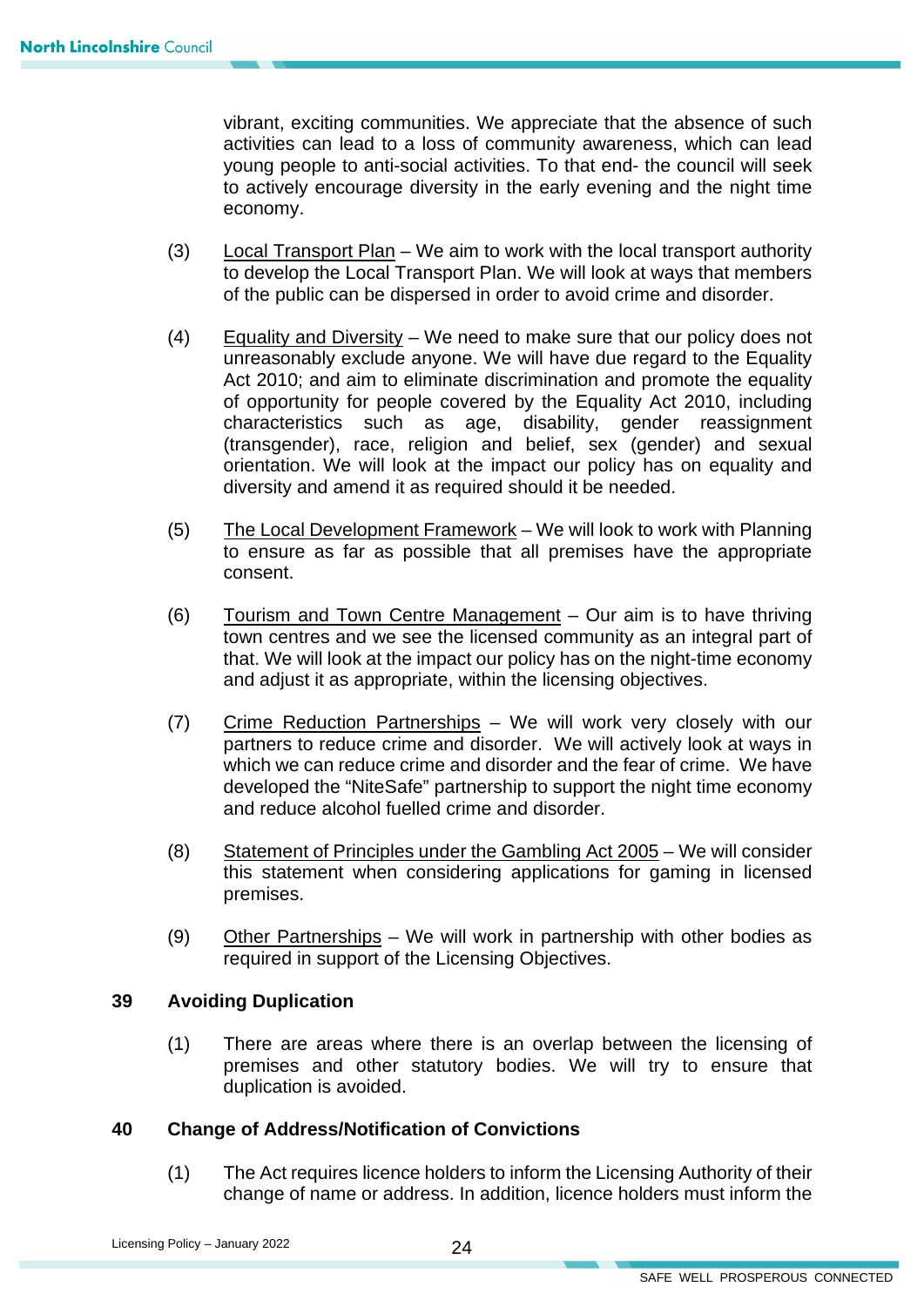Council if they have been convicted of a relevant offence where the convicting court has not already been informed.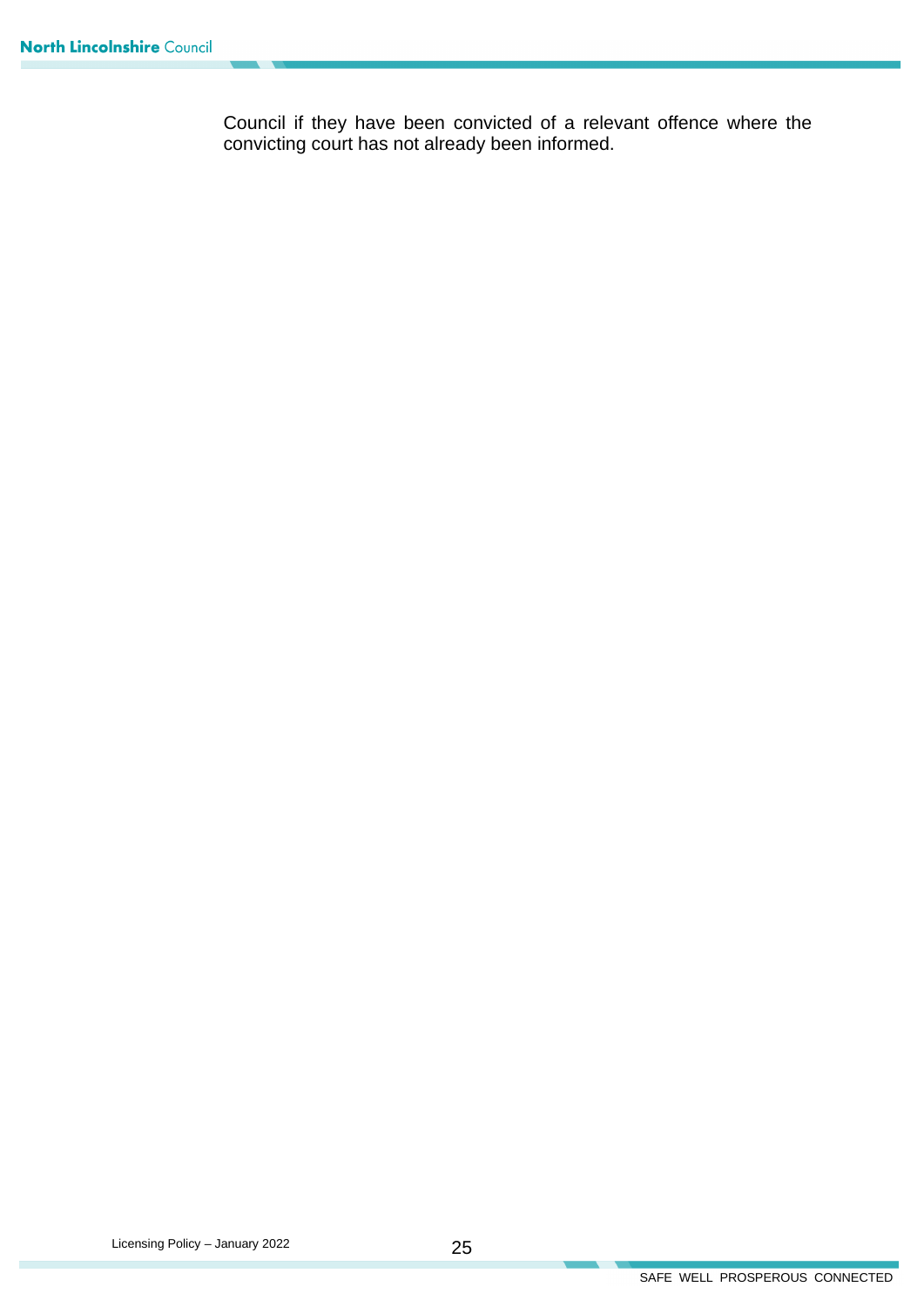## **Section 4**

## **Determining Applications**

#### **41 How This Policy Works**

- (1) All applications for a new premises licence, club premises certificate or to vary a premises licence or club premises certificate need to be supported by an operating schedule. The schedule must clearly identify the steps the applicant proposes to promote the licensing objectives.
- (2) If an application for a premises licence or CPC has been made lawfully and there have been no representations, the Licensing Authority must grant the application in accordance with the operating schedule and any relevant mandatory conditions. The Licensing Authority will not have discretion to refuse the application or to add or alter the conditions proposed in the operating schedule, save where they are ambiguous or irrelevant. In accordance with *R (on the application of Bristol City Council) v Bristol Magistrates Court*, if necessary, we can interpret a condition proposed on the operating schedule where the language used is opaque- thus making sure that the proposed condition is enforceable. Further, if we are satisfied that a proposed condition is suitably covered by other legislation we can omit a proposed condition. All conditions must be appropriate to support the licensing objectives.
- (3) If relevant representations are received, subject to mediation and the applicant amending their application a Licensing Sub-committee will follow. At the hearing each application will be determined on its own merits.
- (4) At the hearing, the members of the sub-committee will have regard to all relevant matters. They will take such reasonable steps as they consider appropriate to support the licensing objectives. This may include refusal of all or part of an application, adding or modifying conditions proposed in the operating schedule.
- (5) In exercising its discretion, the sub-committee will have regard (amongst other things) to the content of this licensing policy. Therefore, applicants are advised to read the content of this policy carefully before drawing up their operating schedule. Where an operating schedule complies with this policy, it is less likely to draw objections from the Responsible Authorities or other persons and where such representations are made the members of the committee will take such compliance with the policy into account when determining the application. Having said that, where a representation is made each case will be determined on its own merits.
- (6) Applicants are advised to conduct a risk assessment in relation to the licensing objectives before completing an application and the operating schedule. There is no statutory requirement to complete this risk assessment under the Licensing Act 2003, however the completion of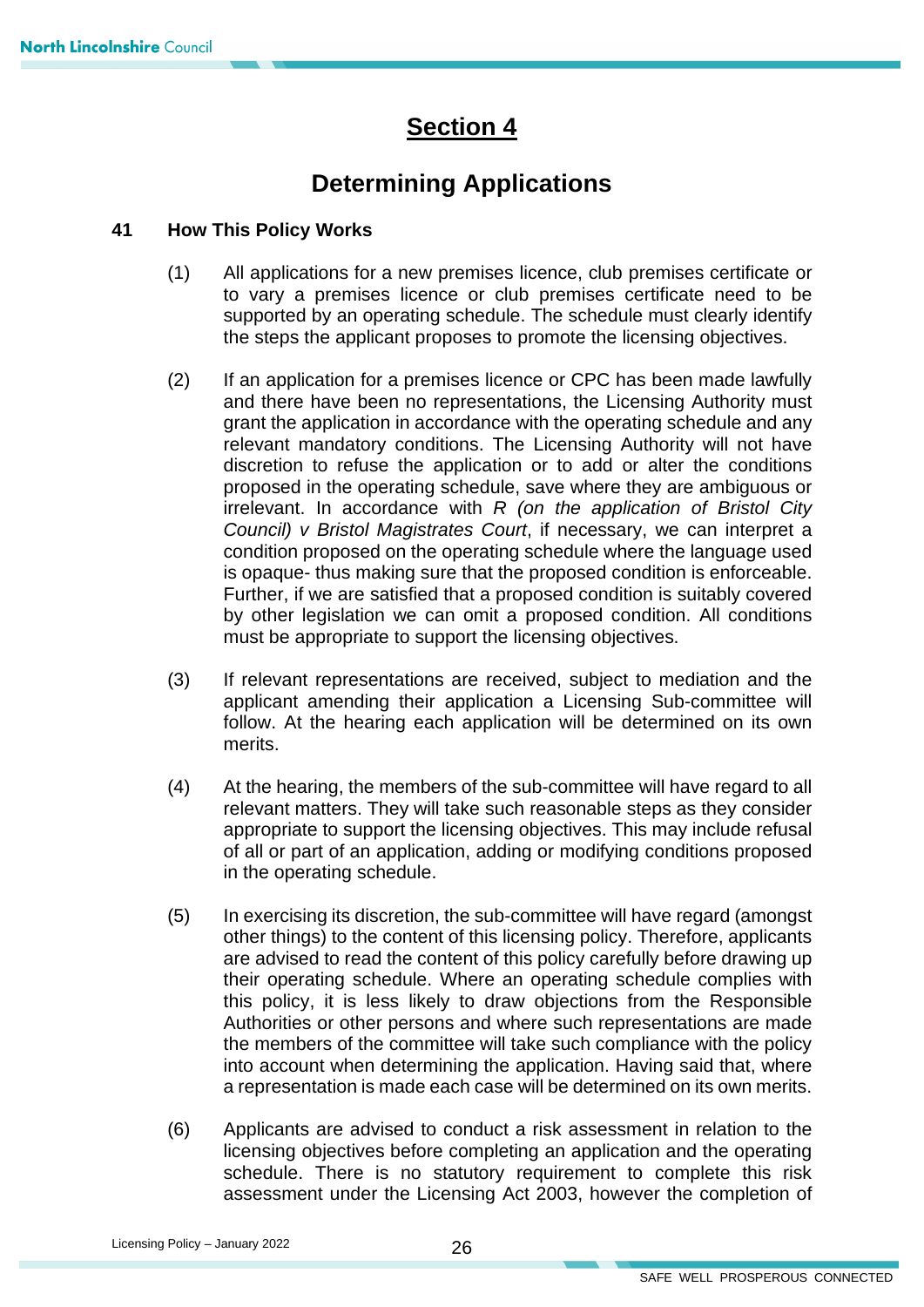holder has considered the potential impact of their business on the such an assessment would demonstrate that the applicant or licence licensing objectives. Should the applicant not complete a risk assessment and if it is referred to the sub-committee following relevant representations, then members may take a more cautious approach when determining the application.

#### **42 Location and Other Relevant Considerations**

- (1) In considering applications for a new premises licence, variation of an existing licence or a review, we will take the following matters into consideration:
	- Whether the premises is located within a Cumulative Impact Zone (CIZ)
	- The type and mix of premises and their cumulative impact upon the local area
	- The location of the premises and their character
	- The views of Responsible Authorities and other persons
	- The past compliance history of the current management
	- The proposed hours of operation
	- The type and numbers of customers likely to attend the premises
	- • Whether the applicant is able to demonstrate commitment to a high standard of management for example through the level of consideration given to the promotion of the licensing objectives; by active participation in pubwatch; safeguarding and awareness training of all staff, etc.
	- The physical suitability of the premises for the proposed licensable activities, in terms such as access, safety, noise control etc.
- (2) Applicants need to refer to **paragraph 46** of this policy for details of the current CIZ. Applicants should not try to replicate the operating hours of other nearby premises. Such hours are not relevant at any hearing and the applicant must be able to demonstrate how they will promote the licensing objectives.

#### **43 High Standards of Management**

- (1) When considering an applicant's or licensee's ability to demonstrate a commitment to high standards of management, we will consider whether the applicant or licensee:
	- Has researched the local area and can demonstrate understanding of local community concerns
	- Has carried out relevant risk assessments and devised an appropriate strategy to promote the licensing objectives
	- Can demonstrate comprehensive knowledge of best practice
	- Has sought advice and engaged with Responsible Authorities
	- Has implemented any advice given by Responsible Authorities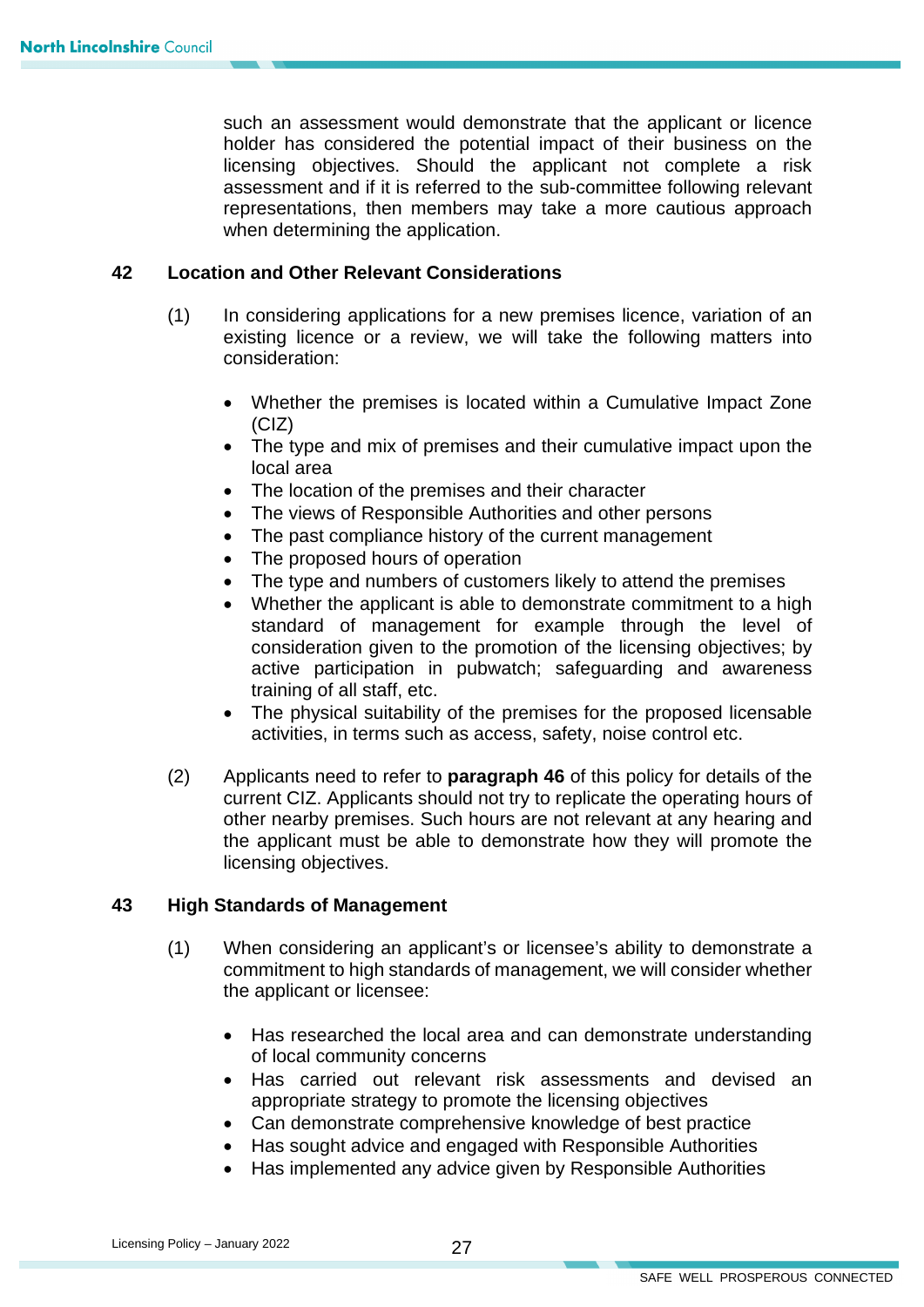- requirements or has made provision to do so • Is able to understand verbal and written advice and legal
- Can demonstrate knowledge of the licensing objectives, relevant parts of the licensing policy and their responsibilities under the Act
- Is able to run their business lawfully in accordance with good business practices
- Is able to demonstrate a track record of compliance with legal requirements

#### **44 Mandatory Conditions**

 amended via secondary legislation. The mandatory conditions must be included in the relevant section within this policy. (1) There are a number of mandatory conditions set out in the Act and imposed on all licences where relevant. Details of these conditions are

#### **45 Other Conditions**

- (1) The Licensing Authority will not impose unnecessary licence conditions. Any conditions attached to a licence will relate to the individual application, taking into account local circumstances and the licensable activity taking place.
- (2) The conditions set out how a premises can lawfully operate, therefore we will aim to ensure that conditions attached to a licence will:
	- Be appropriate for the promotion of the licensing objectives.
	- Be precise and enforceable.
	- Be unambiguous and clear in what they intend to achieve.
	- Not duplicate other statutory requirements.
	- Be tailored to the individual type, location and characteristics of the premises and events concerned.
	- Not be standardised.
	- Not replicate offences set out in the Licensing Act 2003 or other legislation.
	- Be proportionate, justifiable and capable of being met.
	- Be written in a prescriptive manner.
	- • Not seek to manage the behaviour of customers once they are beyond the direct management of the licence holder and their staff, save that conditions may be directed to deal with the behaviour of customers in the immediate vicinity of the premises or as they enter or leave. This may include the management of queues and smoking areas on the highway.
- (3) Conditions will only be attached to a premises licence or club premises certificate if they are deemed appropriate to promote the licensing objectives.

#### **46 Cumulative Impact**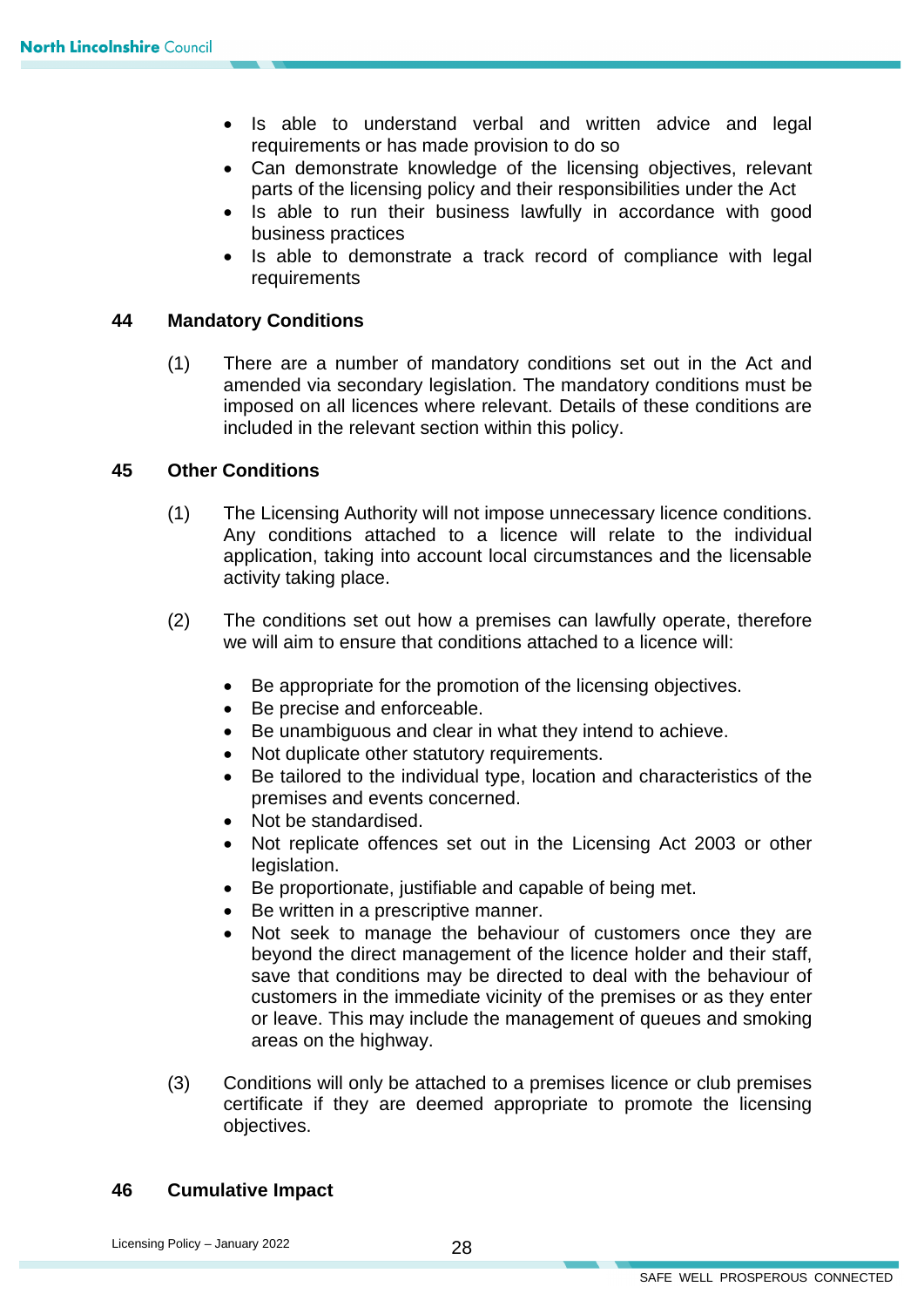- (1) In areas where the number, type and density of premises selling alcohol is high or exceptional or where there are problems with disorder or nuisance, which may occur some distance from the premises a Cumulative Impact Policy (CIP) may be considered. This is known as a Cumulative Impact Zone (CIZ).
- consider within its licensing policy. We will only adopt such a policy where there is an evidential basis for the decision. (2) The cumulative impact of licensed premises on the promotion of the licensing objectives is an appropriate matter for a Licensing Authority to
- (3) When considering the adoption of a CIZ in order to promote the licensing objectives, we will refer to any guidance in addition to the following matters:
	- • Local crime and disorder statistics, including specific types of crime and hotspots
	- Statistics on anti-social behaviour
	- Health related statistics, such as alcohol related emergency attendances and hospital admissions (where available)
	- Environmental Health complaints, especially in relation to noise and litter
	- Complaints recorded by the Council
	- Resident questionnaires, if considered necessary
	- Evidence from enforcement and from Responsible Authorities
	- Evidence from local councillors
	- Evidence obtained through local consultation
- (4) This will be considered alongside information held by the Licensing Authority, such as trends in licence applications and changes to terminal hours. This list is not exhaustive and other information may be taken into account where it is deemed appropriate to do so.
- applications for either a variation or new application for a premises (5) The effect of adopting a CIP creates a rebuttable presumption that licence or club premises certificate that are likely to add to the existing cumulative impact will normally be refused subject to certain limitations. This may only be done following relevant representations. Where an application is made for a licence in a CIZ, it is for the applicant to demonstrate that the application will not, if granted, further contribute to the negative local cumulative impact on any one or more of the licensing objectives.
- (6) **This presumption does not relieve Responsible Authorities or interested parties of the need to make a relevant representation**. Without a representation the application will be deemed granted under the terms applied for, therefore a representation is needed before the council can consider the application in line with the special policy.
- (7) The Council will not use such policies solely for the purpose of: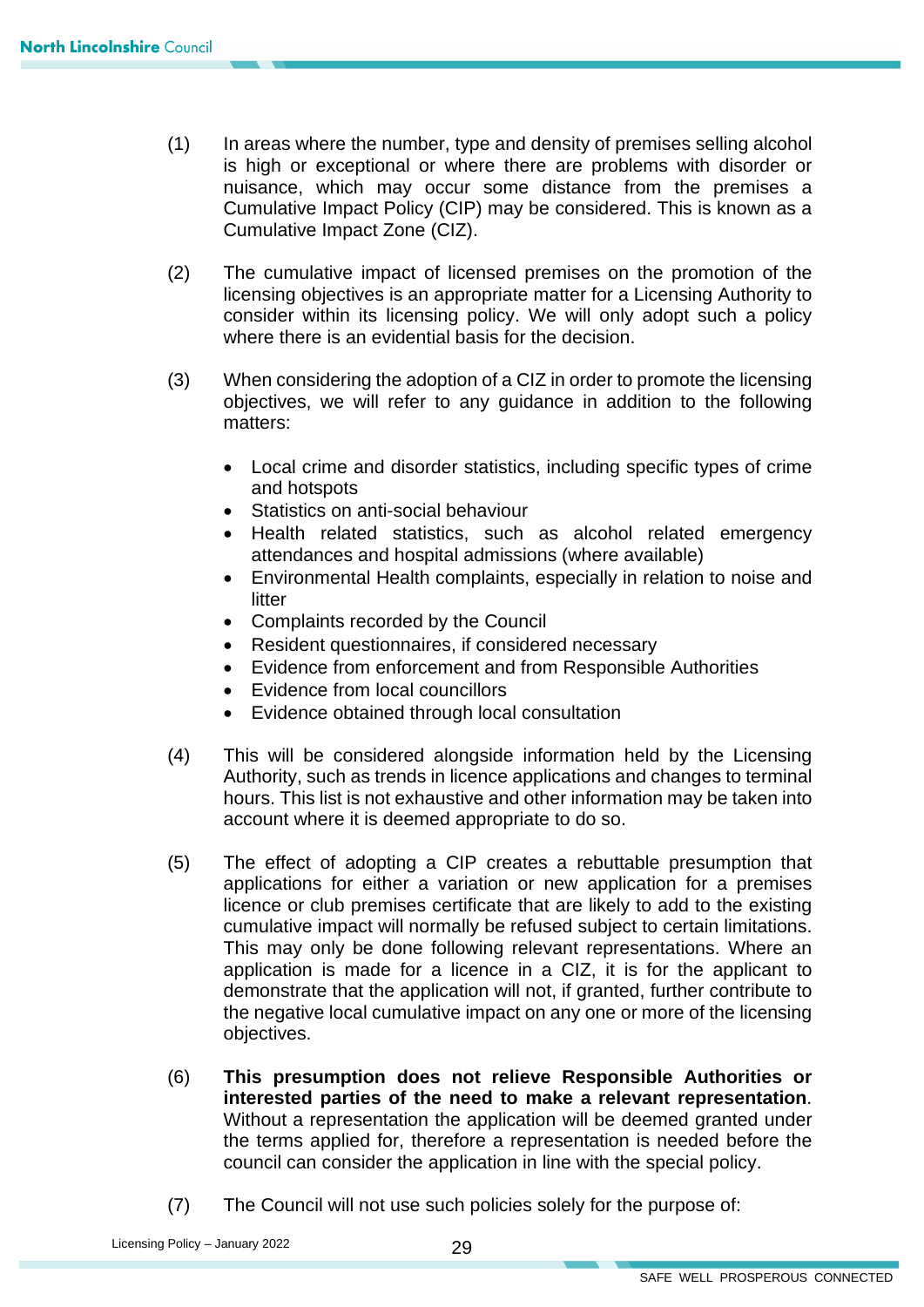- Removing a licence when representations are received about problems at an existing licensed premises.
- • To refuse modifications to a licence, except where the modifications are directly relevant to the policy.
- (8) Where the border of a CIP is defined by a road; the policy will be deemed to include premises on both sides of the said road.
- (9) Any adopted CIP will be reviewed in line with the review of this policy.

#### **47 Scunthorpe Town Centre**

- (1) A CIP was first adopted in 2008 for the Scunthorpe Town Centre area as it was deemed necessary to support the licensing objectives.
- (2) The boundary of the area is identified within the special policy, which is available on our website.

#### **48 Other Locations**

(1) The Council reserves the right to consider and implement further special policies where there is a need based on evidence.

#### **49 Rebutting the Presumption Against the Grant in a CIZ**

- (1) All applicants for a new licence or to vary the licence of an existing premises within a CIZ must ensure that they address local concerns within their application and the operating schedule.
- (2) The Licensing Authority acting as a Responsible Authority will consider each application made within a CIZ and will make representations where the application is likely to add to the cumulative impact.
- circumstances of the case. We will need to be satisfied that the grant of licensing objectives, before any grant or part grant of the application can (3) Where a presumption against the grant of a licence exists and a relevant representation has been received, this Authority must consider whether it would be justified in departing from its special policy in the individual the application under consideration will not impact further on the relevant be approved.
- (4) Examples of factors that we may consider as demonstrating that there will be no impact may include:
	- Small premises intended to cease operation before midnight.
	- Premises which are not alcohol led and only operate during the day time economy.
	- maintaining the same style of operation. • Instances where an existing business is being relocated, while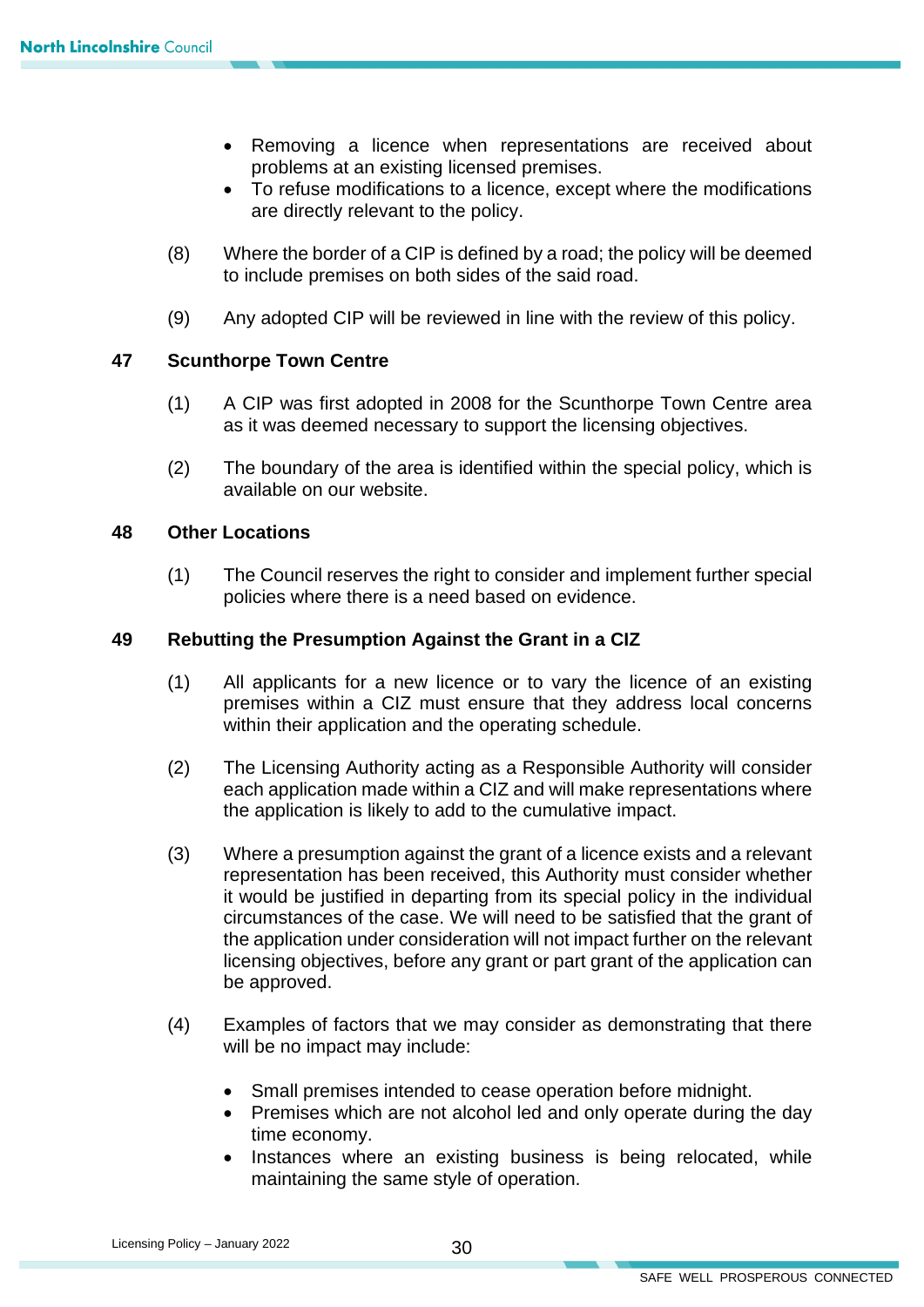- operates in a specific manner, for example a food led premises where • Where the conditions proposed will ensure that the premises the conditions proposed include; the number of covers; that alcohol will be served by a waiter/waitress together with a table meal.
- (5) Examples of factors that we are unlikely to consider as demonstrating that there will be no impact may include:
	- • That the premises will be well managed. This is an expectation of all licensed premises.
	- That the premises will be constructed to a high standard.
	- That the applicant operates a similar style of business elsewhere without complaint, for example in another local authority area.
	- Other factors relating to the business that do not address the licensing objectives.
- (6) We will consider all relevant representations, including any representations in support of the application.

#### **50 Early Morning Alcohol Restriction Orders (EMRO)**

- Early Morning Alcohol Restriction Orders (EMRO). EMROs provide a such an order, there would need to be sufficient evidence to demonstrate (1) We are aware of the provisions within the Licensing Act 2003 relating to very powerful tool which may be used to prevent licensed premises in a specific area from supplying alcohol during specified times. In making that an EMRO is appropriate to promote the licensing objectives.
- (2) Currently, there is no evidence to suggest that an EMRO should be applied within North Lincolnshire. Before considering making such an order it is our view that all other avenues should have been considered first. Should such an order be considered, then the appropriate process and guidance will be followed.

#### **51 Late Night Levy**

- (1) We are aware of the provisions within the Police Reform and Social allows a Licensing Authority to raise a contribution from premises open and may be applied to businesses operating between midnight and 06.00 hours or part thereof as specified by the Council. From the contribution raised, 70% of the net sum is passed to the Police and 30% Responsibility Act 2011 of the Late Night Levy ('the levy'). The levy late at night supplying alcohol. Such a levy would cover the whole area of the net retained by the Council. The Council may only use the 30% retained to tackle alcohol related crime and disorder, however there is no requirement for the contribution made to the Police to used in such a way, nor does it need to be spent within North Lincolnshire. We may deduct reasonable administration costs from the contributions raised.
- (2) We have given no formal consideration to the implementation of a levy within North Lincolnshire. Before such consideration would be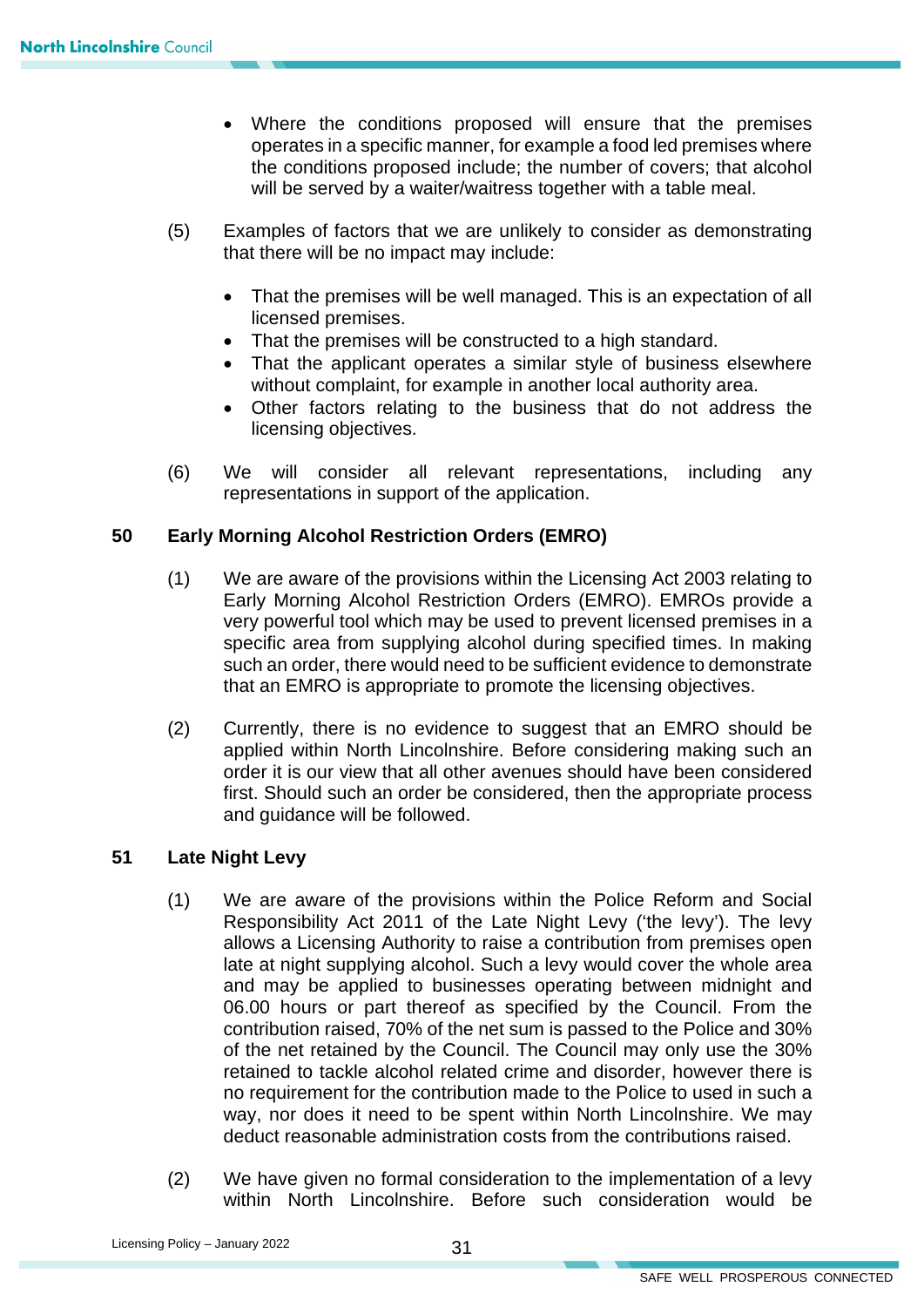administration would need to be considered. We will monitor the considered a full analysis of the contribution likely and the cost of guidance in relation to the levy and only implement such a provision where there is an evidenced need to do so.

#### **52 Need**

 is not a relevant matter for consideration. (1) The introduction of the Licensing Act 2003 removed the 'need' argument from licensing. Where a representation is made where 'need' is referred to, the person making such a representation will be informed that 'need'

#### **53 Licensing Hours**

- (1) One aim of the Licensing Act 2003 was to allow for the dispersal of people through flexible and staggered closing times. This philosophy does not work if all the premises close at the same time.
- (2) We will not seek to restrict the hours that a premises may operate, save where the premises operate within a Cumulative Impact Zone or where the premises impacts on the licensing objectives. In such cases we would consider that Off Sales should cease at 23.00 hours with On Sales ceasing at 03.00 hours.
- (3) Where an applicant wishes their premises to operate beyond midnight, there is an expectation that the applicant will complete a risk assessment to consider the impact that their premises will have on the licensing objectives. The applicant should complete the operating schedule based on the said risk assessment. Applicants are advised to include the risk assessment with their application.
- (4) Applications to operate beyond midnight are more likely to draw representations from the Responsible Authorities, who may wish to attach conditions to the licence where they are deemed appropriate to support the licensing objectives.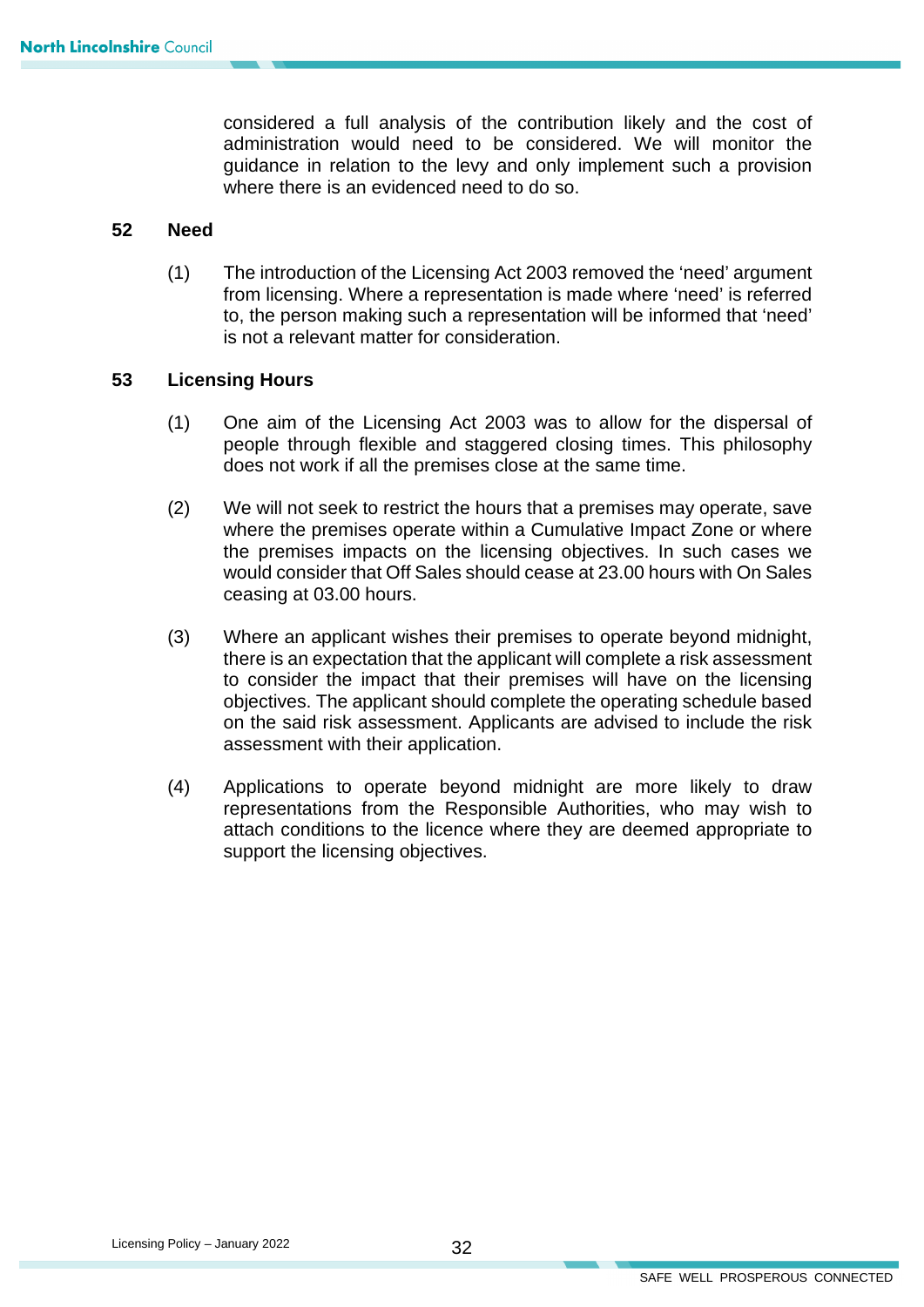## **Section 5**

#### **The Licensing Objectives The Prevention of Crime and Disorder**

#### **54 Introduction**

- (1) Further to **paragraph 3** of this policy, there are four licensing objectives, which are:
	- The Prevention of Crime and Disorder
	- Public Safety
	- The Prevention of Public Nuisance
	- The Protection of Children From Harm
- focuses on the first objective, the Prevention of Crime and Disorder and (2) Each of the Licensing Objectives are equal in importance. This section details the Council's commitment to minimise crime and disorder in the area**.**
- (3) Some factors and conditions cut across more than one objective. Where this is the case, they have been detailed in each section of the policy.
- (4) We recognise that well run licensed premises can make a valuable and positive contribution to the local community through the local economy, tourism and cultural development. However, poorly managed licensed premises, especially those offering late night alcohol and/or entertainment, or late night refreshment can become a serious source of crime and disorder or anti-social behaviour.
- (5) Relevant issues might include:
	- Anti-social behaviour
	- Drunkenness both in the premises and on the street
	- Violent behaviour
	- The possession of weapons
	- Drug use, including so-called legal highs and psychoactive substances
	- Underage drinking
	- Theft of personal property
	- Trafficking and illegal workers
	- Child Sexual Exploitation
	- Prostitution, lewd acts and similar offences
	- Harassment
	- Counterfeit goods
	- Non-duty paid goods and tax evasion
	- Maintenance of smoke- free environments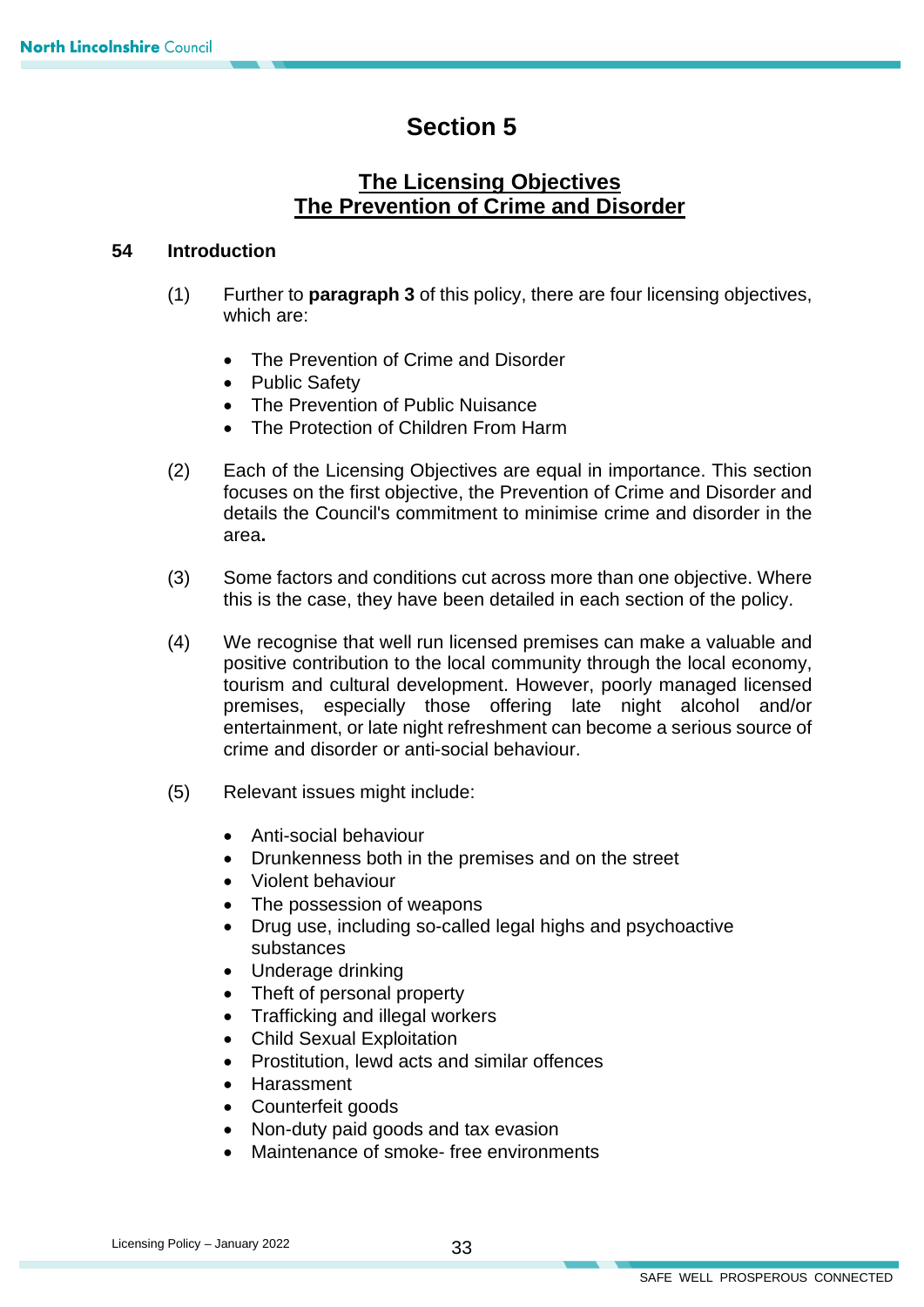- applicants may find it helpful to discuss matters before the application (6) Applicants are recommended to seek advice from the Council's Licensing Team, Trading Standards and the Police when carrying out their risk assessments and when preparing their operating schedule. There is no requirement under the Act to seek such advice, however has been submitted.
- (7) It is intended that this part of the policy will give guidance to applicants as to the types of controls that may be deemed appropriate to promote not intended to provide a definitive list of preventative measures nor will the controls listed be appropriate in every circumstance. They are the licensing objective of the prevention of crime and disorder. This is provided to be considered and adapted to suit the proposed business.
- (8) Where the discretion of the Licensing Authority is engaged following a relevant representation, the Licensing Authority will consider attaching conditions to licences to deter crime and disorder, both inside and outside the premises as necessary.

#### **55 Mandatory Conditions (General)**

 (1) There are a number of conditions attached to licences by the government. These mandatory conditions are attached as appropriate depending on the activity provided. The conditions will still apply even where a licence has been issued without them on the document itself.

#### **56 Mandatory Conditions (Premises Licensed to Supply Alcohol)**

- (1) The following conditions will apply to all relevant premises licences and club premises certificates which authorise the supply of alcohol. The correct wording for the conditions is available in the appropriate legislation.
	- • **Designated Premises Supervisor (DPS)** No supply of alcohol may be made under the premises licence (a) at a time where there is no DPS in respect of the premises licence; or (b) at a time when the DPS does not hold a personal licence, or their personal licence is suspended.
	- **Personal Licence Holder** Every supply of alcohol under the premises licence must be made, or authorised by a person who holds a personal licence. We would suggest that authorisation to supply alcohol by persons who do not hold a personal licence is in writing.
	- **Minimum Drinks Pricing**  A relevant person shall ensure that no alcohol is sold or supplied for consumption on or off the premises for a price which is less than the permitted price.
- (2) For the actual wording for each of the mandatory conditions, the relevant legislation should be referred to.

#### **57 Mandatory Conditions (Premises Licensed for the Consumption of Alcohol On the Premises)**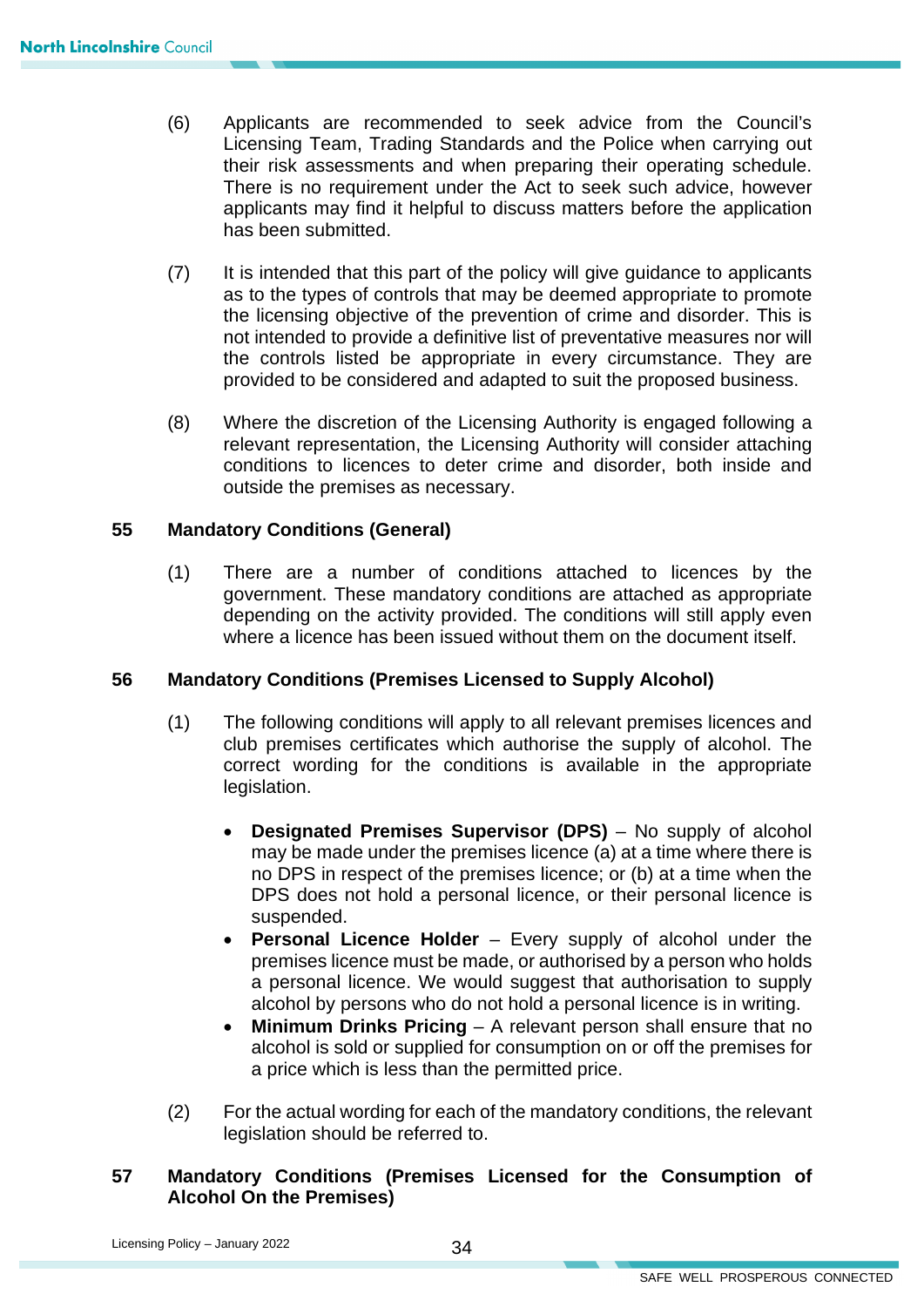- (1) The following condition will apply to all relevant premises licences and club premises certificates which authorise the supply of alcohol for consumption on the premises.
	- • **Irresponsible Drinks Promotions** A responsible person must alcohol as a prize; dispensing alcohol directly into a person's mouth; ensure that the premises and their staff do not carry out any irresponsible drinks promotions. Drinks promotions can include games which require or encourage individuals to drink; providing unlimited alcohol for a fixed price or for free; discounting or offering or selling or supplying in association with promotional posters.
	- **Requirement to Supply Alcoholic Drinks in Certain Quantities** The responsible person is required to make certain drinks available in certain measures.
- (2) For the actual wording for each of the mandatory conditions, the relevant legislation should be referred to.

#### **58 Mandatory Conditions (Door Supervision)**

- (1) The following condition will apply to all relevant premises licences and club premises certificates requiring door supervisors.
	- activity, then the said person(s) must hold the appropriate licence **Security Industry Authority Licences (SIA)** – Where a premises employs or has a condition requiring a person to carry out a security issued by the SIA. There are exceptions for certain types of premises.
- (2) For the actual wording for each of the mandatory conditions, the relevant legislation should be referred to.

#### **59 Measures to be Considered (All Premises)**

- an application, applicants are strongly advised to give consideration to (1) The following measures are considered appropriate to support the licensing objective of prevention of crime and disorder. When completing these matters:
	- **Capacity Limit** While this is often considered appropriate to deal with public safety, it is equally important to prevent overcrowding in order to support the prevention of crime and disorder. This type of condition will not be appropriate for all premises, however we would expect premises operating in town centres and the CIZ to have considered this in a risk assessment.
	- **Counting Systems**  Where a capacity is set on the premises in order to support the crime prevention objective, applicants and licence holders should also consider how they will monitor the amount of people in the premises.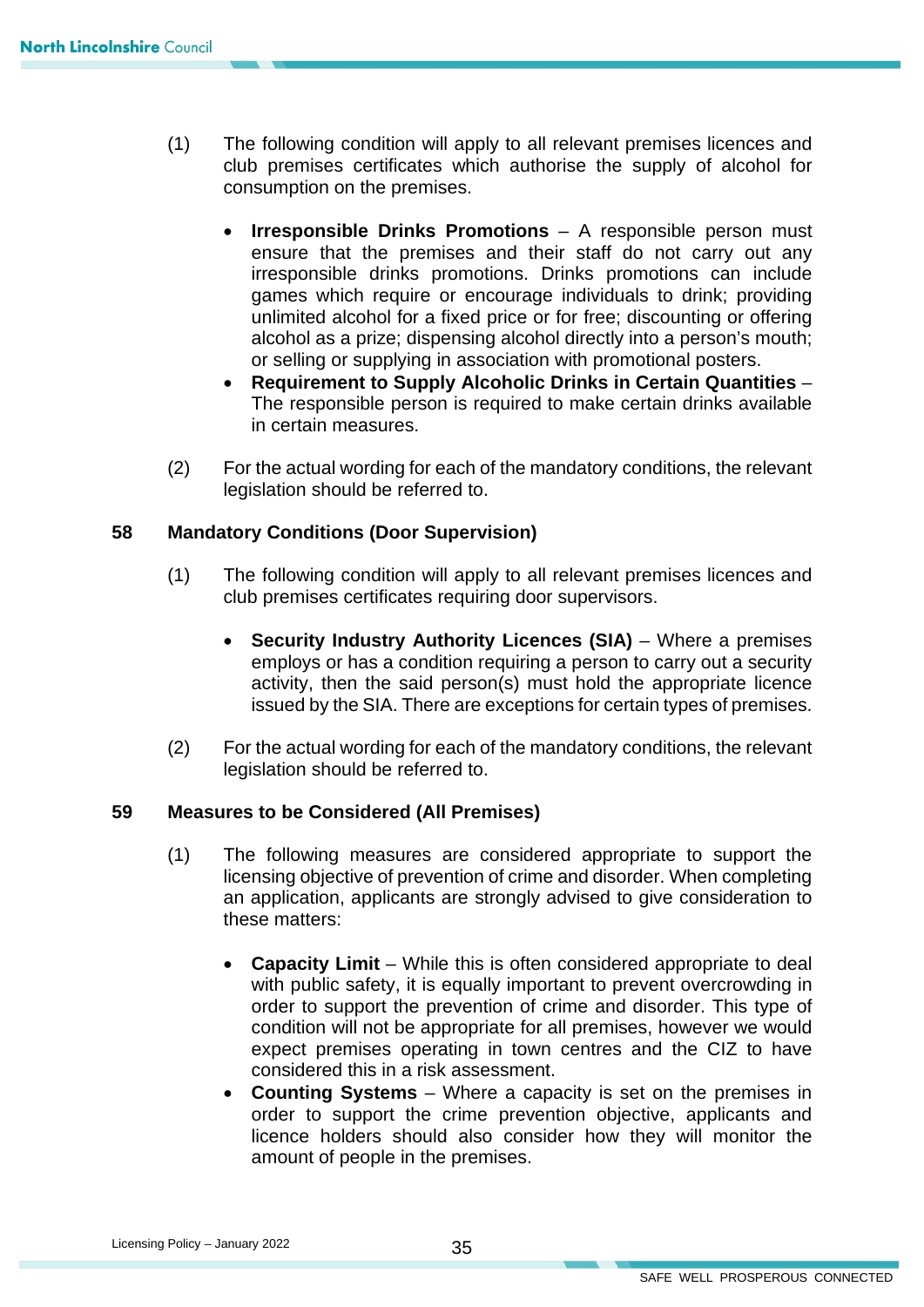- **Crime Prevention Notices** Licensed premises can be a target for certain opportunist criminals, therefore applicants are advised to consider displaying notices about looking after personal property.
- deterring crime both inside and outside of a premises and can help provide valuable evidence if an incident does occur. • **CCTV** – The presence of CCTV can be an important means of
- The applicant should have a written policy to determine what action • **Drugs Policy** – The use of illegal drugs and so called legal highs (psychoactive substances) can happen in any licensed premises. they would take should drugs be found on or found being used on the premises. This should be publicised to customers.
- crime and violence, anti-social behaviour or public drunkenness or street drinking, consider the removal of low cost high alcohol from • **Low Cost/High Strength Alcohol** – Where there is an issue of street offer.
- **Suppliers** Stock, such as alcohol, tobacco etc. should only be bought from legitimate traders. The licence holder should be able to produce records of purchase.
- made to restrict entry to the premises by hawkers or third parties in • **Hawkers and Sales by Third Parties** – Consideration should be order to prevent counterfeit goods or stolen property being handled in the premises.
- **Management Record** The applicant or licence holder should consider maintaining an incident log at the premises. This log should be kept on the premises and made available at all times to an authorised officer or an officer employed by Humberside Police.
- **Hours of Operation**  Consideration should be given to the terminal hour that the premises operates until and how they will support the licensing objectives.

#### **60 Measures to be Considered (Alcohol Consumption On the Premises)**

- licensing objective of prevention of crime and disorder for premises (1) The following measures are considered appropriate to support the selling alcohol for consumption on the premises. When completing an application, applicants are strongly advised to give consideration to these matters:
	- be given to the use of either polycarbonate drinking vessels or plastic CIZ or at outdoor events. • **Polycarbonate/Plastic Drinking Vessels** – Consideration should drinking vessels as an alternative to glass. These types of container should be considered at premises operating after midnight, within the
	- • **Bottle Bans**  Consider decanting drinks from bottles before the at outdoor events. drink is passed over the bar. Decanting from bottles should especially be considered at premises operating after midnight, within the CIZ or
	- **Seating** Vertical drinking establishments can contribute to crime and disorder, therefore applicants should ensure that there is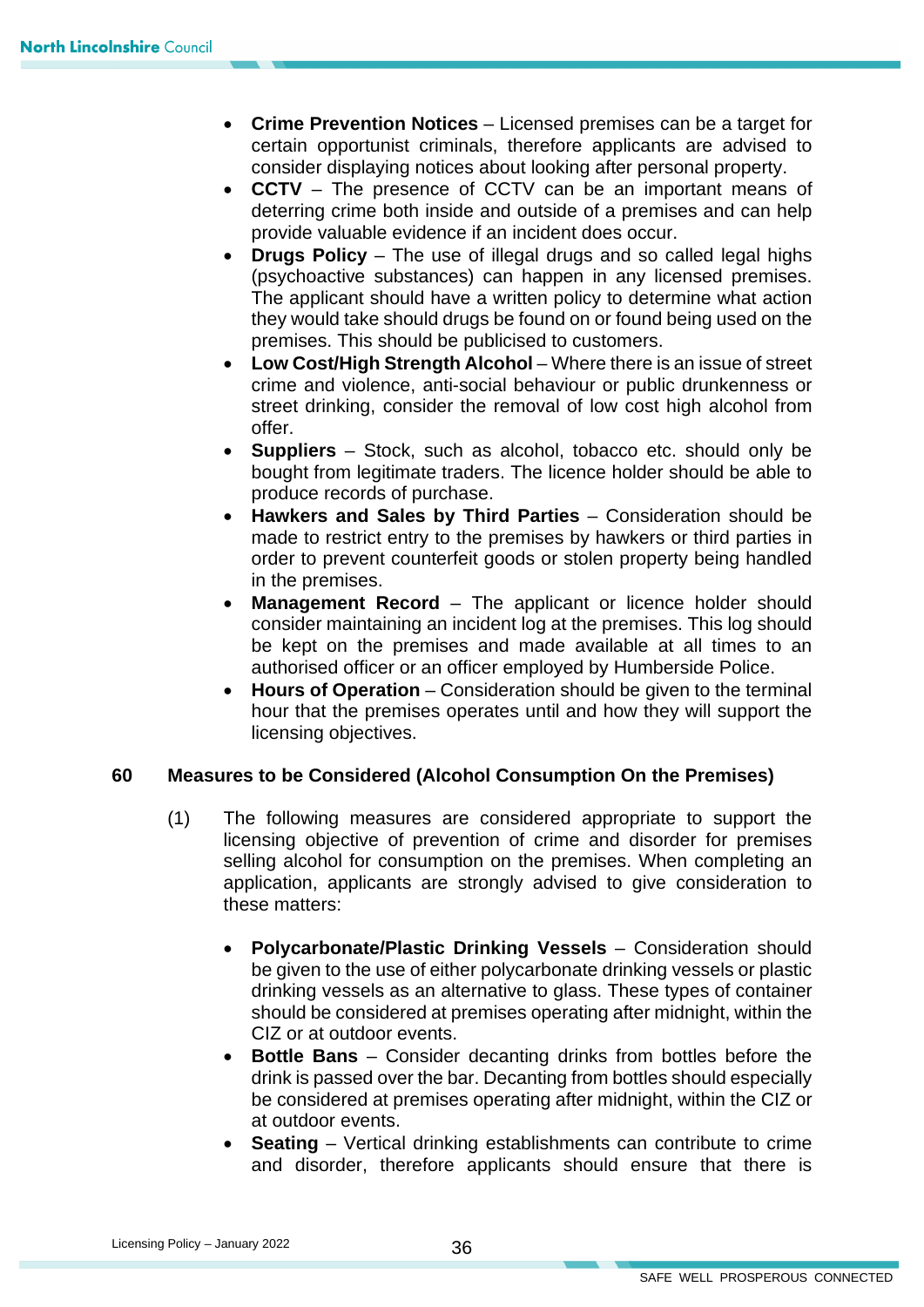sufficient seating at the premises for customers to use, especially within the CIZ.

- **Control the Removal of Open Containers**  Applicants should consider if it is appropriate to prevent the removal of open containers from their premises. This should be considered where the premises is in a CIZ. The removal of containers to the street aims to prevent them being used as weapons.
- **Conflict Resolution** Applicants and licence holders should consider how they will deal with conflict in the premises. Licensees who put both parties out of the premises at the same time can have a negative impact on the licensing objectives of crime and disorder and public safety. Therefore, it is expected that the licence holder will have a strategy in place to deal with conflict management to ensure that the incident does not spill out on to the street.
- other people in the premises. Consideration should also be given to • **Boxing/Football Machines** – Applicants and licence holders should consider if the use of such machines in their premises is appropriate. These machines can be a source of conflict. Where they are provided, the licence holder or applicant should ensure that there is a sterile area around the machine so that the use does not impact on employing an SIA Licensed Door Supervisor to manage the area. If the premises is located within a CIZ we would discourage the use of these machines.
- exclude all persons added to the list. We appreciate that membership • **Pubwatch Banned List** – Where a premises is a member of a Pubwatch scheme, consideration should be given by applicants and licence holders as to how they support the scheme. In order to support the Licensing Objectives, we would expect premises to of such a scheme is voluntary.
- (2) In addition to the matters already identified, the following matters should be considered where the premises is located within the CIZ, or where the premises is carrying out regulated entertainment. There may be occasions where a Responsible Authority will seek to add a condition to a premises licence if it is deemed appropriate to support the licensing objectives.
	- • **Security Industry Authority (SIA)** The applicant or licence holder SIA licensed door staff are needed, based on the size and layout of should ensure that an appropriate number of SIA licensed door supervisors are employed at the premises. SIA licensed door supervisors are valuable for maintaining orderly behaviour in queues; searching and excluding those suspected of carrying offensive weapons, or illegal drugs; keeping out banned individuals; or controlling admissions and departures. Applicants and Licence holders should have a written risk assessment to consider how many the premises and the activities taking place.
	- searches of customers on entry to the premises, either compulsory • **Personal Searches** – Consider if it is appropriate to conduct or adhoc as a condition of entry. Where searches are carried out on an adhoc basis, consideration should be given as to how often these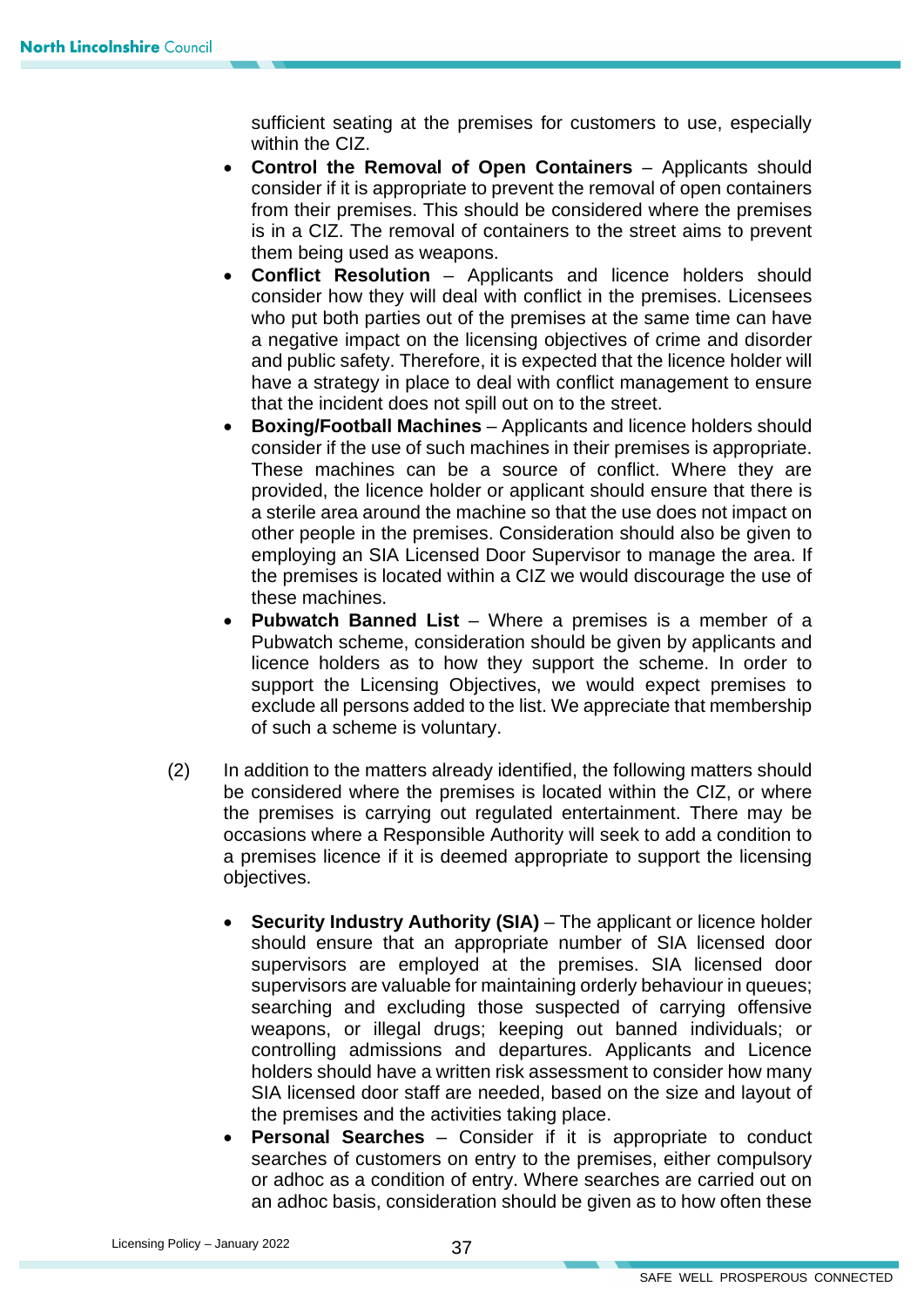will be conducted. A record should be made of who has been searched and any items found. Consideration should also be made for the employment of a female SIA licensed door supervisor to search females.

- search wands available. Where such equipment is provided, it must **Search Wands** – The applicant or licence holder should consider if it is appropriate for the SIA Licensed Door Supervisors to have be maintained in good working order at all times.
- appropriate to have a drugs/weapons box at the premises. This box • **Drugs/Weapons Box** – The applicant should consider if it is should be under the direct management of the licence holder, DPS or manager of the premises and should be used to store any seized items before handing them over to the Police.
- • **ID Checks**  Irrespective of age, consideration should be given as to whether it is appropriate to check the ID of people entering the premises.
- Last Admissions Policy Consideration should be given to adopting a last admissions policy for persons wanting admission and re-admission to the premises. Where a premises is in a CIZ then an applicant should give serious consideration to adopting such a policy. The Responsible Authorities may request such a policy is adopted if it is deemed appropriate to support the licensing objectives. The admissions policy should be advertised at the premises.
- a policy should be in writing and made available. The applicant or **Dispersal Policy** – The applicant should consider adopting a written dispersals policy to help reduce disturbance to local residents. Such licence holder should also consider displaying notices.
- **Venue Hire Agreements**  Consider if it is appropriate to notify the Police and Council of events at the premises, giving at least one months notice.
- • **Avoid Certain Types of Performance**  The applicant or licence holder should ensure that performances do not stir up hatred or incite violence for any reason.
- **Managed Smoking Areas** Consideration should be given to the management of smoking areas. Where a smoking area is on the street, then this should be cordoned and managed by the security staff.

#### **61 Measures to be Considered (Late Night Refreshment)**

- licensing objective of prevention of crime and disorder for premises (1) The following measures are considered appropriate to support the providing late night refreshment. When completing an application, applicants are strongly advised to give consideration to these matters:
	- **Security Staff** Consider employing security staff at the premises after the premises selling alcohol have closed.

#### **62 Designated Premises Supervisor, Personal Licence Holders and Authorisations**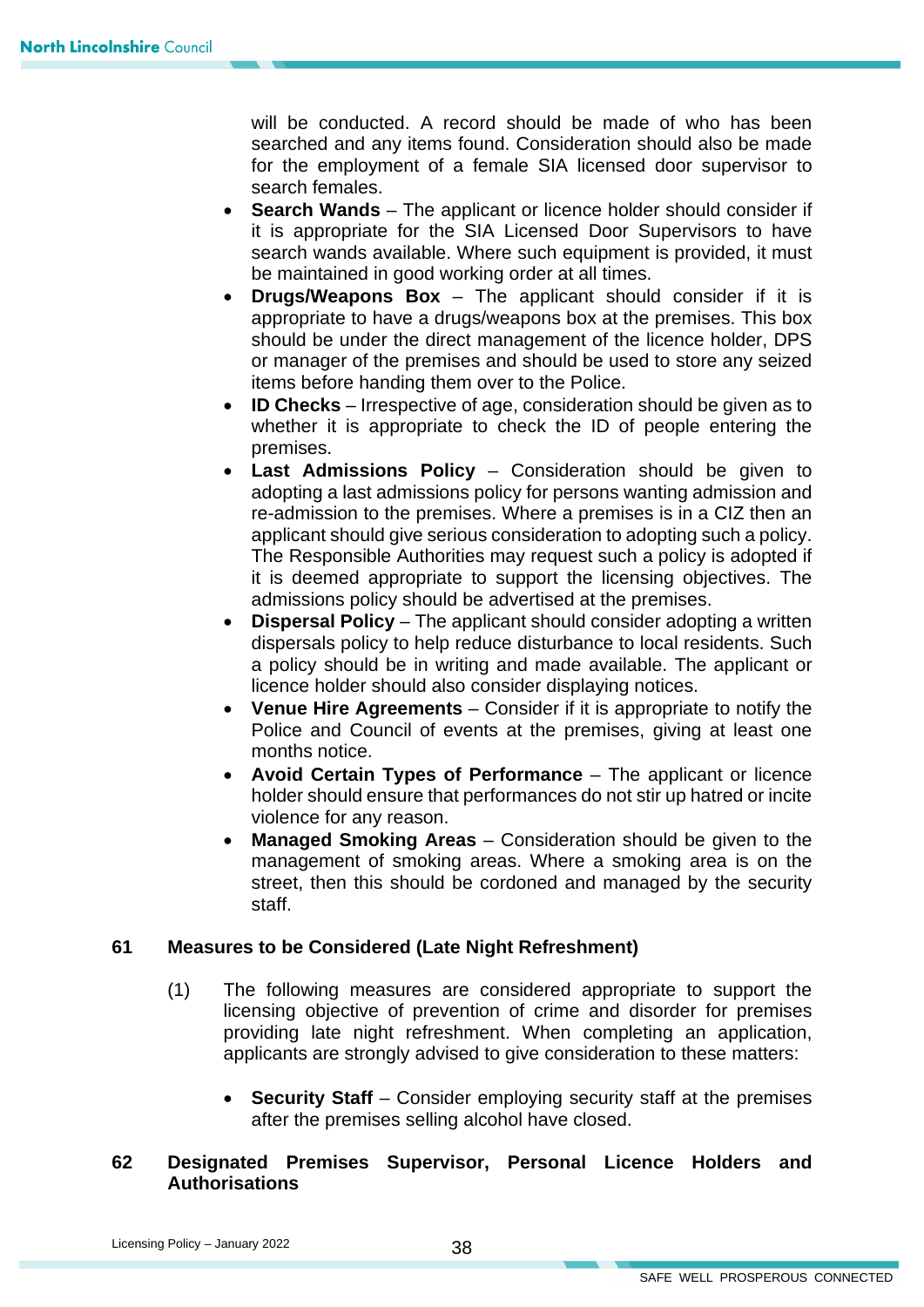- require the Designated Premises Supervisor (DPS) or any personal (1) There is nothing in the Act, The Guidance or mandatory conditions that licence holder to be present on the premises at all times when alcohol is sold or supplied. Where the Act allows that each sale should be authorised by a personal licence holder, it does not require that a personal licence holder is personally present or that they need to make the sale.
- (2) Having said that, the DPS and the premises licence holder remain responsible for the premises at all times, including the compliance with the terms of the Licensing Act 2003 and the conditions attached to the premises licence.
- personal licence holder to be present at the premises at all times that licence holder are absent from the premises for a period of time, however (3) Therefore, we consider that it is reasonable for either the DPS or alcohol is either sold or supplied or that proper arrangements are in place for the authorisation of staff in their absence. Proper authorisation would be deemed to be written authorisation which is available for inspection by an Authorised Officer of the Council or an officer employed by Humberside Police. There may be times where a DPS or personal they cannot abdicate their responsibility in their absence.
- (4) Where a community premises has applied for and been granted an approval to remove the mandatory condition requiring a DPS, it is expected that the management committee or similar body will put in place any appropriate steps to make sure that no offences are committed.

#### **63 Door Supervision**

(1) Door Supervisors play an important part in supporting the prevention of crime and disorder licensing objective. Where such staff are employed, licence holders are reminded that they are still responsible for the management of the premises and as such door staff act on their behalf. Door staff must be licensed by the Security Industry Authority (SIA). Licence holders are advised to check the licence of all the SIA staff employed at their premises before each trading period and to ask such staff to sign in at the premises.

#### **64 Crime and Disorder Risk Assessment**

(1) We would recommend that all applicants and premises licence holders conduct a crime and disorder risk assessment. This assessment should take into account the location of the premises, hours of operation and nature of the licensable activities and the proposed measures in place to deal with any issues. Such a risk assessment should be available upon request by an authorised officer or an officer employed by Humberside Police.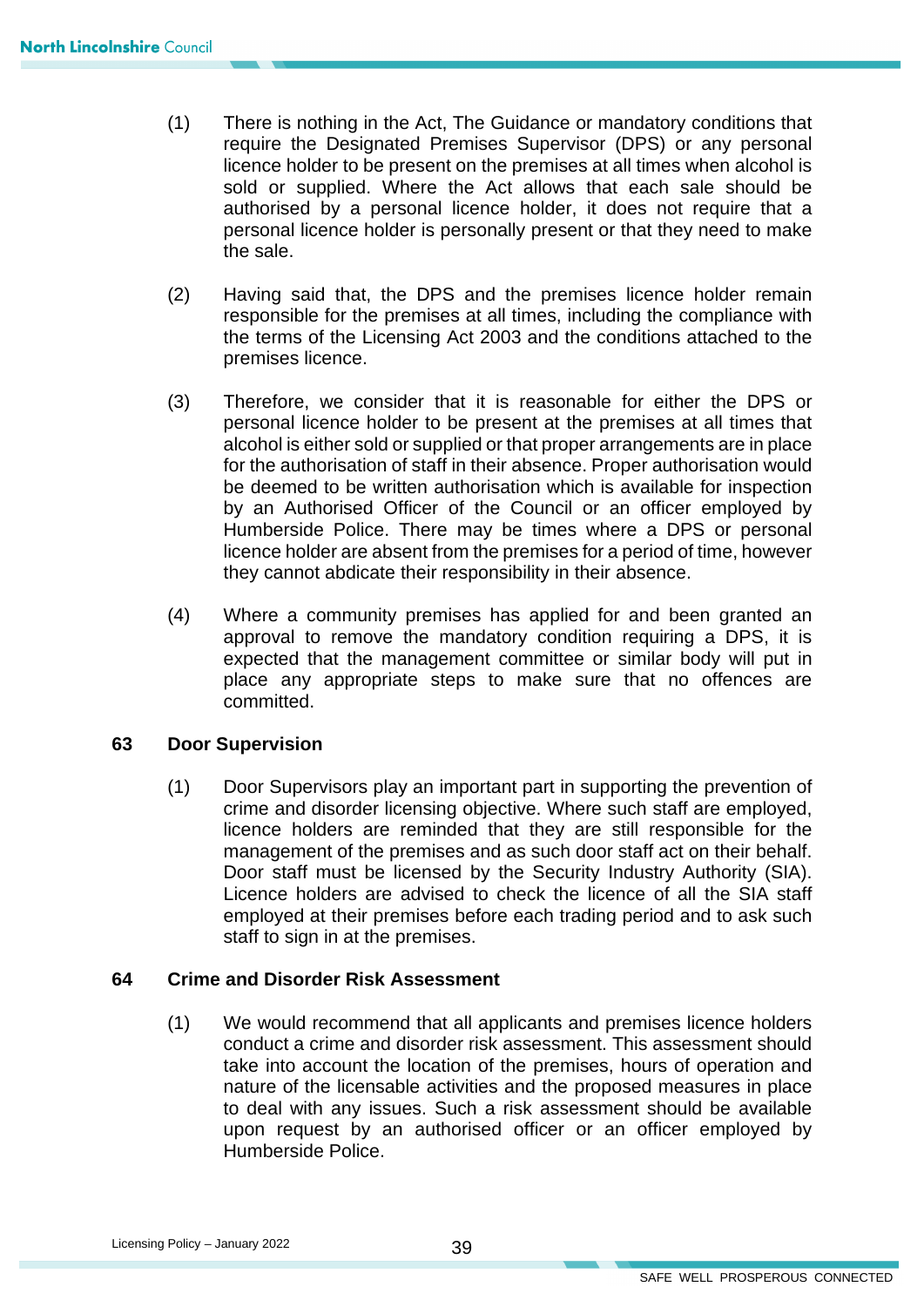(2) For larger events, there is an expectation that a crime and disorder risk assessment is carried out prior to the event and then provided to the Licensing Authority and Humberside Police at least 28 days prior to the event.

#### **65 Adult Entertainment**

- (1) Where an applicant or premises licence holder intends to provide adult entertainment, we expect them to provide full details in their operating schedule, including the control measures intended to be put into place to promote the licensing objectives.
- an additional licence as a Sexual Entertainment Venue (SEV) under Schedule 3 of the Local Government (Miscellaneous) Provisions Act 1982 as amended by section 27 of the Policing and Crime Act 2009. A copy of our Sex Establishment Licensing Policy should be considered (2) Premises holding adult entertainment on a regular basis will need to hold prior to an applicant or licence holder wishing to provide such entertainment.
- appropriate for a licence holder or applicant to detail their intentions in (3) Where an applicant or licence holder wishes to provide occasional performances involving striptease, nudity, lap dancing, etc., then there is an exemption from the SEV regime. We would still consider it an operating schedule and in doing so address the following matters:
	- Arrangements to exclude persons under 18 years of age.
	- Arrangements to ensure that the performance cannot be seen from the street.
	- No external advertising of the entertainment either at the premises or in the locality of the premises.
	- Prohibition of leafleting or touting for business.
	- Designation of an area of the premises for entertainment with segregation between the performers and the audience.
	- • Provision of dressing rooms for performers that the audience cannot access; and so that the performers can access the performing area without the need to pass through or without coming into close proximity to the audience.
	- The prohibition of the participation of customers in the performance.
	- Provision of CCTV covering the audience.
	- Provision of a code of conduct for performers.
	- Provision of a code of conduct for the audience.
	- The provision of SIA staff.
	- Suitability of staff employed at the premises.
- (4) We will consider the location of the premises when considering an operating schedule where adult entertainment is proposed, including the proximity to sensitive premises such as:
	- Residential accommodation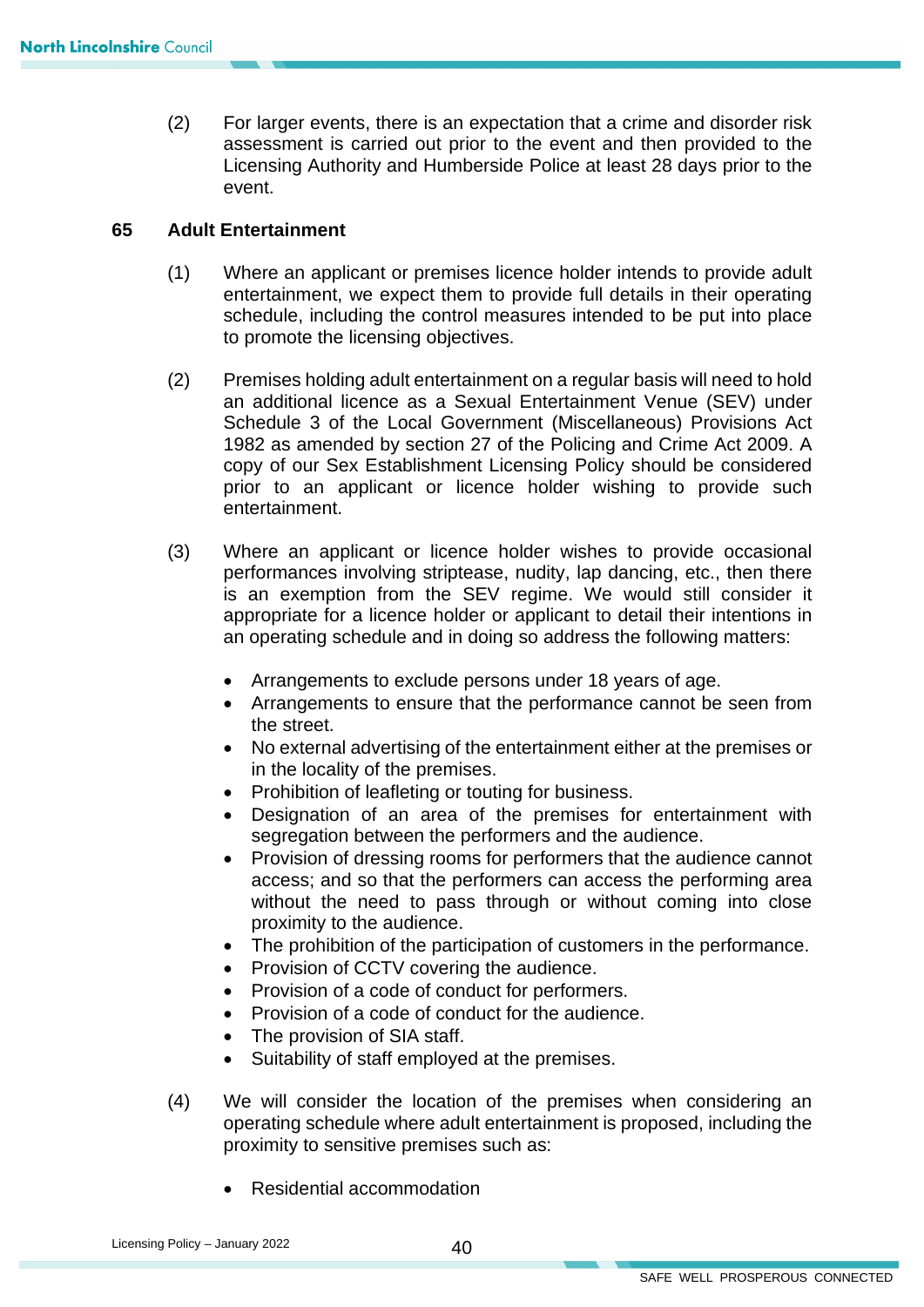- Schools
- Children's and vulnerable adult's centres
- Youth and community centres
- Religious centres and places of worship

#### **66 Sale of Smuggled or Counterfeit Goods and the Handling of Stolen Goods, etc.**

- Such goods can include alcohol, tobacco products, DVDs and CDs. (1) The guidance issued under the Act provides for robust action where a premises allows the sale or supply of smuggled or counterfeit goods. Where a review is brought against a premises selling such goods then there is a likelihood that the licence will be revoked in line with the guidance unless there are significant mitigating circumstances. Each case will be determined on its merits.
- (2) Guidance regarding these types of goods may be sought from the Trading Standards Team.
- to ensure that the goods they sell are not smuggled or counterfeit and (3) Applicants and licence holders are advised to take all appropriate steps should only stock goods from reputable wholesalers.
- (4) The licence holder should ensure that patrons are not bringing stolen goods into their premises to dispose of. Should a licence holder believe that a person is dealing in stolen goods then measures should be put in place to deal with this issue and we would expect the licence holder to inform the Police.

#### **67 Theft of Personal Property**

- (1) Patrons using licensed premises are potentially at risk of having their property stolen. Applicants and licence holders should give consideration to any steps needed to reduce the potential issue. Matters to consider in order to reduce the risk might include:
	- Raise the level of awareness among customers
	- Provide controlled cloakroom areas
	- Provide Chelsea Clips under tables
	- Consider the lighting in the premises
	- Provide information about CCTV
	- Communicate with customers who leave property unattended
	- Provide adequate staffing and provide appropriate training

#### **68 Drugs**

(1) The Council acknowledges that there may be a culture of drug use in a pub or club. We appreciate that this issue does not affect all premises. Where drug taking is an issue, we will look to impose licence conditions. Such a condition may be attached following a relevant representation.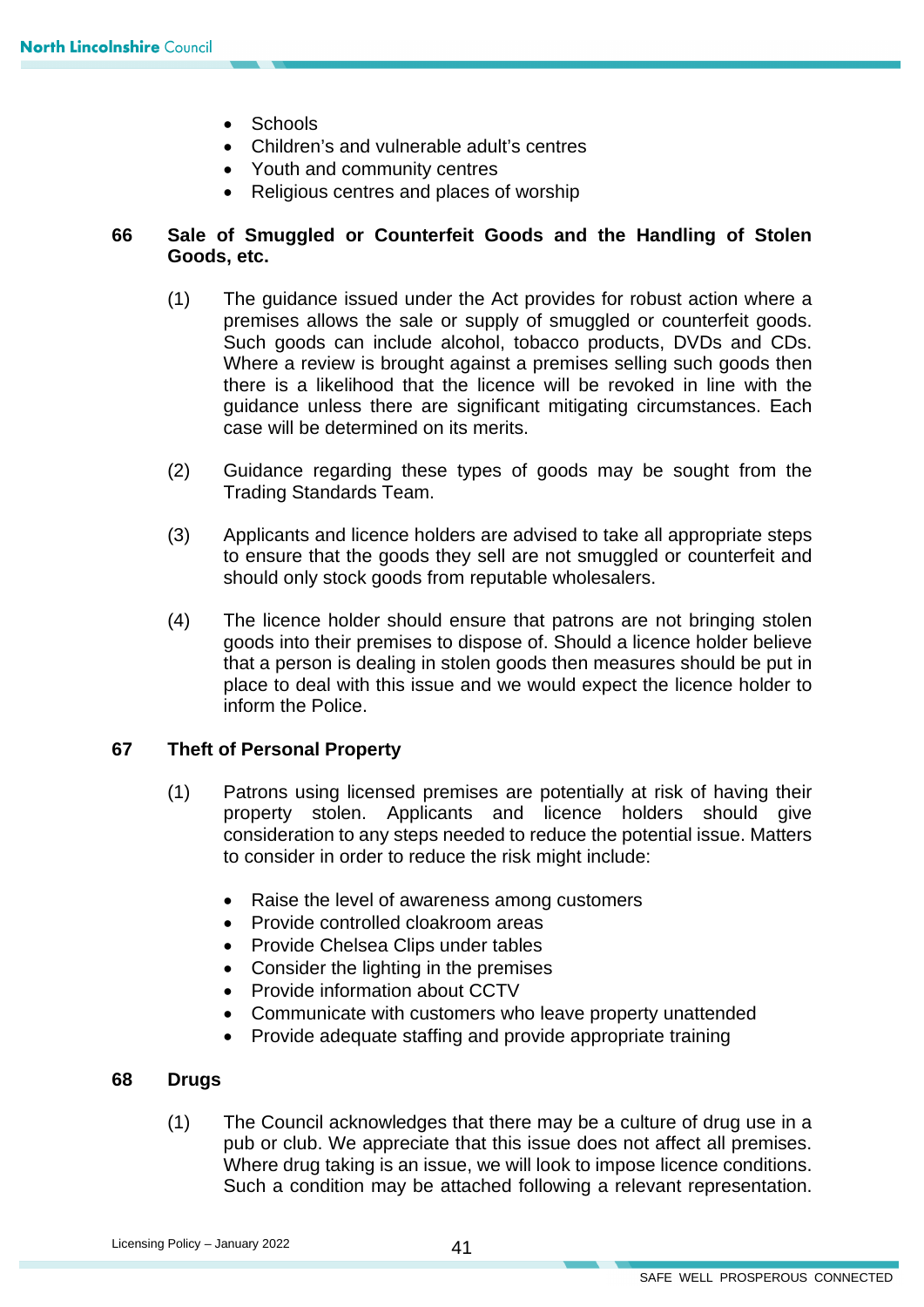We will prepare such conditions in consultation with Humberside Police and the local Drug Action Team.

#### **69 Closed Circuit Television (CCTV)**

- alcohol. If premises have to install CCTV, cameras should be installed (1) CCTV is one of the most effective ways to reduce crime and disorder. It is considered good practice to install CCTV in premises where regulated entertainment is taking place and where the primary use is the sale of and positioned to the satisfaction of Humberside Police, the Council and the operator. Cameras must be linked to monitors placed so a member of staff can easily watch them.
- cameras are needed, they should normally cover external parts of the premises. This includes car parks, garden areas, stairs and all entrances (2) The location of CCTV cameras will differ between premises. If CCTV and exits.
- (3) Recorded images should be kept for a minimum of 28 days. The Premises Licence holder, DPS or responsible person should be responsible for the removal and safe storage of the recorded images.
- (4) Premises which have CCTV in operation should be registered with the Information Commissioner.

#### **70 Pubwatch Schemes/Licensed Victuallers Association**

- (1) Pubwatch schemes and membership of the Licensed Victuallers Association are voluntary. The Council and Humberside Police will support any such scheme where it is operating, and will encourage the implementation of new schemes.
- disorder. (2) In areas where there is crime and disorder, the Council may recommend that premises licence holders, DPS and/or responsible person commit to and partake in such a scheme in order to reduce the said crime and

#### **71 Other Issues**

 Therefore, if there is a cause for concern about crime and disorder that (1) This policy aims to set out the Council's commitment to reducing crime and disorder. We realise that it cannot cover all possible eventualities. has not been addressed in the policy, we may attach conditions if we feel they are necessary and where there is reasonable cause. Such a condition may be attached following a relevant representation.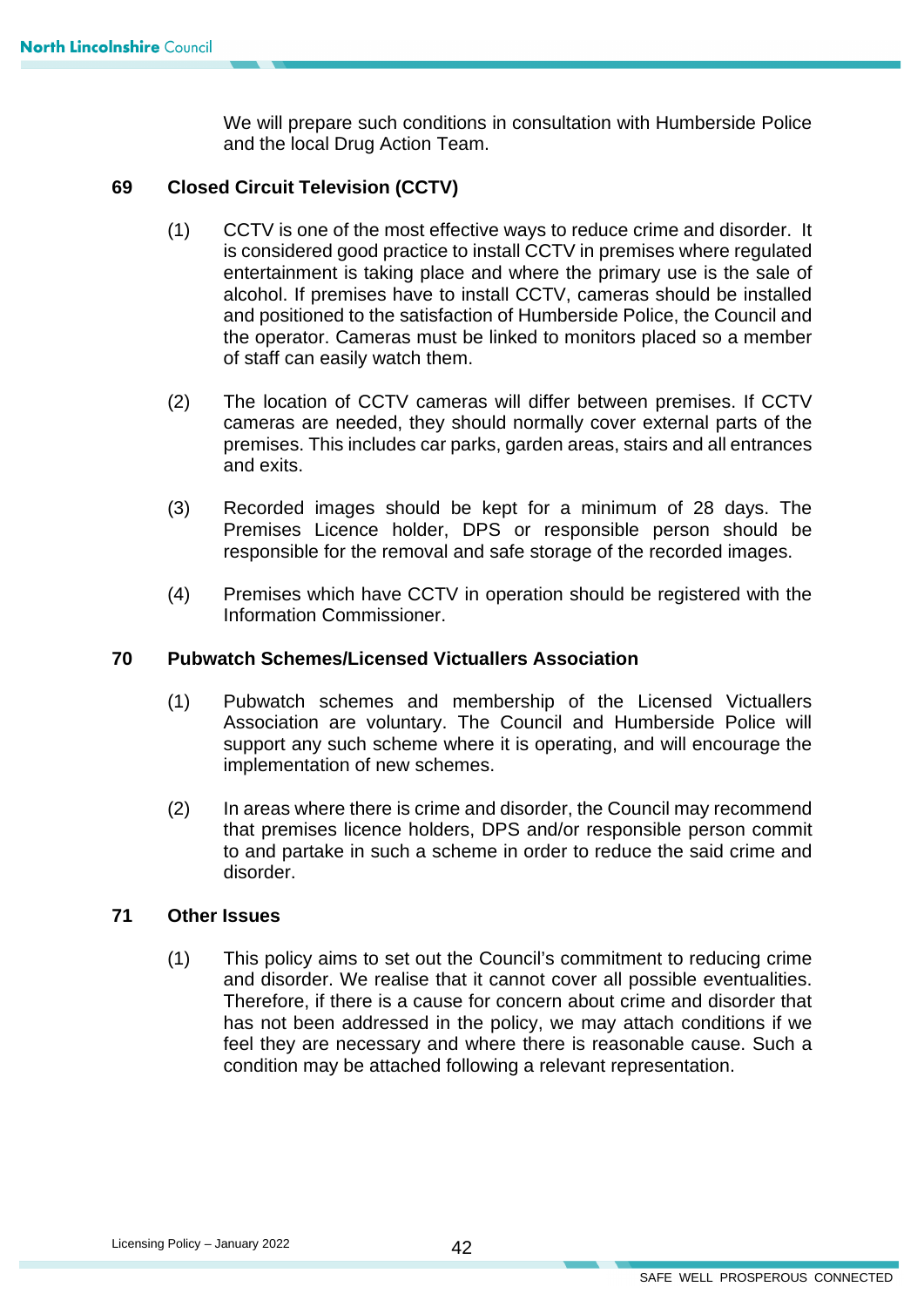## **Section 6**

## **The Licensing Objectives Public Safety**

#### **72 Introduction**

- (1) Further to **paragraph 3** of this policy, there are four licensing objectives, which are:
	- The prevention of Crime and Disorder
	- Public Safety
	- The Prevention of Public Nuisance
	- The protection of Children From Harm
- safety of their patrons and the area around them. (2) Each of the Licensing Objectives are equal in importance. This section focuses on the second objective, Public Safety and details the Council's commitment to ensure that licensed premises do not impact on the
- premises are safe. Safety goes further than the physical safety of as how the premises deal with people who have consumed too much alcohol to the point where they are unconscious or how they deal with a (3) Licence holders have a responsibility to ensure that people using their customers, avoiding trip hazards and the like and includes matters such person who has been assaulted.
- (4) Relevant issues for an applicant or premises licence holder might include:
	- • Premises configuration and site layout including adequate means of escape and signage
	- Fire safety
	- Emergency systems
	- Temporary structures
	- Ensuring appropriate access for emergency services
	- Good internal and external communication systems, including with local authorities, emergency services and NiteSafe staff
	- Ensuring the presence of trained first aiders on the premises
	- Hygiene and welfare facilities
	- Special installations and effects
	- Ensure the safety of customers leaving the premises, providing information on transport
	- Ensure regular collection of glasses and bottles
	- Ensuring safe limits on the maximum capacity of the premises
	- Ensure the safety of any victims at the premises
	- Considering measures to reduce alcohol harm
	- Consider the use of licensed security staff and/or safety stewards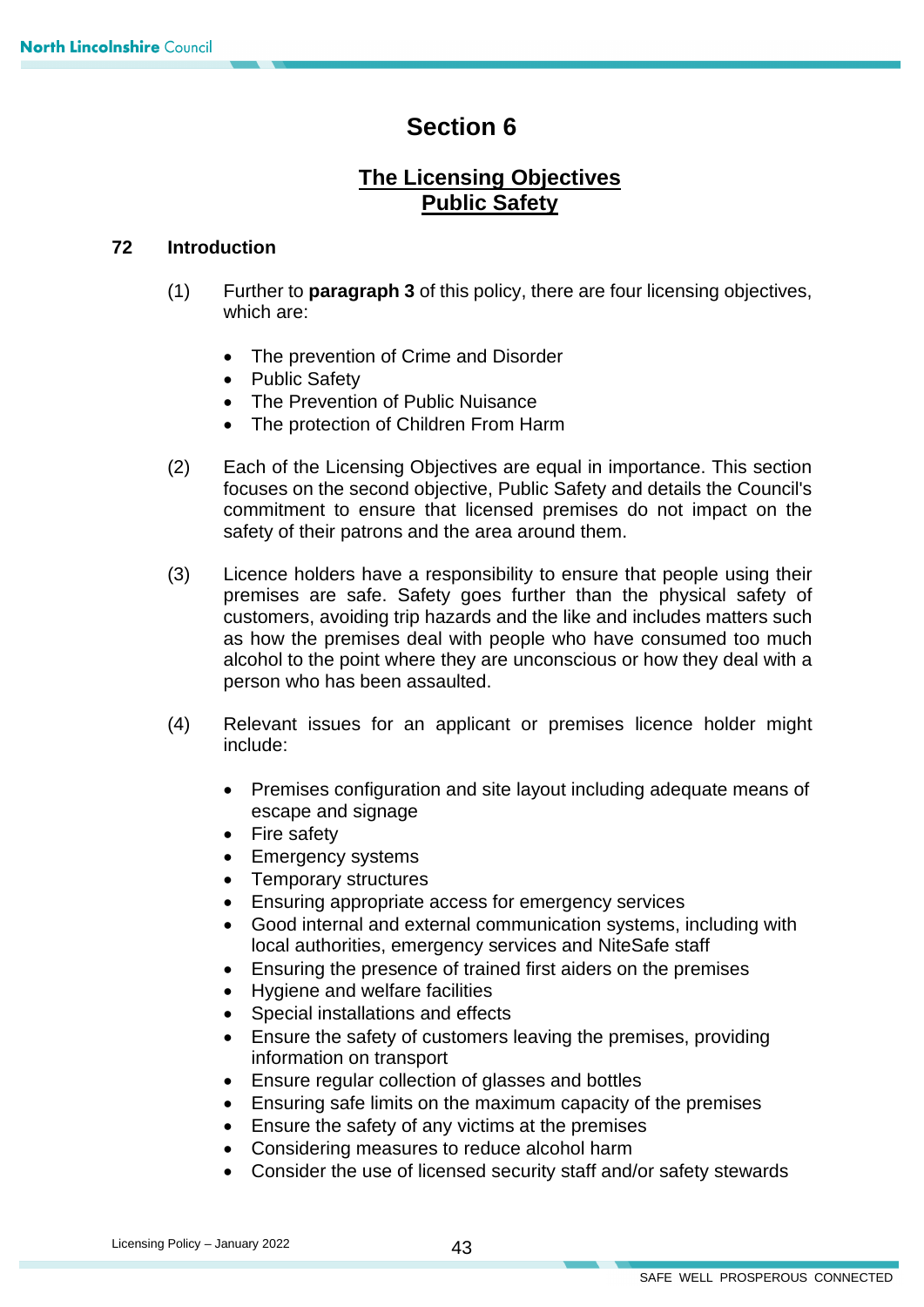- Consider referring events to the Council's Event Safety Advisory Group (ESAG)
- applicants may find it helpful to discuss matters before the application (5) Applicants are recommended to seek advice from the Council's Environmental Health and/or local fire safety officers team when carrying out their risk assessments and when preparing their operating schedule. There is no requirement under the Act to seek such advice, however has been submitted.
- suggested that applicants engage with the ESAG where they are holding (6) While it is not a requirement of the Act, it is recommended that applicants provide a copy of a completed risk assessment upon which the operating schedule is based to the relevant Responsible Authorities. Further, it is an event.
- (7) Where the discretion of the Licensing Authority is engaged following a relevant representation, the Licensing Authority will consider attaching conditions to licences to ensure public safety, both inside and outside the premises as necessary.

#### **73 Other Legislation**

(1) We appreciate that there is other legislation in place to cover public safety. We will aim to not duplicate the provisions in this legislation.

#### **74 Mandatory Conditions (General)**

 (1) There are a number of conditions attached to licences by the government. These mandatory conditions are attached as appropriate depending on the activity provided. The conditions will still apply even where a licence has been issued without them on the document itself.

#### **75 Mandatory Conditions (Water)**

- (1) The following condition will apply to all relevant premises licences and club premises certificates which authorise the supply of alcohol for consumption on the premises.
	- water where it is reasonably available. We would consider that all premises authorised to sell alcohol for consumption on the premises can reasonably provide water. There is no expectation that such • **Provision of Free Water** – There is a requirement to provide free water should be carbonated or bottled unless still/tap water is not available for any reason.
- (2) For the actual wording for each of the mandatory conditions, the relevant legislation should be referred to.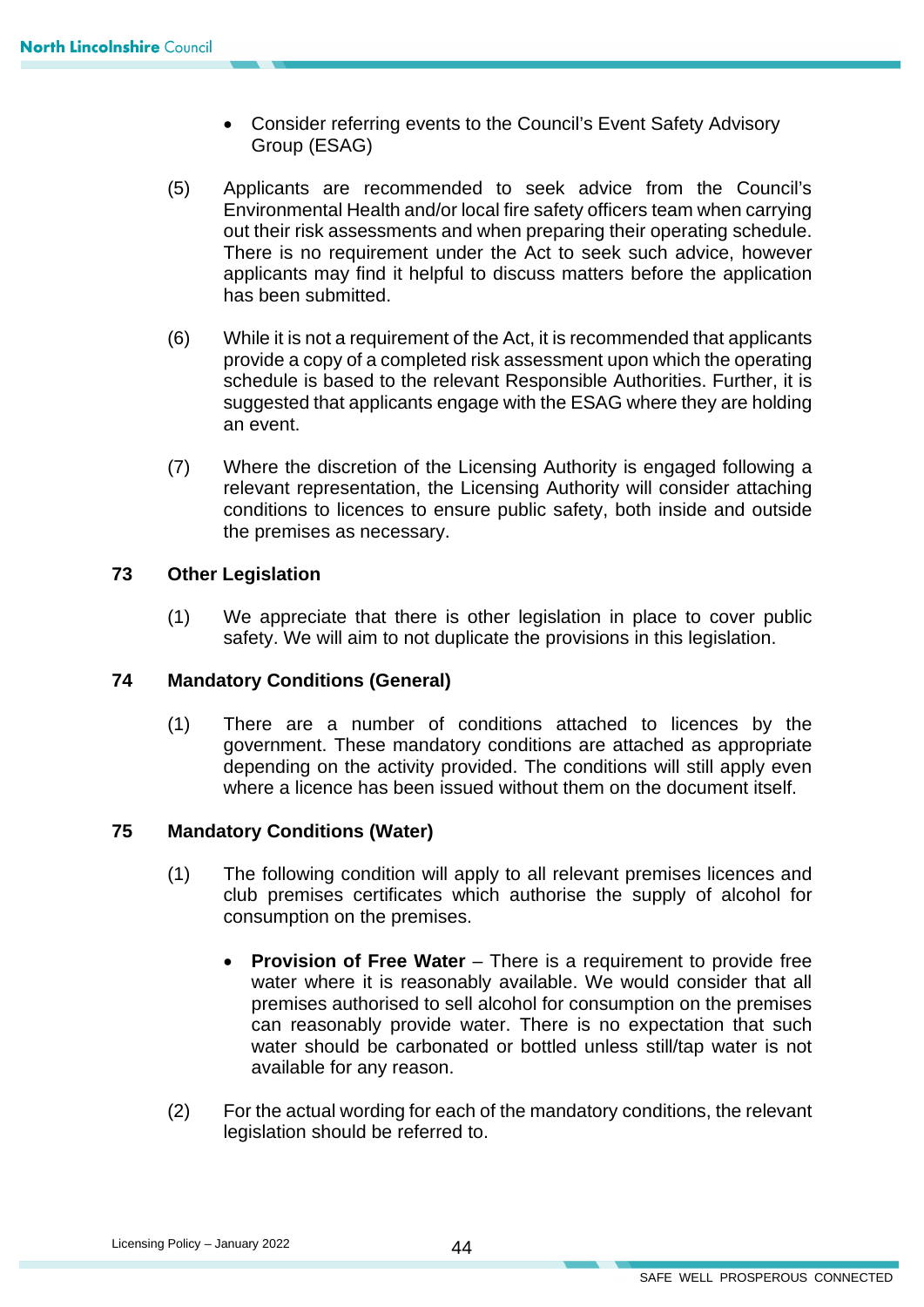#### **76 Measures to be Considered (All Premises)**

- (1) Applicants and licence holders are encouraged to take a proactive approach to public safety issues and we would suggest that they engage with the Responsible Authorities concerned. Many issues covering public safety are cross cutting with the crime and disorder objective, detailed in the previous section. However, consideration should be given to the following matters:
	- on the premises so as to ensure proper management may be **Staffing** – Ensure that there are adequate members of staff on duty controlled.
	- alcohol. Soft drinks should not be priced so that they cost more than • **Soft Drinks** – Provide a full range of soft drinks as an alternative to alcoholic drinks.
	- • **Special Offers**  Restricting 'special offers' in order to slow down the consumption of alcohol and to slow the rate at which the blood alcohol levels increase.
	- **Alcopops**  Restrict the sale of alcopops which could attract underage purchasers. Avoid storing alcopops near tills, snacks and in other locations where they could attract underage purchases.
	- **High ABV**  Restrict the sale of beers and ciders with a high ABV.
	- **Single Cans** Restrict the sales of single cans in areas where street drinking is an issue and within the CIZ.
	- **Food**  Make food available in late night venues.
	- **Seating**  Provide seating for customers to reduce more intensive drinking and to avoid bumps and spills. We would recommend that at least one third of the floor area is given over to seating.
	- **Advertisement** Do not provide advertisements for alcohol in shop windows or display boards or other advertising on the shop floor.
	- **Storing Alcohol** Store alcohol in controlled areas.
	- **Displays**  Consider where alcohol is displayed, avoiding displays adjacent to tills.
	- **Lighting**  Ensure that the internal and external areas of the premises are adequately lit and may be monitored by staff.
	- authorised officer or an officer employed by Humberside police. **Management Record** – The applicant or licence holder should consider maintaining an incident log at the premises. This log should be kept on the premises and made available at all times to an
	- **Safeguarding**  The applicant or licence holder should consider getting all staff trained in safeguarding awareness.
	- • **Access and Inclusion** –. Applicants and licence holders must ensure that they understand their responsibilities under the Equality Act 2010 and must ensure that they have made reasonable adjustments to the premises to deliver their service to all their customers safely.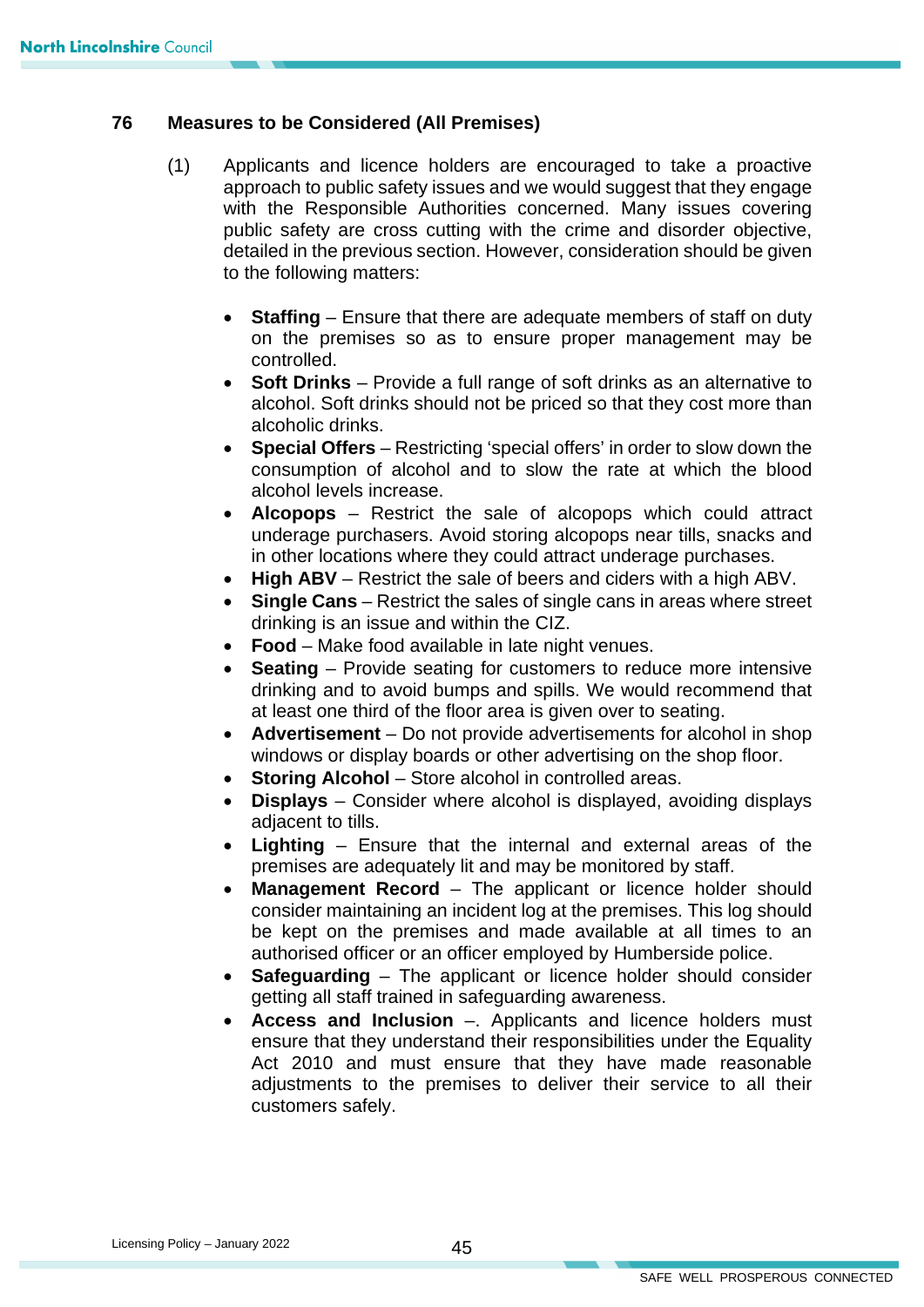#### **77 Measures to be Considered (Alcohol Consumption On the Premises and Premises within the CIZ)**

- licensing objective of public safety for premises selling alcohol for CIZ. When completing an application, applicants are strongly advised to (1) The following measures are considered appropriate to support the consumption on the premises or where the premises is located within a give consideration to these matters:
	- **Conflict Resolution** Applicants and licence holders should consider how they will deal with conflict in the premises. Licensees who put both parties out of the premises at the same time can have a negative impact on the licensing objectives of crime and disorder and public safety. Therefore, it is expected that the licence holder will have a strategy in place to deal with conflict management and to protect any victims.
	- polycarbonate or plastic drinking vessels can assist in public safety • **Polycarbonate/Plastic Drinking Vessels** – The use of as well as the prevention of crime and disorder. Applicants or licence holders who have children's play areas; or for outdoor events or live music events should particularly consider this measure.
	- **Decanting from Bottles/Cans** Consider removal from the public area to improve public safety, especially in premises within the CIZ or live music events.
	- **Glass and Bottle Collection**  Ensure that glasses and bottles are collected on a regular basis both inside and outside the premises.
	- **Excessive Alcohol Consumption**  Task members of staff to monitor the consumption of customers to ensure that alcohol is not supplied to the point where they become drunk.
	- **Dealing with Unconsciousness/Drunkenness**  Applicants and licence holders should have a risk assessment in place to deal with people found to be unconscious or drunk. There is a duty of care on the business and as such the licence holder must ensure that anyone found who is either drunk or unconscious is cared for and that their safety is not put at risk.
	- • **Spiked Drinks** Provide a safe area (drinksafe) that customers can put their drinks when they want to dance or go outside for a cigarette or want to use the toilets.
	- schemes and offer discounted soft drinks for a designated driver. • **Designated Driver Scheme** – Actively promote designated driver
	- special effects, fireworks or replica firearms are to be used, an • **Special Effects, Fireworks and Replica Firearms** – Where either applicant or licence holder should conduct a risk assessment to ensure that the public are safe.

#### **78 Measures to be Considered (Late Night Refreshment)**

(1) The following measures are considered appropriate to support the licensing objective of public safety for premises providing late night refreshment. When completing an application, applicants are strongly advised to give consideration to these matters: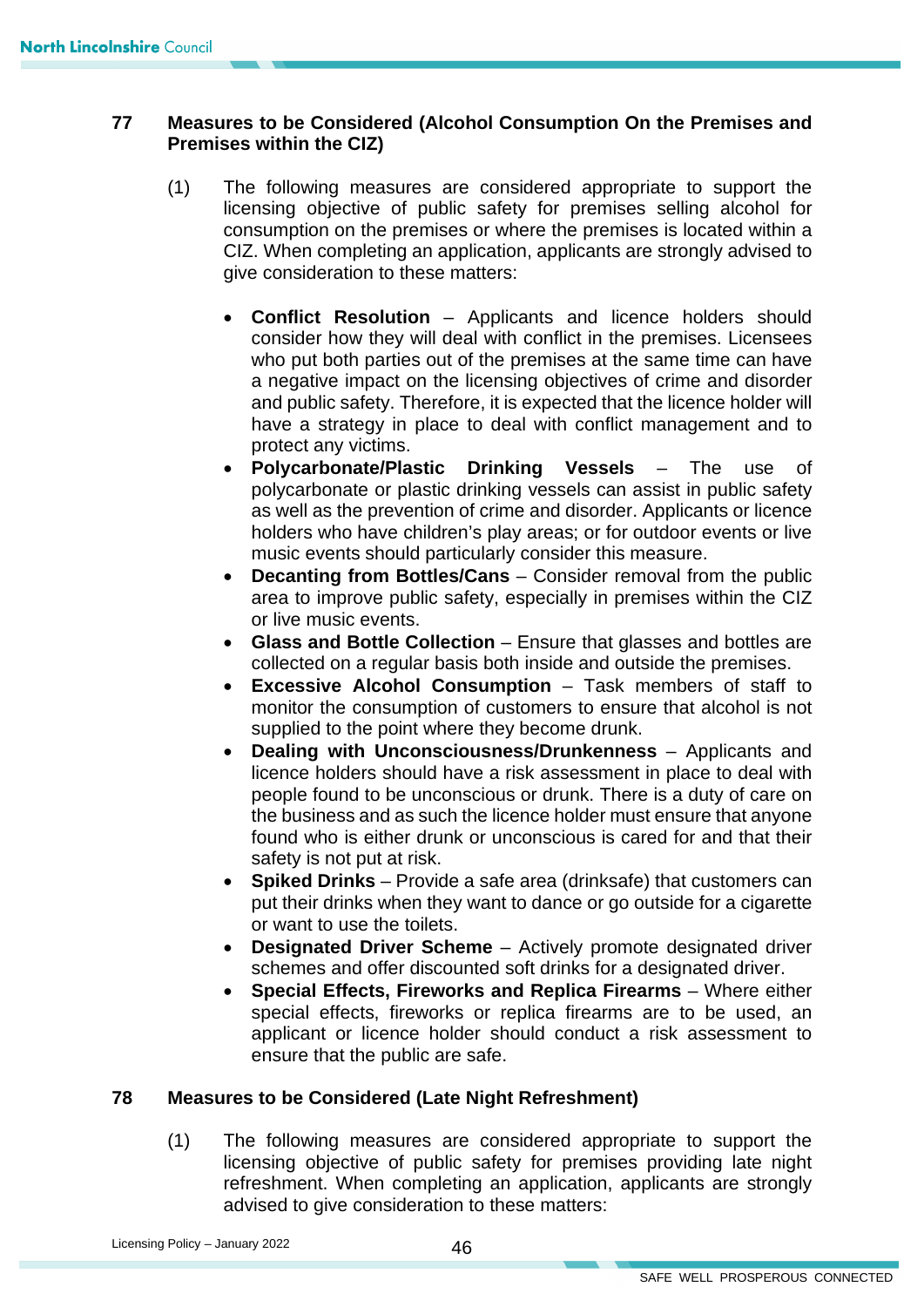- **Waste Bins** Consider providing waste bins at the premises so that customers can use them rather than dropping them on the floor. Waste on the floor can be a source of public safety, causing a slip hazard and public nuisance
- to ensure that waste does not build up. Again, this can be both a • **Clearing Up** – Consider clearing up the outside area of the premises public safety and public nuisance issue.

#### **79 Safe Capacities**

- where it is appropriate for the promotion of public safety or for the (1) Attaching a condition to a licence for a safe capacity should only occur prevention of crime and disorder. Where a capacity has been imposed through other legislation, for example through the Regulatory Reform (Fire Safety) Order 2005, then it would be inappropriate to reproduce it in a premises licence. However, if no capacity has been imposed through other legislation or where it is appropriate to attach a condition for other reasons to support the licensing objectives, then a condition may be attached following a representation.
- (2) Safe capacities can have a significant impact on the prevention of crime and disorder and public safety. Accordingly, it is recommended that applicants and licence holders consider the safe capacity of the premises when completing their operating schedule. In doing so, the applicant or licence holder should consider any localised overcrowding in the premises.
- (3) Where an applicant wishes to take advantage of the provisions under section 177 of the Act, a capacity must be set.

#### **80 Counting Systems**

- machines. The total recorded on each counting machine shall, at all (1) Where a condition is attached to the licence requiring a safe capacity, a counting system needs to be considered. The Licence holder, DPS or responsible person must ensure that persons entering or leaving the premises are counted by his/her employees or agents using counting times, be available for inspection by Officers of the Council, the Fire Authority and/or the Police.
- one time for a single performance, indicate the maximum number of (2) Instead of counting machines, premises may use a numbered ticket system including complimentary, guest or free tickets. This must, at any people admitted to the premises.
- (3) Where premises have a number of entry and exit points, the premises licence holder/DPS should consider how best to control entry and exit from the premises so that overcrowding is avoided. Conditions could be attached to a licence following a representation regarding this issue.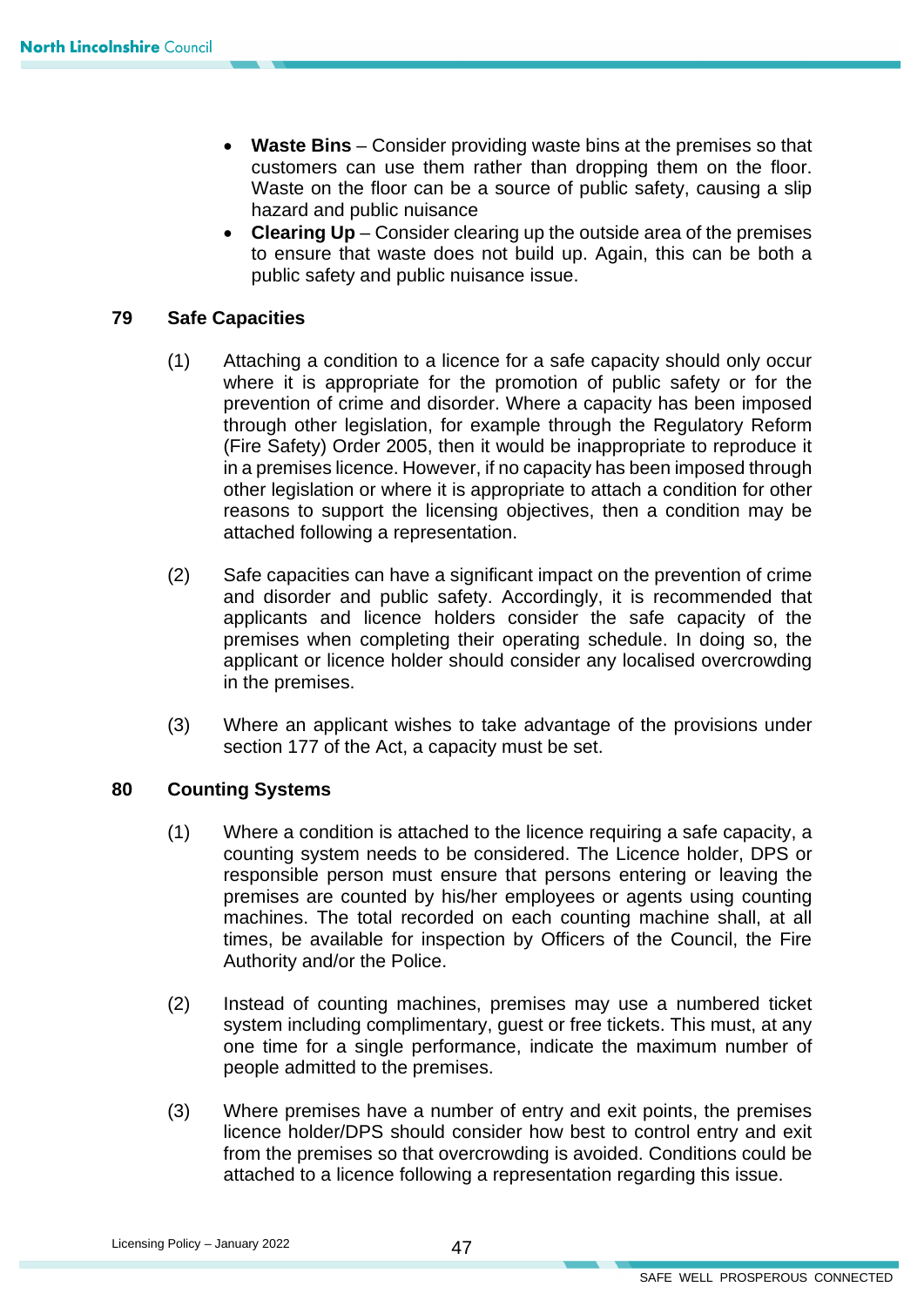#### **81 Event Safety Advisory Group (ESAG)**

 (1) Applicants and licence holders are advised to submit an event consider all four of the licensing objectives. The Event Management Plan management plan to ESAG. In doing so, they should prepare an Event Management Plan detailing how the event will be managed. Details to be included in this plan should not just focus on public safety, but should should have a section for each objective.

#### **82 Safer Clubbing**

 the Safer Clubbing Guide. Licence holders should ensure that they have (1) Premises where there are dancing facilities are recommended to follow taken any guidance into consideration.

#### **83 Audience Participation**

 (1) There are a number of licensable activities that could allow for public or licence holder should carry out a risk assessment to ensure that the participation. The majority of these activities would not be a cause for concern. However, where an application is received for a licensable activity and there is the potential for audience participation, the applicant patrons involved in the event are safe to do so.

#### **84 Safe Departure**

- (1) The licensee's responsibility should not end when a person leaves their premises, therefore they should make provisions to keep their patrons safe, as follows:
	- Provide details of local transport
	- Provide information of local taxi companies who can provide safe transport home
	- Provide a safe environment for people to wait for transport
	- Maintain sanitary accommodation available for people waiting for transport
	- If a person appears to be drunk, assist in making arrangements for safe travel
	- Provide suitable lighting outside the premises

#### **85 General Safety**

(1) Matters such as electrical safety, gas safety, fire safety and general safety are generally covered by other legislation. The licence holder should make sure that all fixtures, fittings, equipment (including electrical fittings and equipment), furnishings, decorations and curtains on or about the premises shall be constructed, arranged safely, maintained in a safe and clean condition and in good order (including where appropriate, good working order). We will not look to add conditions to licences regarding these matters as other legislation is more appropriate.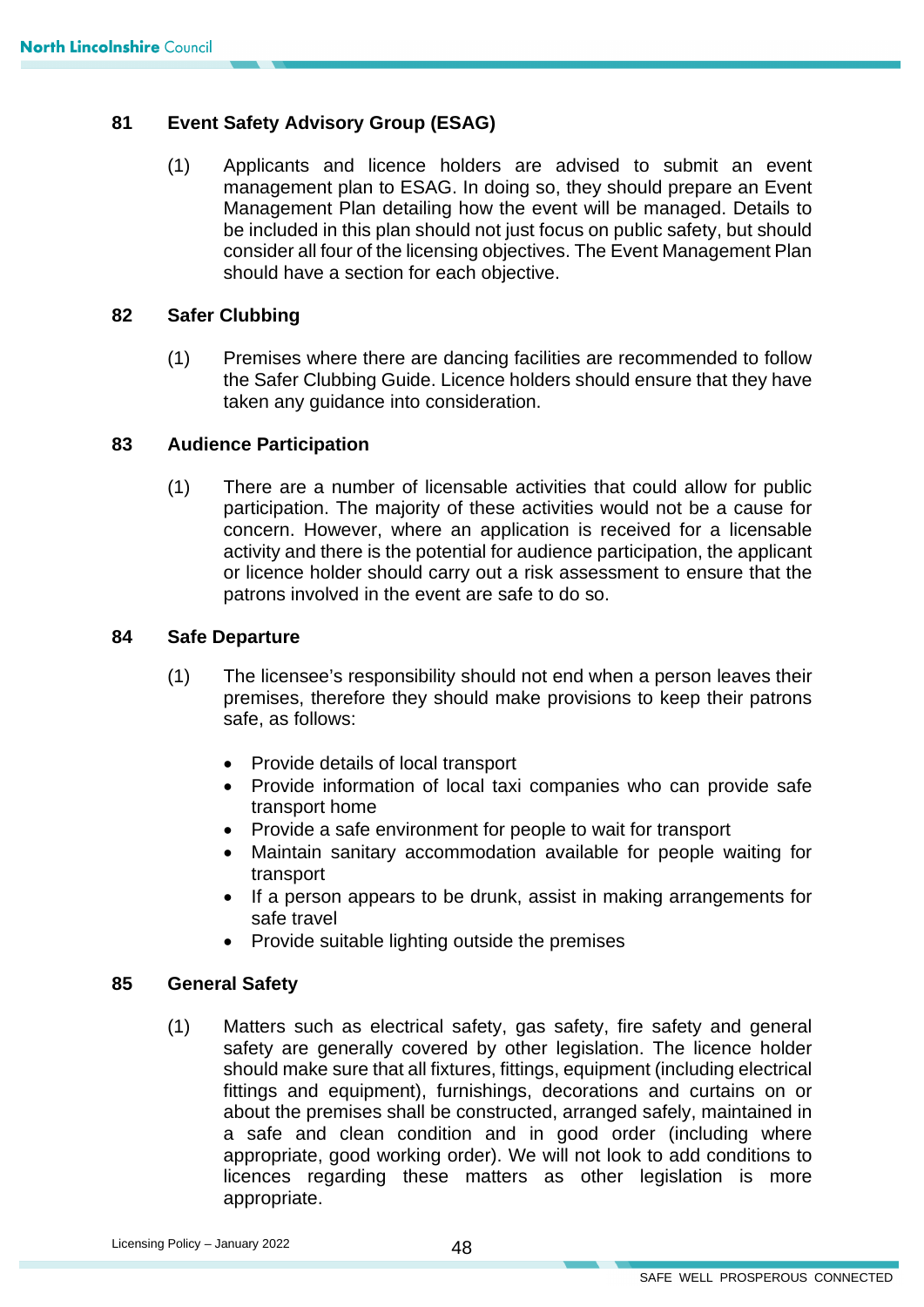#### **86 Spaces of Safety (SOS) and Safe Haven**

 supporting such schemes as the Safe Haven and/or Spaces of Safety. (1) Licence holders are encouraged to work with Responsible Authorities in Such schemes are in place to help with public safety, especially where the person is vulnerable.

#### **87 Women's Safety and White Ribbon**

- (1) North Lincolnshire Council supports the White Ribbon Campaign, pledging to prevent violence against women. In addition to the pledge of 'never committing, excusing or remaining silent about violence to women', in this policy the safety of women goes further. There is a risk in the night time economy of sexual harassment in bars and nightclubs which could, unchallenged, be seen as normalised. In order to reduce the risk to women and to protect their safety, licensees should consider the following:
	- Prominently display posters in their venue that discourages violence, harassment and encourages reporting
	- Take every report of harassment and sexual intimidation seriously and take appropriate action
	- Ensure that all members of staff are trained to deal with harassment and sexual intimidation, including all door staff
	- Take steps to make sure females are safe when they leave the premises

#### **88 Other Issues**

This policy aims to outline the Council's commitment to public safety. safety that has not been addressed in the policy, we may attach (1) This policy aims to outline the Council's commitment to public safety. We appreciate that this document cannot cover all possible eventualities. Therefore, if there is a cause for concern about public conditions where we feel they are necessary and where there is reasonable cause. Such a condition may be attached following a relevant representation.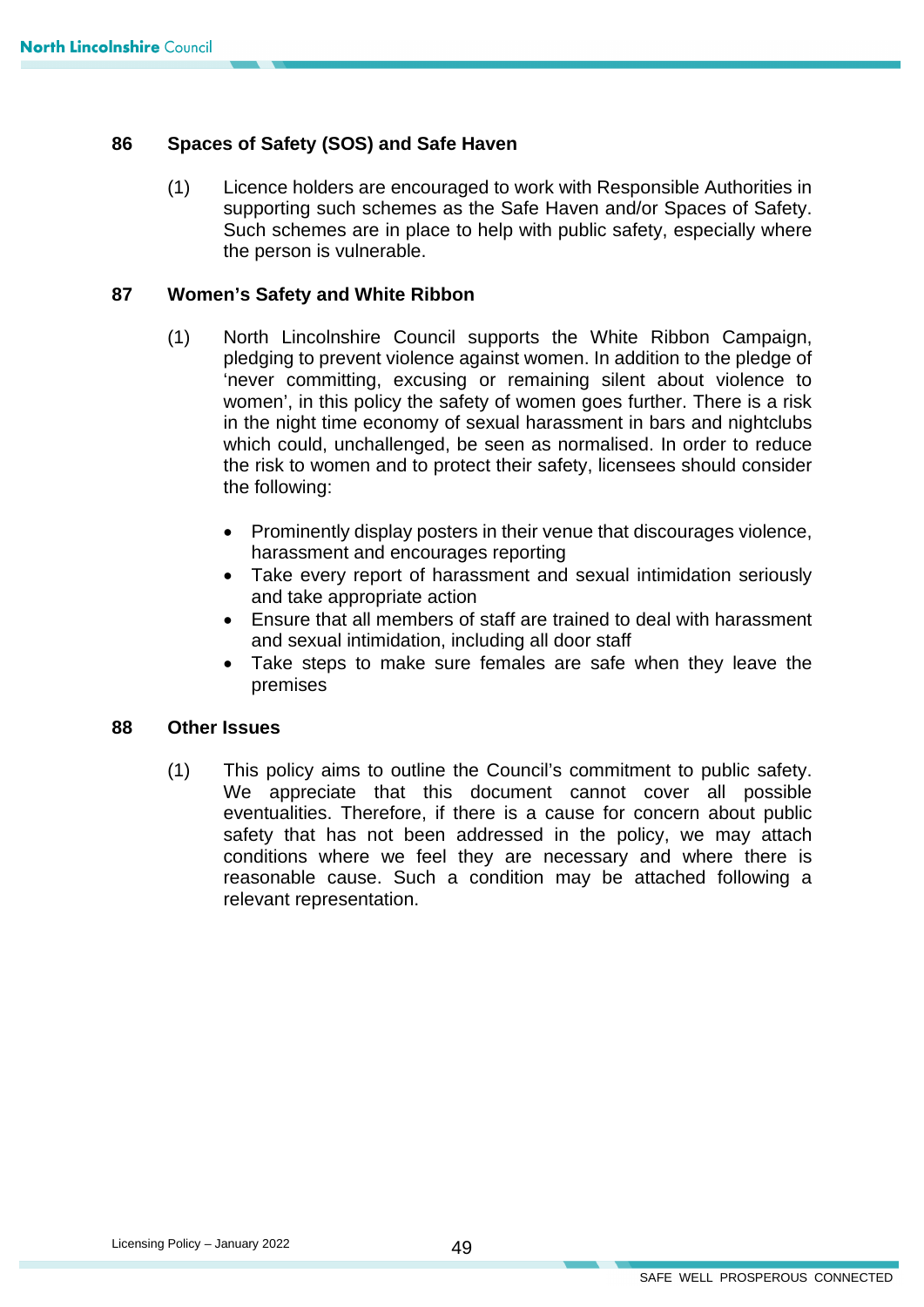## **Section 7**

#### **The Licensing Objectives The Prevention of Public Nuisance**

#### **89 Introduction**

- (1) Further to **paragraph 3** of this policy, there are four licensing objectives, which are:
	- The Prevention of Crime and Disorder
	- Public Safety
	- The Prevention of Public Nuisance
	- The Protection of Children From Harm
- (2) Each of the Licensing Objectives are equal in importance. This section focuses on the third objective, the Prevention of Public Nuisance and details the Council's commitment to ensure that licensed premises do not cause a public nuisance to those that live and work around them.
- impact on people living, working or sleeping in the vicinity of the (3) Licensed premises, especially those that operate late at night or in the early hours of the morning, can give rise of nuisance that may potentially premises. Principal concerns relate to noise nuisance, light pollution and noxious smells.
- (4) Applicants should take into account the area around their premises when submitting an application. It is important to recognise that the impacts of licensed premises are not contained within a building, rather they impact further as people travel to and from the premises or congregate outside while it is in operation and thereafter. Nuisance should be considered at the earliest opportunity.
- (5) Operating schedules should be prepared on the basis of a risk assessment of the potential sources of nuisance posed by the premises operation to the local community. The operating schedule should demonstrate an understanding of the level of risk of nuisance and include positive measures to manage any potential risks.
- (6) Relevant issues for an applicant or premises licence holder might include:
	- Noise from the premises from both internal and external areas
	- Deliveries and disposal of waste
	- Light pollution
	- Odours
	- Disposal of glass
	- Cleaning the area in the vicinity of the premises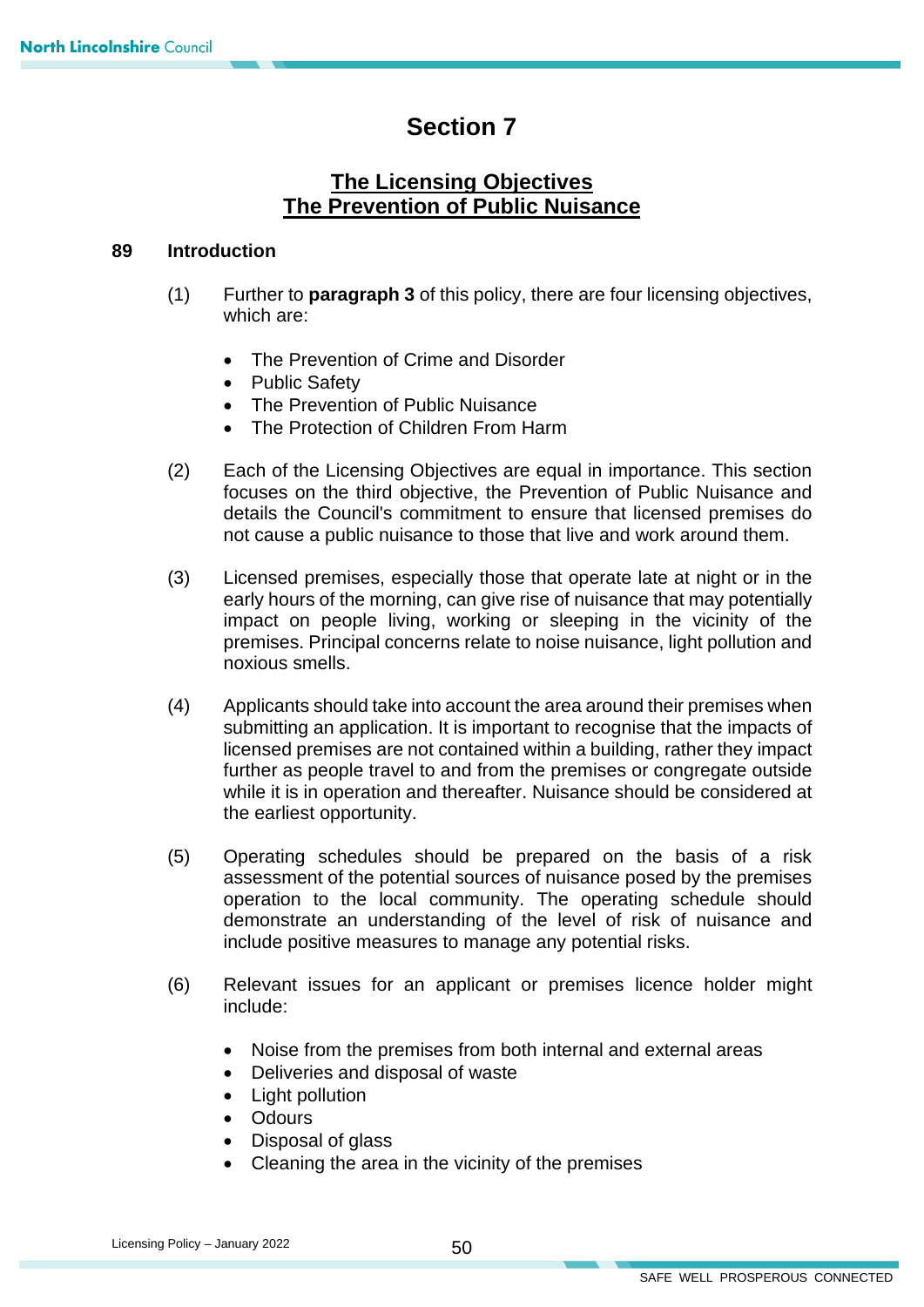- $(7)$ While there is no statutory need for a risk assessment, applicants may find it useful to complete a risk assessment, which they can base their operating schedule on. A copy of this assessment should be submitted with the application.
- basis. Each premises will present different potential issues depending (8) Attaching conditions to a licence will be considered on an individual on size, location, layout and the activities taking place. The matters to be considered in this section are not exhaustive.
- (9) Where the discretion of the Licensing Authority is engaged following a relevant representation, the Licensing Authority will consider attaching conditions to licences to ensure that the prevention of nuisance both inside and outside the premises are covered as necessary.

#### **90 Other Legislation**

(1) We appreciate that there is other legislation in place to cover the prevention of public nuisance. We will aim to not duplicate the provisions in this legislation.

#### **91 Mandatory Conditions (General)**

 (1) There are a number of conditions attached to licences by the government. These mandatory conditions are attached as appropriate depending on the activity provided. The conditions will still apply even where a licence has been issued without them on the document itself. Currently, there are no mandatory conditions attached to licences dealing with the prevention of public nuisance.

#### **92 Measures to be Considered (All Premises)**

- submitting an application. Many issues covering the prevention of a public nuisance are cross cutting with the crime and disorder objective, (1) Applicants and licence holders are encouraged to take a proactive approach to the prevention of a public nuisance and we would suggest that they engage with the Environmental Protection team before detailed. However, consideration should be given to the following matters:
	- **Arrivals and Departures from the Premises** Preventing disturbance caused by patrons upon arrival; when queuing or being admitted to the premises; while congregating outside the premises; using smoking areas; or on departure. This is particularly (though not exclusively) between 23.00 and 08.00 hours.
	- **Noise** Preventing noise and vibration escaping from the premises, including from music played upon the premises; public address systems; and customer noise.
	- operation of plant and machinery such as kitchen extraction systems, • **Extraction Units** – Preventing nuisance from the positioning and ventilation systems, condensers etc.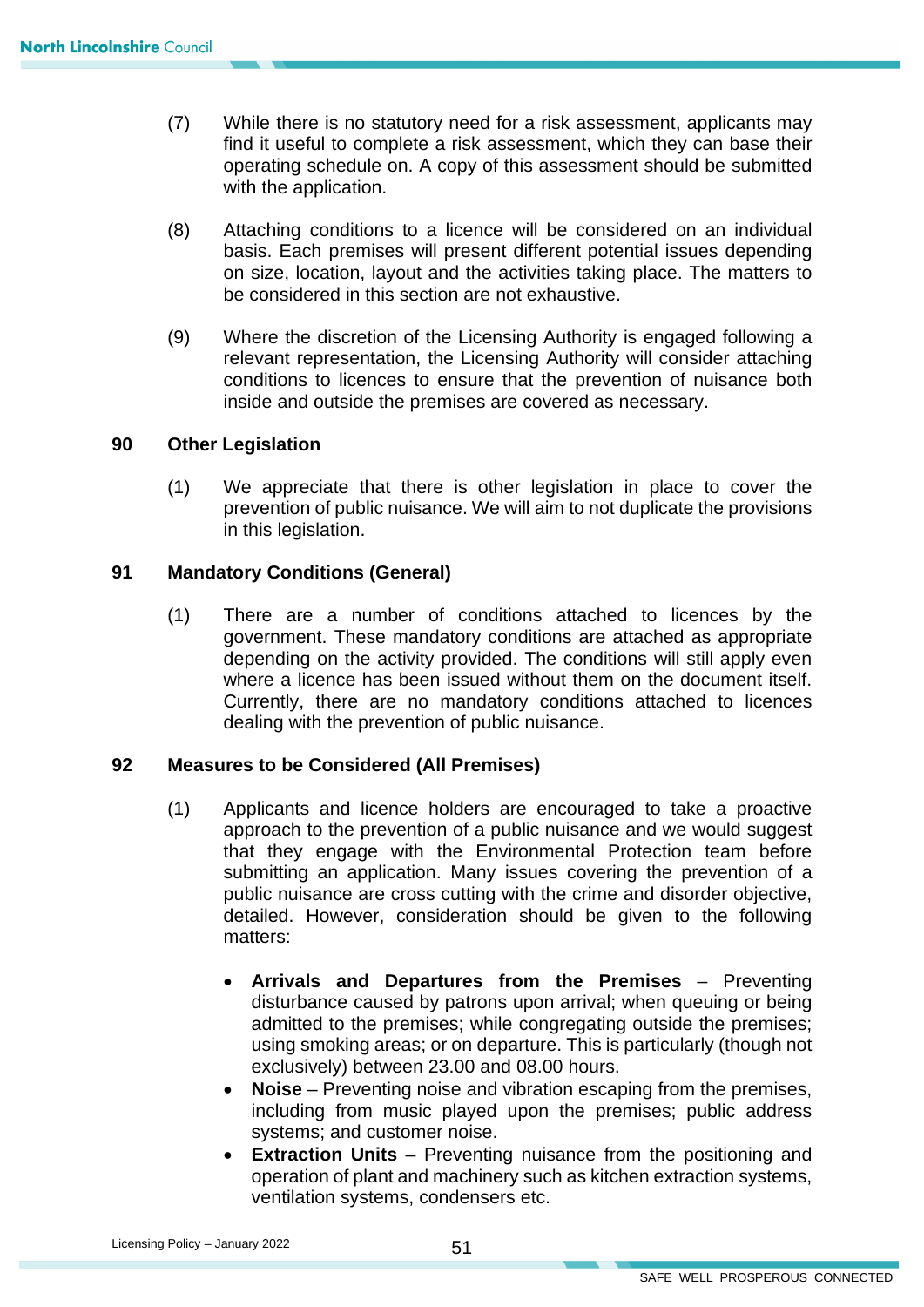- **Boundary Checks** The need for regular patrols of the boundary of the premises and/or at the nearest residential points to ensure the nuisance is not being experienced by neighbours.
- outside areas and deal with any disturbances in order to reduce etc. and will include the highway where utilised by the patrons of the • **Outside Areas** – Applicants and licence holders should manage the public nuisance. This will include gardens, terraces, smoking areas, premises.
- **Smoking Areas** Applicants and licence holders should consider the best location for smoking areas in order to reduce nuisance to neighbours.
- clear up external areas of the premises in order to reduce nuisance • **Clearing Up** – Applicants and licence holders should detail staff to to people living, working or transiting in the vicinity of the premises, including clearing up any broken glass, vomit and packaging emanating from the premises.
- **Deliveries** Restricting the delivery and collection times (waste, equipment, consumables, etc.) to between 08.00 and 20.00 hours.
- **Lighting** Limiting nuisance or glare caused by the positioning of external lighting, including security lighting.
- provide suitable waste disposal facilities for the use of patrons. • **Waste Disposal** – Preventing odour or pests from refuse and waste disposal and the accumulation of litter and smokers waste in the vicinity of the premises. Applicants and licence holders should
- authorised officer or an officer employed by Humberside police. **Management Record** – The applicant or licence holder should consider maintaining an incident log at the premises. This log should be kept on the premises and made available at all times to an

#### **93 Preventing Nuisance from within the Premises**

- applicants and licence holders are advised to seek the help of an expert. (1) Nuisance may often be caused by sound escaping from the premises or transmitted through the structure of the building. While some simple management steps may be taken to reduce the problem, there may be times that some physical measure is necessary to prevent nuisance being caused. The likelihood of this increases where regulated entertainment is provided; where the intended hour of operation is later; where residents live adjacent to the premises; or where there are noise sensitive premises nearby. Where physical measures are likely,
- the premises operates late at night; is in a residential area; or holds (2) In order to prevent noise from premises causing a public nuisance, we would expect the following measures to be considered, especially where regulated entertainment.
	- **Double Doors** Provide acoustic double door lobbies, so that noise is contained within the premises.
	- to ensure it is not left open. • **Self-closing Devices** – Provide self closing devices on the exit door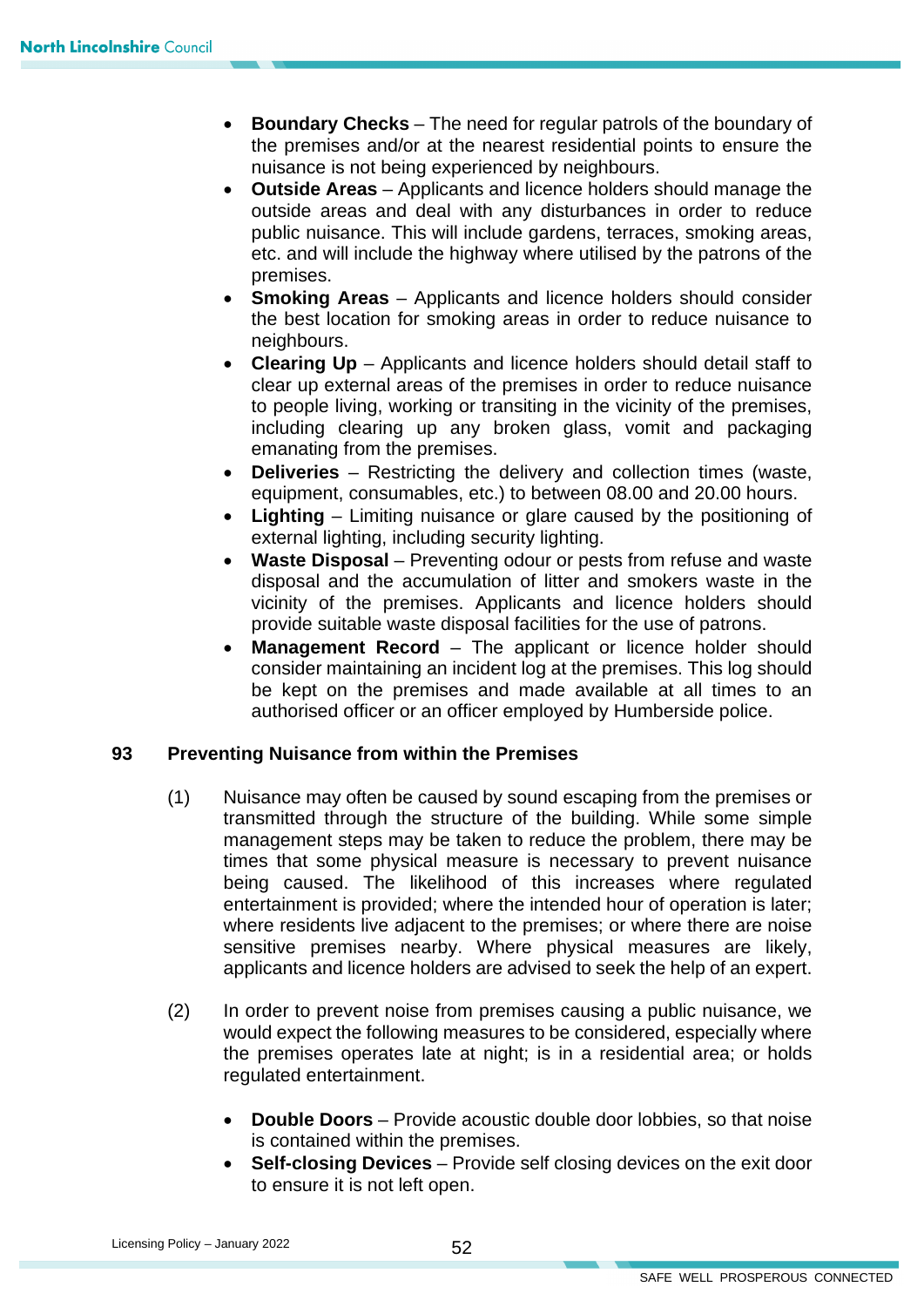- **Management of Doors** Provide staff to manage the doors to ensure that the integrity of the premises is maintained.
- **Windows**  Ensure that windows and doors are kept closed during periods of entertainment. Consider double glazing and the installation of sound resistant glass.
- **Air Conditioning**  Consider the installation of air conditioning at the premises to ensure that windows and doors can remain closed.
- **Insulation**  Consider the installation of insulation to party walls where a premises is connected to a neighbouring property.
- **Alarms**  Consider the installation of an alarm or device that interrupts music when a fire door is opened.
- **Noise Limiting Devices**  Consider the installation of sound-limiting devices to enable a maximum volume and bass to be set at appropriate levels. A sound-limiting device could be fitted to the final exit door so that the volume is reduced when the door is opened.
- • **Baffling**  Provide acoustic baffling to any ventilation extract and intake system.
- **Management Checks**  Monitor and record periodic perimeter checks.

#### **94 Preventing Nuisance outside the Premises**

- local residents. Licensees have a responsibility for the conduct of their (1) Nuisance caused by patrons outside of the premises, whether by patrons queuing for entry; enjoying the facility of a beer garden or terrace; or by smokers congregated on the pavement, is of considerable concern to customers while they are in and around the premises.
- (2) If provision is made for customers to congregate or smoke outside of the premises, then sufficient management controls must be put in place to ensure that no nuisance or disturbance is caused to local residents. Management controls that should be considered by the applicant or licence holder include the following:
	- **Queues** Consider the arrangement of queues controlling entry to the premises.
	- **Access to Outside Areas**  Consider whether it is appropriate to stop people using outside areas after a certain hour. We would suggest that outside areas should not be used after 23.00 hours where the premises is in a residential area.
	- **Music in Outside Areas** Consider if it is appropriate to have music relayed to the outside areas or marquees. This could cause a nuisance at any time of day or night.
	- Where the premises is located in a residential area, then • **Music Times** – Consider the appropriate terminal hour for music. consideration should be given for the music to cease no later than 23.00 hours.
	- • **Use of Outside Area** Consider the maximum number of people permitted to use an outside area at the same time.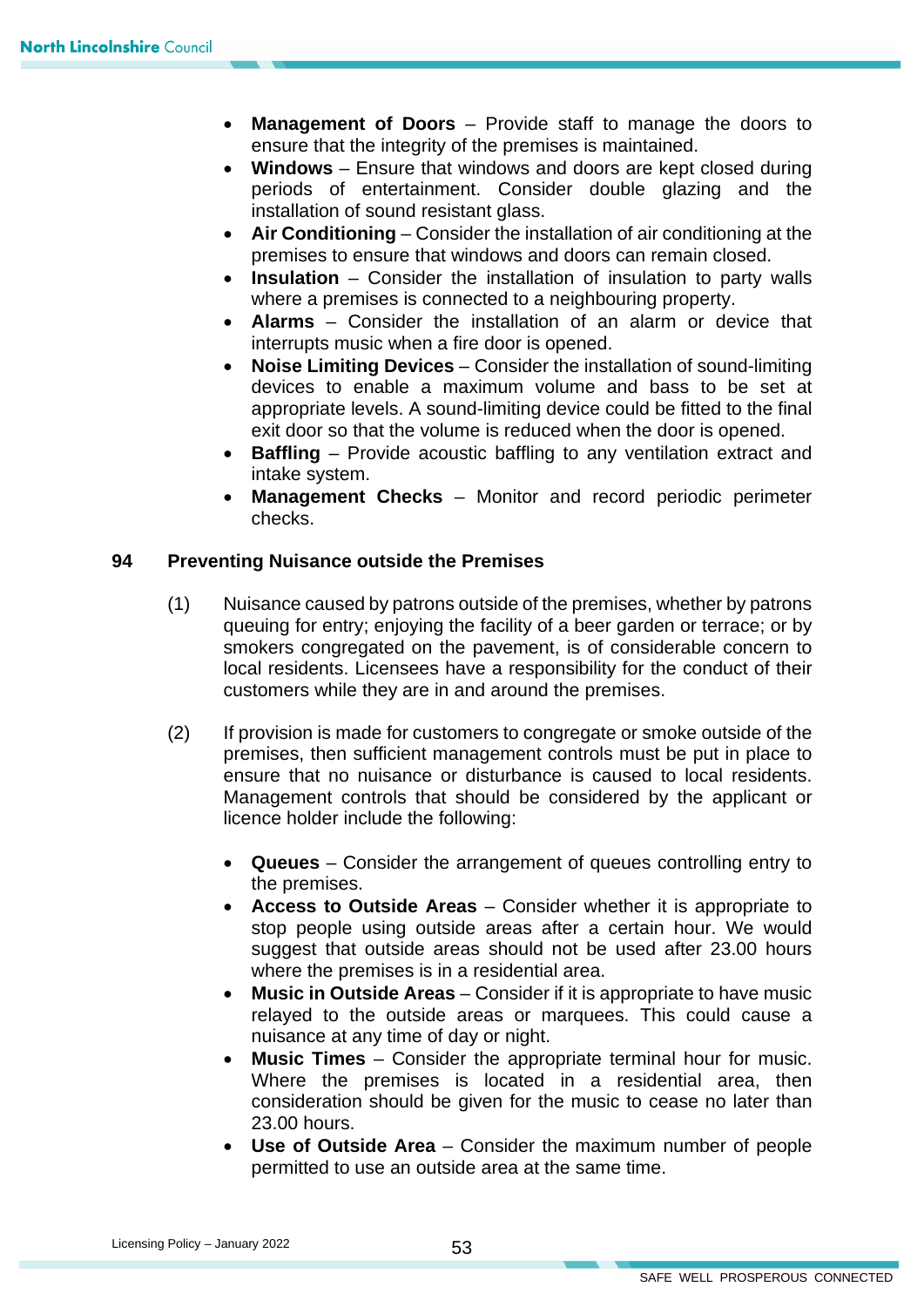- outside the premises at any one time. Where there is a 'no entry • **Number of Smokers** – Consider the number of smokers permitted policy' in place then further smokers should be advised that if they leave to smoke then they may not be permitted to re-enter.
- • **Taking Drinks Outside** Subject to other objectives, there may be a case to restrict patrons from taking their drinks outside when they go outside to smoke. This would need to be considered with a 'drinksafe' location.
- away from any noise sensitive premises. **Restrict Movement of Patrons Outside** – Consider restricting the free movement of patrons outside the premises in order to keep them
- • **Last Admissions** Consider the introduction of a last admissions policy.
- **Reducing the Volume** Consider turning the music down for the last 30 minutes before closing times, so as to reduce the levels of excitement as patrons leave the premises.
- **Notices** Consider displaying notices asking patrons to leave quietly and to respect neighbours.
- • **Free Lollipops**  Consider handing out free lollipops to patrons as they leave in order to reduce volumes.
- • **Transport**  Consider an arrangement with a local taxi company to arrange transport home for patrons.
- responsibility of the licence holder. Consider how best this may be **Supervision** – The management of the patrons outside is still the managed to ensure that patrons leave without causing a nuisance.

#### **95 Outdoor Events**

- (1) There are a number of outdoor events across North Lincolnshire that add people living and working nearby. In order to achieve this, applicants are from outdoor events can be caused by a number of activities, including: to the vibrancy of the area. It is important that such events are organised and managed so as to ensure that minimum disturbance is caused to encouraged to submit an 'Event Management Plan', which can be considered by the council's Environmental Protection Team. Nuisance
	- Setting up rigging and de-rigging
	- Vehicle movements on and around the site
	- Patrons congregating and dispersing
	- Music and entertainment
	- Fireworks and special effects
	- $\bullet$ • Smoke
	- Odour from concessions or open food preparations
	- Lighting
	- Operation of plant and machinery, including generators
	- Litter
- (2) Applicants and licence holders are advised to include a section on nuisance in their Event Management Plan, setting out the measure they intend to take to mitigate any nuisance that is likely to be caused.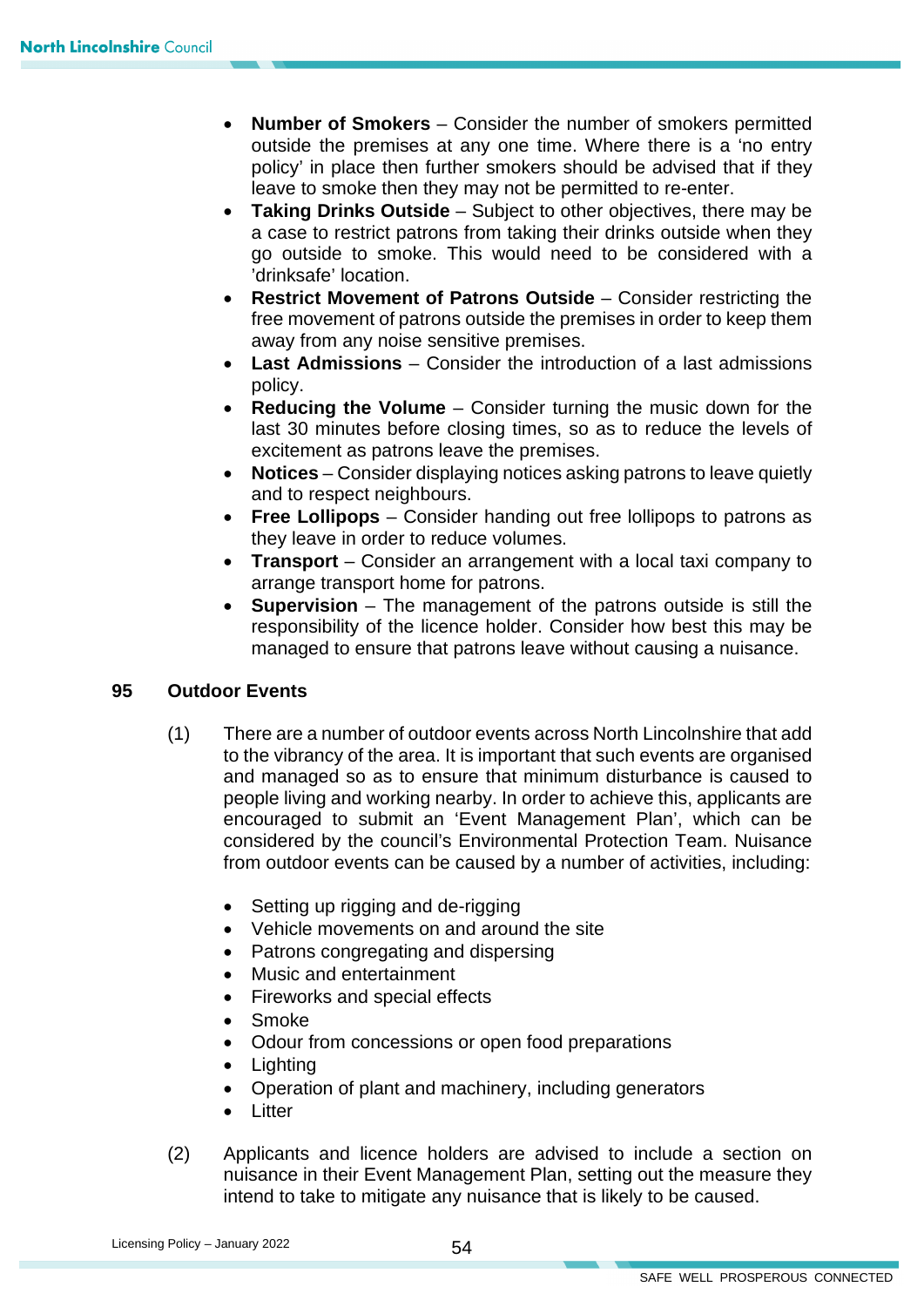- (3) The type of information that applicants should include in their Event Management Plan, includes the following:
	- Location and site plan
	- Date and hours of operation
	- Information of the type of event
	- Orientation of any stage(s), marquees or potential sources of noise
	- Plans for access to and from the site
	- Location and operation of plant and vehicles
	- Background noise survey
	- Details of stage management, including the name of persons responsible for liaising with the council, management of sound systems etc.
	- Details of noise control measures, including sound limiting technology, maximum noise/bass levels, equipment to be used etc.
	- Location of light sources and light impact assessments
	- Details of information provided to neighbours of the event

#### **96 Other Issues**

 (1) This policy aims to outline the Council's commitment to preventing public nuisance. We realise that this document cannot cover all possible eventualities. Therefore, if there is a cause for concern about preventing public nuisance that the policy does not cover, the Council may attach conditions if it feels they are necessary and where there is reasonable cause. Such a condition may be attached following a relevant representation.

#### **97 Other Consents and Authorisations**

 authorisations may be required to provide smoking shelters, barriers or (1) Applicants and licensees should be aware that in addition to the need for a premises licence or CPC, a range of other consents or A boards and tables and chairs on the highway. Further information is available from the licensing team.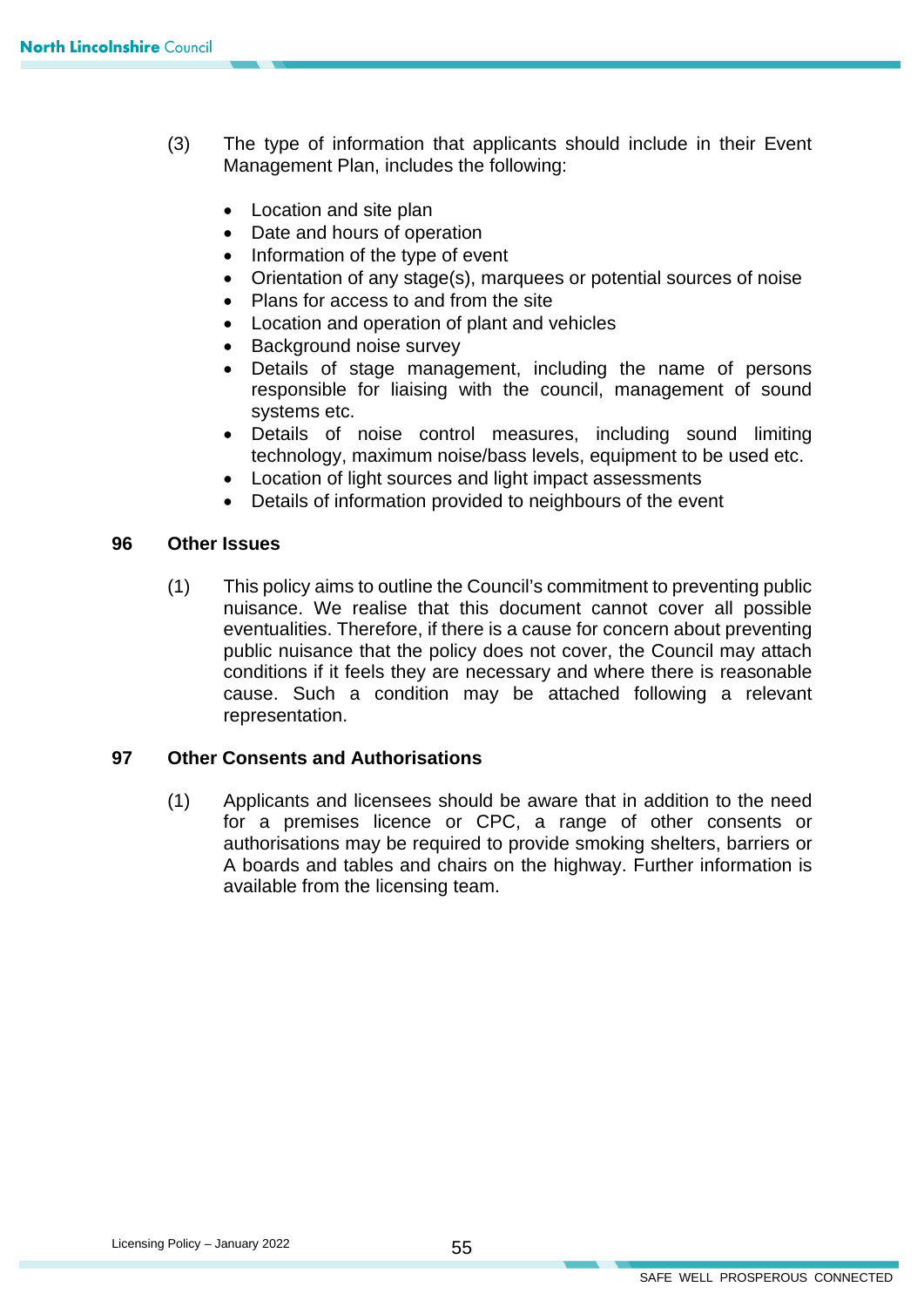## **Section 8**

## **The Licensing Objectives The Protection of Children from Harm**

#### **98 Introduction**

- (1) Further to **paragraph 3** of this policy, there are four licensing objectives, which are:
	- The Prevention of Crime and Disorder
	- Public Safety
	- The Prevention of Public Nuisance
	- The Protection of Children From Harm
- focuses on the fourth objective, the Protection of Children from Harm (2) Each of the Licensing Objectives are equal in importance. This section and details the Council's commitment to ensure that children are protected in licensed premises.
- (3) The protection of children from harm objective includes the protection of children from moral, psychological and physical harm. This includes not only protecting children from the harms associated with alcohol but also wider harms such as exposure to strong language and sexual expletives (for example adult entertainment or films). We must also consider the need to protect children from sexual exploitation. **A child is any person under 18 years of age.**
- (4) Relevant issues for an applicant or premises licence holder might include:
	- Preventing access to alcohol and other age restricted items
	- Removing encouragement for children to consume alcohol
	- Preventing exposure to gaming
	- Preventing exposure to adult entertainment
- (5) While there is no statutory need for a risk assessment, applicants may find it useful to complete a risk assessment, which they can base their operating schedule on. A copy of this assessment should be submitted with the application.
- (6) Attaching conditions to a licence will be considered on an individual basis. Each premises will present different potential issues depending on size, location, layout and the activities taking place.
- (7) Where the discretion of the Licensing Authority is engaged following a relevant representation, the Licensing Authority will consider attaching conditions to licences to ensure the protection of children from harm that are deemed appropriate.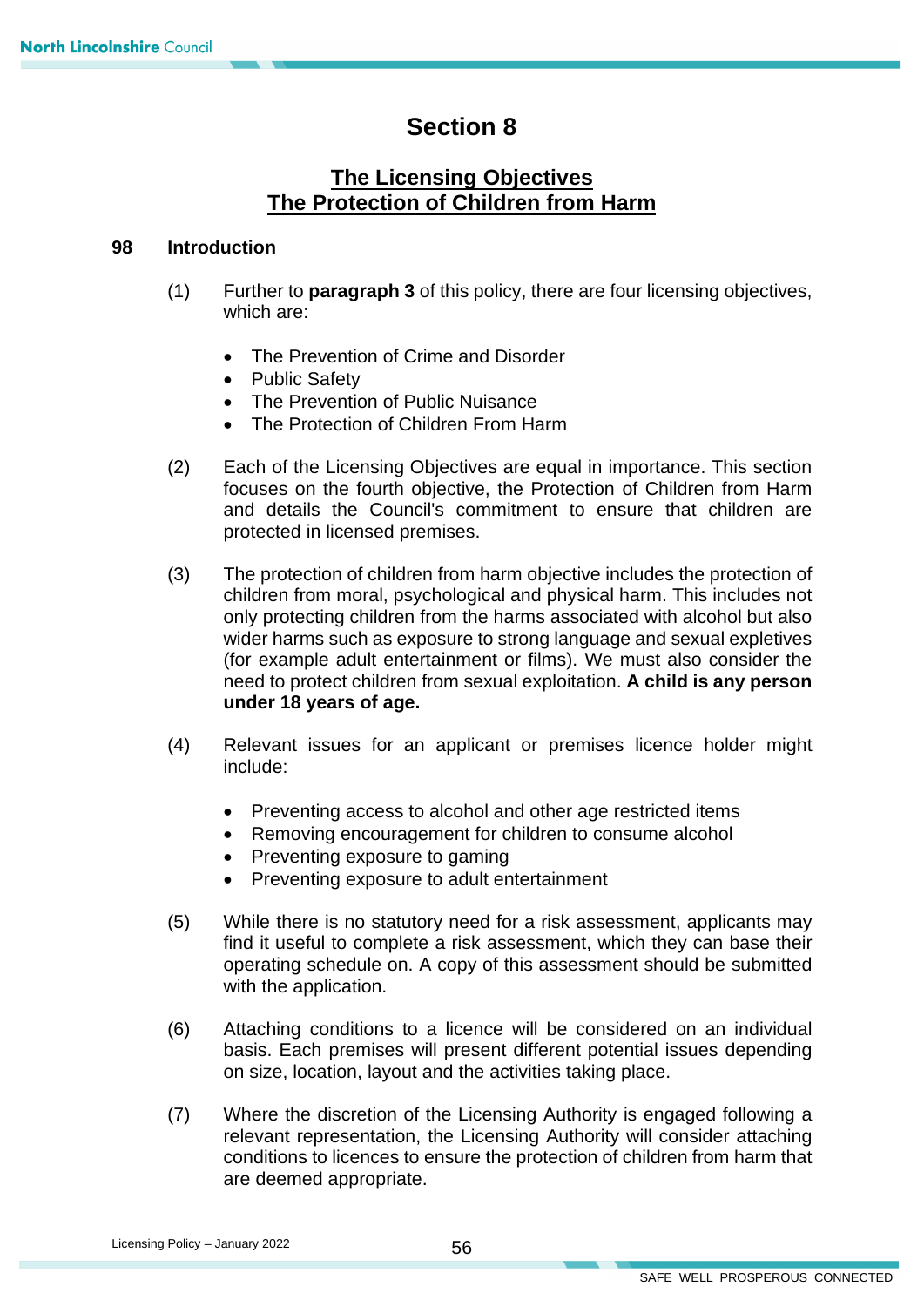#### **99 Mandatory Conditions (General)**

 (1) There are a number of conditions attached to licences by the government. These mandatory conditions are attached as appropriate depending on the activity provided. The conditions will still apply even where a licence has been issued without them on the document itself.

#### **100 Mandatory Conditions (Exhibition of Films)**

- (1) The following condition will apply to any premises where the licence incorporates the exhibition of films as a licensable activity:
	- Requirement of Film Classification The admission of children to films should be restricted in accordance with the film classification as set by the British Board of Film Classification (BBFC) or by the Licensing Authority.
- $(2)$ The correct wording for the condition is available in the appropriate legislation.

#### **101 Mandatory Conditions (All Premises Licensed for the Supply of Alcohol)**

- (1) The following condition will apply to all relevant premises licences and club premises certificates which authorise the supply of alcohol:
	- requirement is that a responsible person must be satisfied that a • Age Verification Policy – The premises licence holder or club premises certificate holder must ensure that an age verification policy has been adopted and that the designated premises supervisor at the premises supplies alcohol in accordance with the policy. The person looks to be older than 18 or such older age as specified in their policy.
- $(2)$ The correct wording for the condition is available in the appropriate legislation.

#### **102 Age Verification Policies**

- (1) Our Trading Standards Team are the Responsible Authority, who will consider each application. In conjunction with Trading Standards, we would recommend the following:
	- That premises adopt a "Challenge 25" proof of age policy.
	- standards officer or an officer employed by Humberside police. • That the "Challenge 25" Policy be in writing at the premises, and that it is available for inspection by an authorised officer, a trading
	- That the documentation accepted by staff are a valid passport, DVLA driving licence or a PASS accredited card.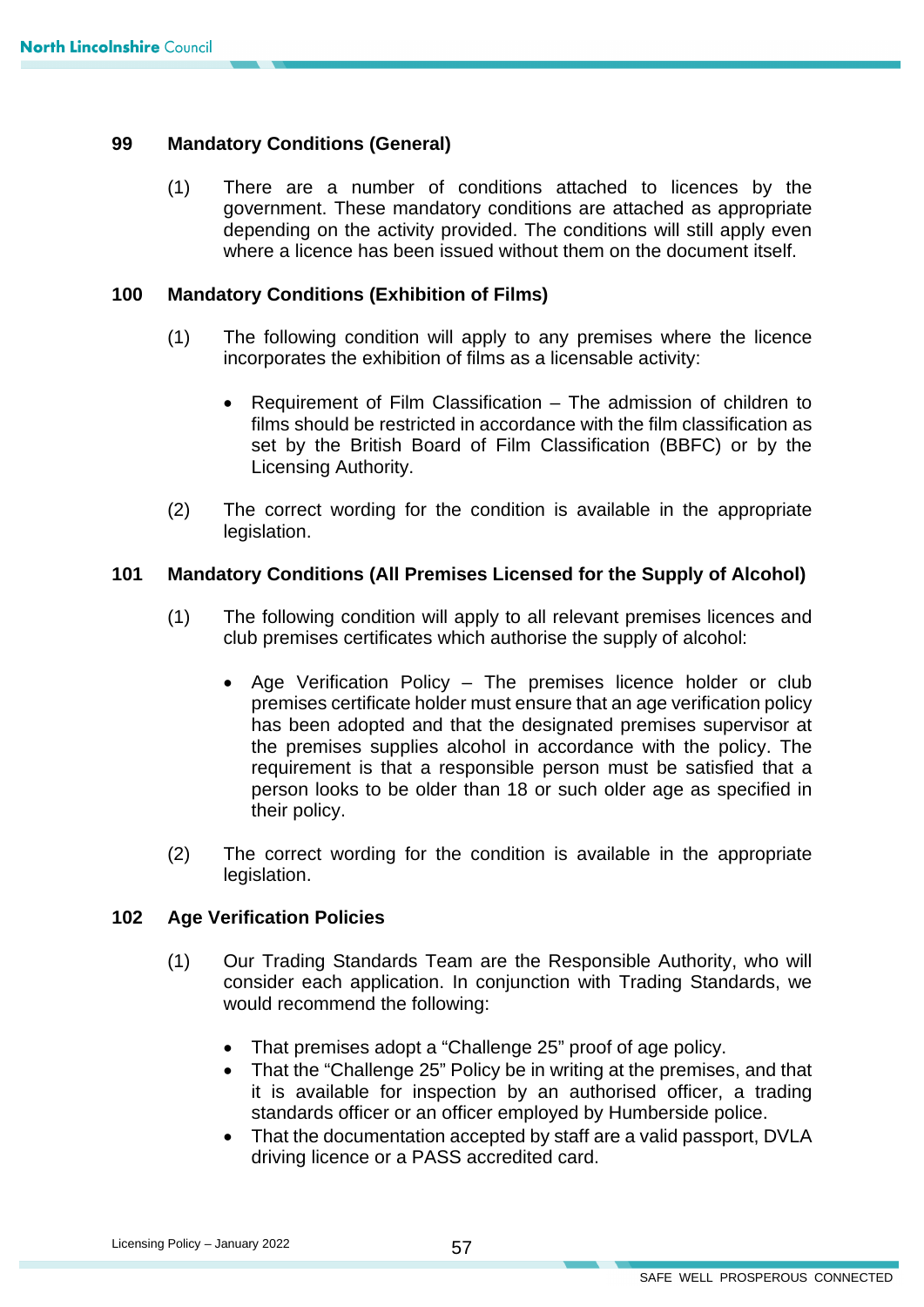- staff that sales of alcohol will not be made to anyone appearing to be • That "Challenge 25" notices are displayed informing customers and under 25 unless they can prove they are 18 or over.
- That staff check the ID of customers if they are in doubt, even where the persons ID might have previously been checked at the point of entry.
- verification policy and that records of the training be maintained at • That all staff involved in the sale of alcohol are trained in the age the premises, which shall be available for inspection at all times by an authorised officer, a Trading Standards Officer or an officer employed by Humberside Police.
- recorded. The incident log should be reviewed on a monthly basis by the DPS and any actions taken recorded in the book and signed off • That an incident log shall be maintained and all details of refusals by the DPS. The log shall be retained on the premises and made available for inspection by an authorised officer, a Trading Standards Officer or an officer employed by Humberside Police.
- That where CCTV is installed, it shall be so positioned as to capture the sale of alcohol.
- holder be on duty at the premises while alcohol is being supplied. • Where the premises is located within a CIZ that a personal licence
- it shall be configured to prompt the operator to check proof of age • Where an electronic point of sale (EPOS) is installed at the premises, when an alcoholic product is scanned. This prompt should require the operator to confirm the purchaser is over 18 years of age before the next item can be scanned or the transaction completed.
- supervised by staff, separate from goods that are likely to be That the premises licence holder and DPS shall ensure that alcohol is displayed in an area which can be constantly monitored or purchased by person under 18 years of age
- (2) It is recognised that on occasions some underage sales are made through intimidation or fear. Where licensees are experiencing such problems there is an expectation that the licensee will have contacted the Licensing Authority, Trading Standards or the Police to discuss their concerns.
- (10) Where a person presents ID belonging to another person, we would expect the premises licence holder, DPS or their representative to confiscate the ID in accordance with current guidance. This ID may then be forwarded to the Licensing Team who will return it to the issuing authority.

#### **103 Measures to be Considered (All Premises)**

(1) Applicants and licence holders are encouraged to take a proactive approach to the protection of children from harm when submitting an application. Many issues are cross cutting with the crime and disorder and public safety objectives, detailed. However, consideration should be given to the following matters: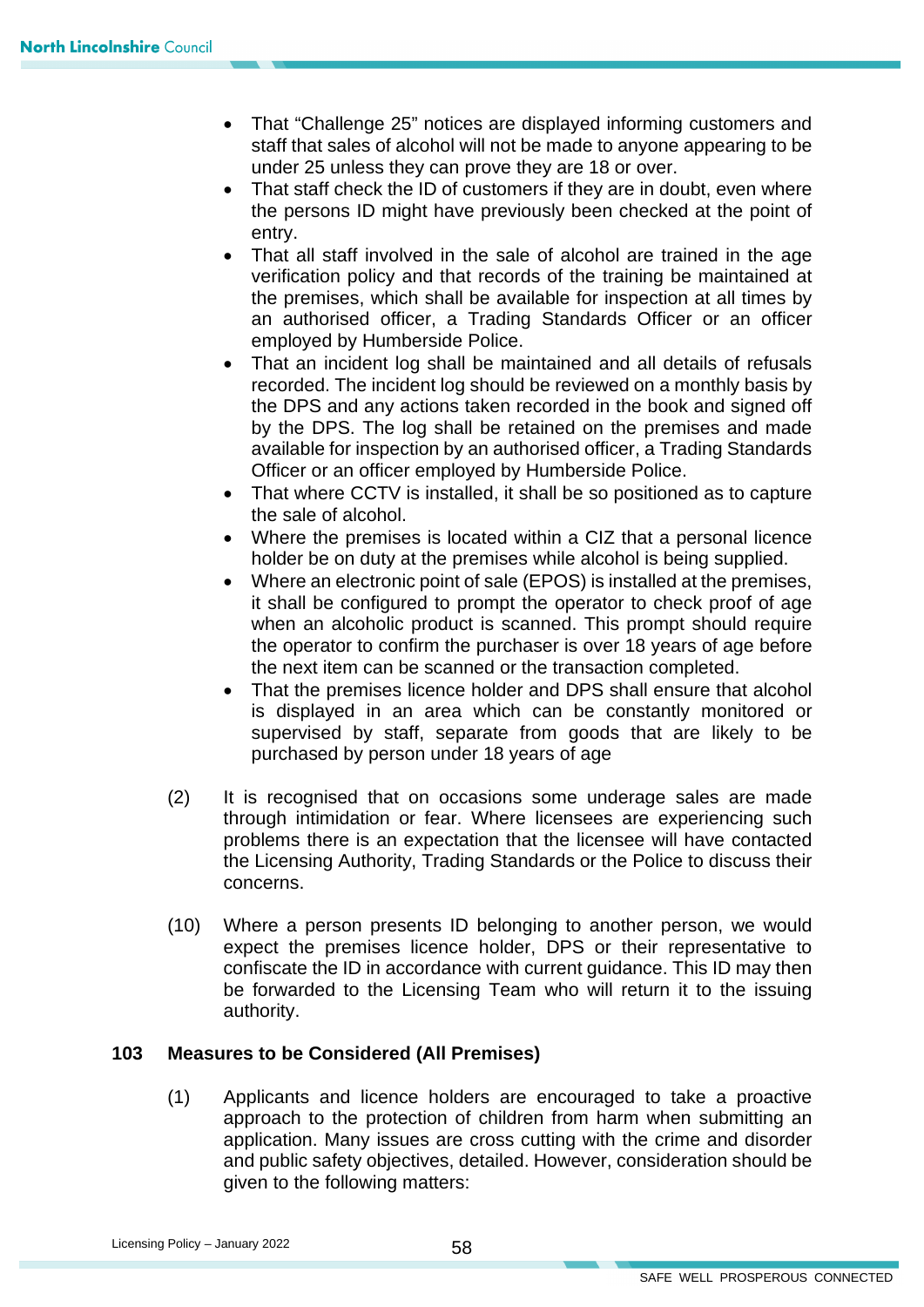- **Employing Children** There are restrictions on the type and hours that children may be employed. Applicants and licence holders should seek clarification before employing any children.
- **Access to Licensed Premises** Applicants and premises licence holders should consider if it is appropriate to allow access to the premises, part of the premises, or access during certain hours.
- premises, applicants or the licence holder should ensure that there **Staff Supervision** – Where children are allowed access to the are sufficient staff available to ensure the safety and welfare of the children.
- **Disclosure and Barring Service (DBS)** Applicants and licence holders should consider conducting a DBS check on employees
- **CSE and Safeguarding Training** Applicants and licence holders should consider giving training to their staff to raise their awareness of CSE and safeguarding issues. This training is relevant to all premises, especially those that allow children in to the premises and those in a CIZ.
- should ensure that appropriate measures are in place to make sure • **Access to gaming machines** – Applicants and licence holders that children are not permitted to use the machines.

#### **104 Access to Licensed Premises**

- are not accompanied by an adult, to be present on a premises being certificate or a TEN. Further, it is an offence to allow children under 16 between midnight and 05.00 hours who are not accompanied by an (1) The Act makes it an offence to permit children under the age of 16, who used exclusively or primarily for the supply of alcohol for consumption on the premises, authorised by a premises licence, club premises to be on other premises authorised to supply alcohol for consumption adult.
- including theatres, cinemas, restaurants, concert halls and takeaways (2) We recognise that licences are issued to a great variety of businesses, as well as public houses and nightclubs. While we would encourage applicants to make provision for the access of children where appropriate, conditions restricting access will be considered in circumstances where:
	- Adult entertainment is provided
	- • The premises is within a CIZ and is primarily used for the supply of alcohol in conjunction with regulated entertainment.
	- The premises is used exclusively or primarily for the sale of alcohol for consumption on the premises
	- There is a history of drug taking or dealing
	- • The premises has a history of allowing underage drinking and sales or there have been convictions for selling to children
	- There is a significant degree of gaming at the premises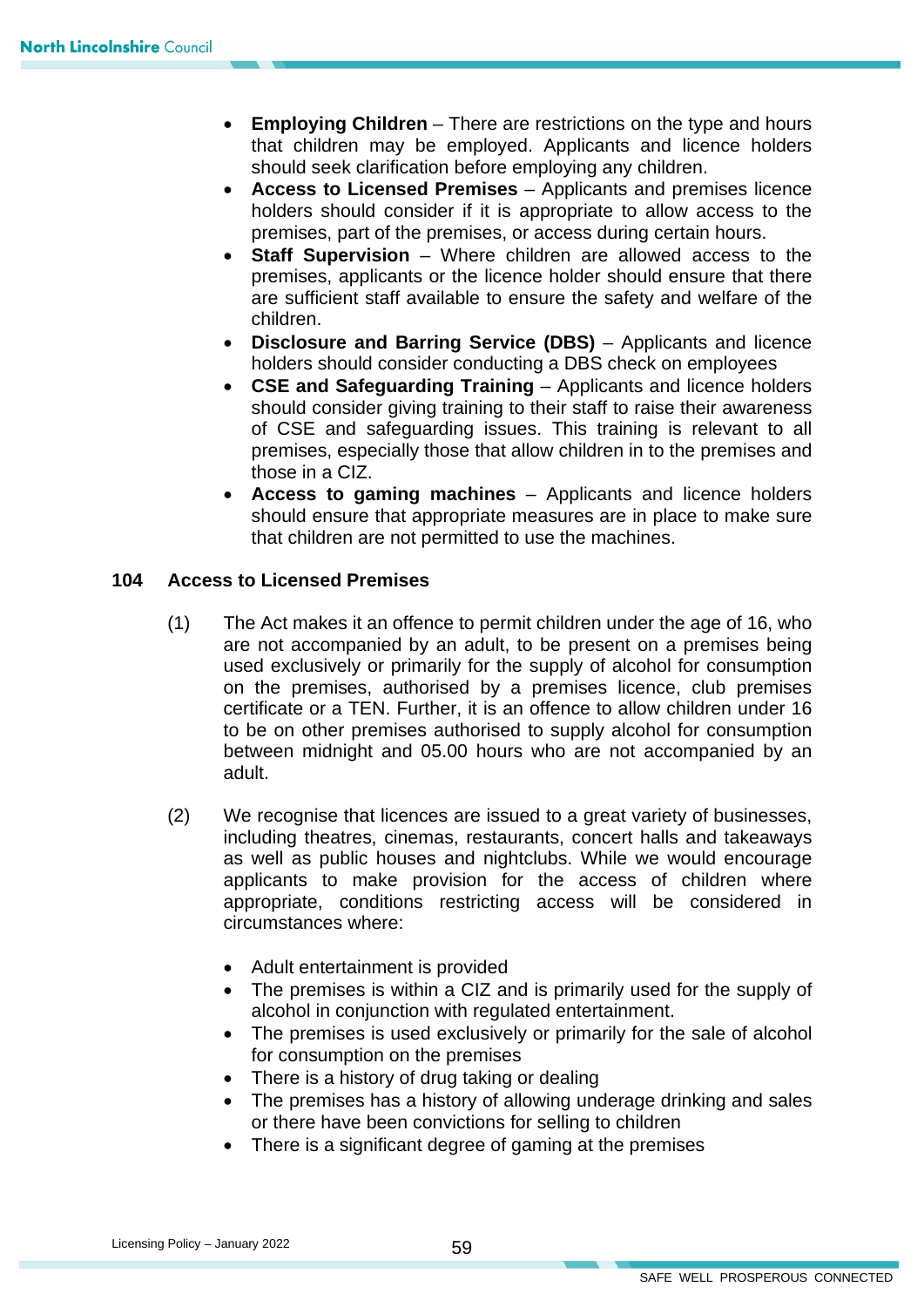- (3) Applicants must be clear in their operating schedules about the activities they intend to provide and the times they will take place in order to determine if it is appropriate to restrict access.
- (4) Conditions will be set to reflect the licensable activities taking place. Conditions may be considered as follows:
	- Restricting or excluding children
	- Restricting or excluding children at certain times
	- Restricting or excluding children under a specified age when specified activities are taking place
	- Restricting or excluding children from parts of the premises
	- Requirements for an accompanying adult

#### **105 Employing Children**

(1) Licence holders should seek advice if they wish to employ anyone aged under 16 and in full time education. Such employment may need an appropriate licence issued by the Council's education department.

#### **106 Sale of Alcohol by Persons under the Age of 18**

(1) Premises licence holders and DPS should not allow anyone aged under 18 to sell or supply alcohol unsupervised. If someone aged under 18 years works in a licensed premises, a responsible person over 18 years of age must authorise each and every sale.

#### **107 Children and Responsible Drinks Promotions**

- industry. This code of practice aims to ensure that alcohol is marketed (1) The Portman Group operates a 'Code of Practice of the Naming, Packaging and Promotion of Alcoholic Drinks' on behalf of the alcohol responsibly and only to adults.
- the Advertising Standards Authority (ASA) or Ofcom. (2) The code applies to all alcohol marketing (including naming, packaging and promotion of products, event sponsorship and point of sale material) which is primarily UK targeted and not already subject to regulation by
- (3) The Code can be viewed on the Portman Group's website. Licence holders should be aware of the information in this Code and ensure that they adhere to it.

#### **108 Children and Regulated Entertainment**

- (1) Where entertainment or facilities are provided specifically for children, applicants are asked to demonstrate within their application the following:
	- A policy or statement on how they will keep children safe from harm.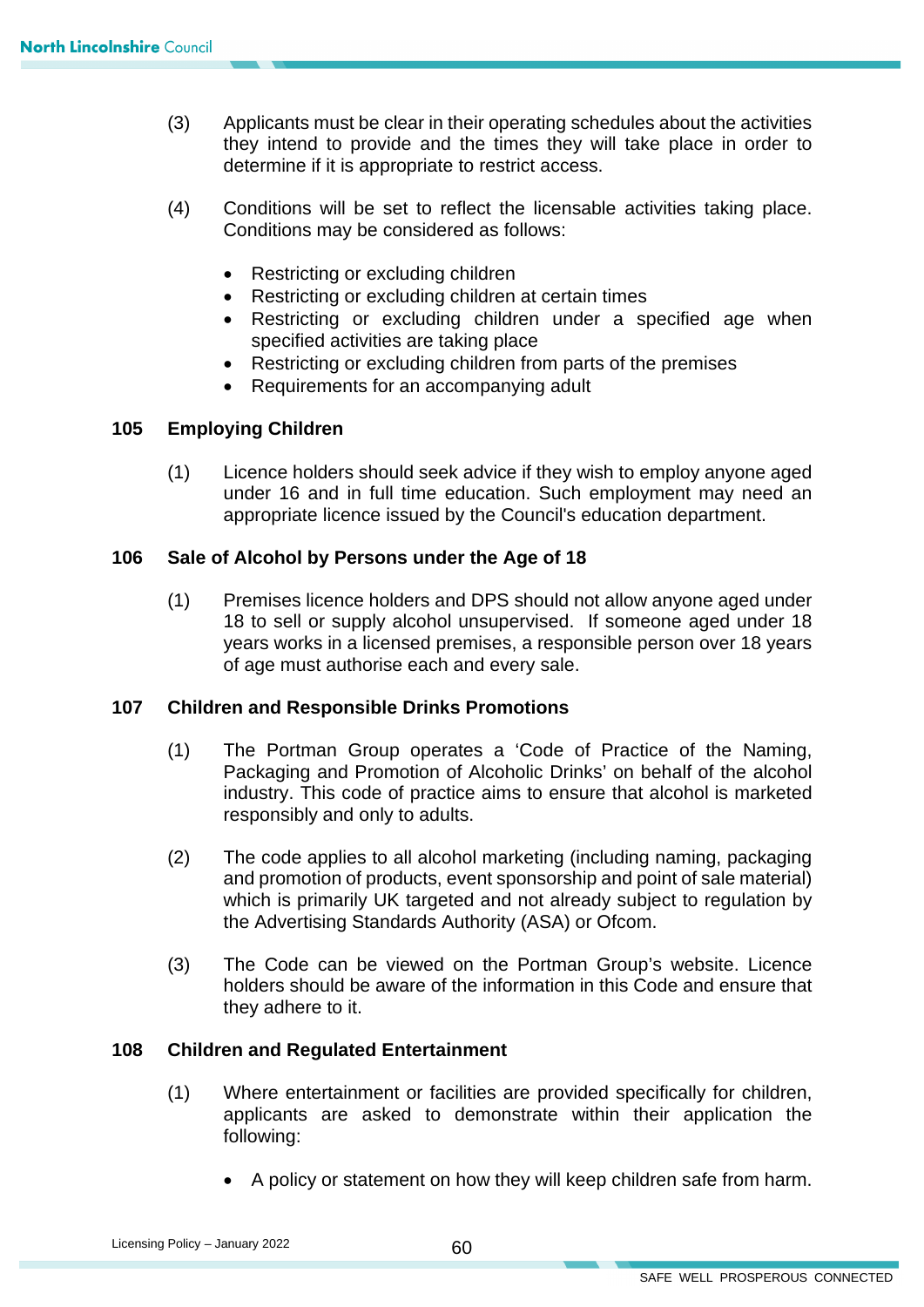- How employees or contracted agencies are made aware of the policy or statement on keeping children safe from harm.
- The recruitment process for staff who may deal with children, in order to keep children safe from harm.
- • There is a system in place to deal with possible violence or abuse of children.
- • There is a clear complaints procedure and a clear whistle-blowing procedure in place for staff who have concerns about the welfare of children.
- • That all staff are aware of how to refer any concerns about the welfare of children to the appropriate authorities.
- access and egress of children and to protect them from harm. The (2) Where a theatrical entertainment is specially presented for children, the licence holder is advised to ensure that there are sufficient staff to control following measure should be considered:
	- • An adult member of staff to be stationed in the vicinity of each exit from any level, subject to there being a minimum of one member of staff per 50 children or part thereof.
	- • No standing permitted in any part of the auditorium during the performance
	- No child (unless accompanied by an adult) to be permitted in the front row of any balcony.

#### **109 Film Classification**

- (1) Further to **paragraph 100**, films are generally classified by the BBFC. Where a film is local in origin and has not been classified by the BBFC, the Licensing Authority can set a local classification for a film.
- (2) Where it is necessary to set a local classification, we would need good to view a full version of the film to be displayed in advance in order to set notice (at least 28 days) prior to the proposed exhibition. We would need a classification.

#### **110 Entertainment Involving Striptease and Nudity**

(1) Where a premises is used for adult entertainment of this type, we will engage with the premises licence holder to check that none of the performers are under 18 years of age and that they have put all appropriate measures in place to protect children.

#### **111 Child Sexual Exploitation (CSE)**

(1) Child sexual exploitation (CSE) is the manipulation and abuse of children. A child is a person under the age of 18 and victims of CSE are coerced into having sex or engaging in sexual activities, usually in return for something.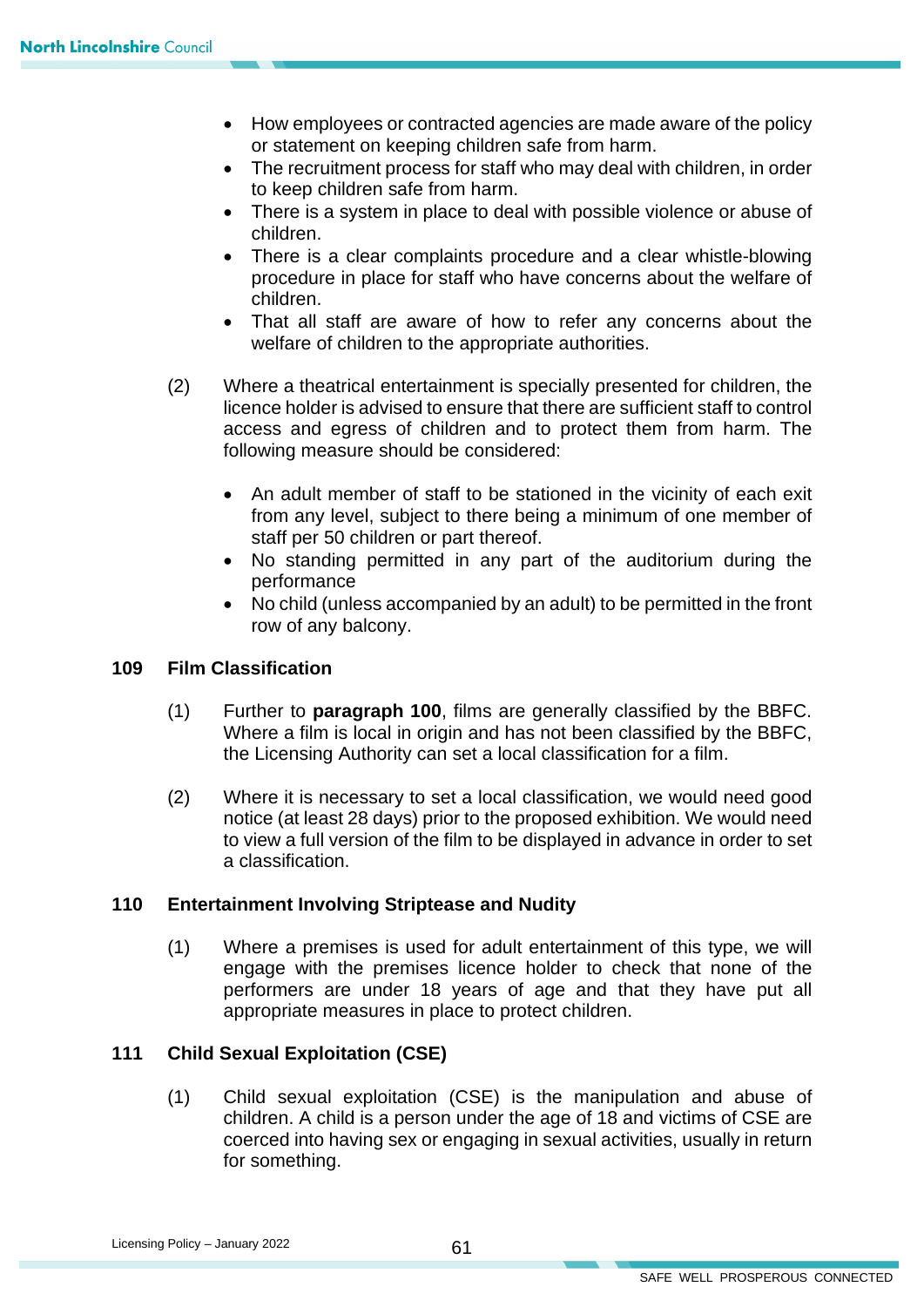(2) The Licensing Authority are committed to work in partnership with partners in order to tackle and prevent the sexual exploitation of children. Where CSE is reported or intelligence gathered we will act to disrupt the activities. Should evidence be gathered in relation to CSE we will seek a review of the premises licence.

#### **112 Other Issues**

 children. We appreciate that this document cannot cover all possible eventualities. Therefore, if there is a cause for concern about the protection of children from harm, which has not been addressed in the (1) This policy aims to outline the Council's commitment to protecting policy, the Council may attach conditions if it feels they are necessary and if there is reasonable cause. Such a condition may be attached following a relevant representation.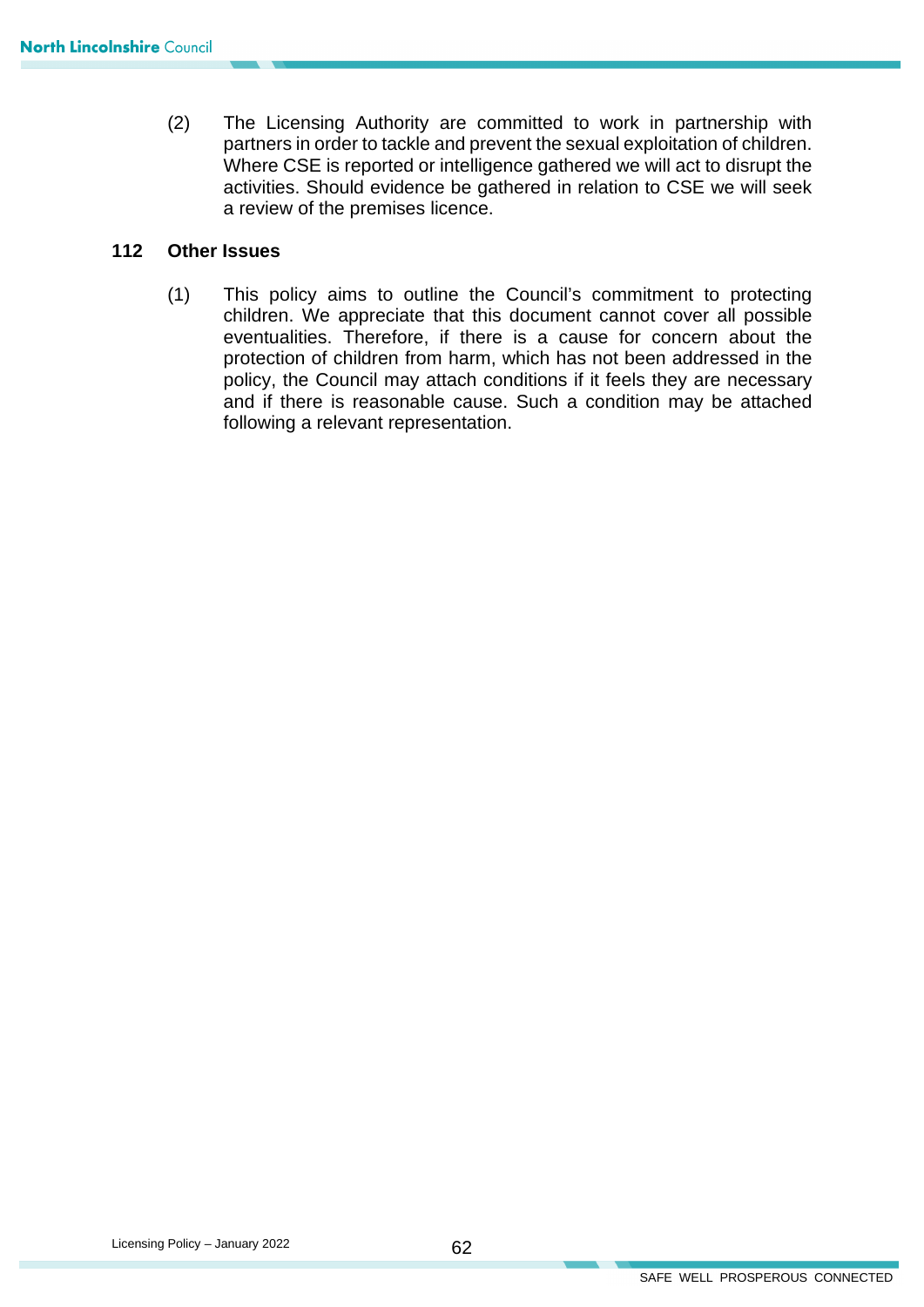## **Section 9**

## **Other Statutory Provisions**

#### **113 Introduction**

- (1) When considering the Licensing Policy and determining applications, North Lincolnshire Council has considered other statutory requirements. These include:
	- The Human Rights Act 1998
	- The Equality Act 2010
	- Health and Safety at Work Act 1974
	- Town and Country Planning Act 1990
	- Health Act 2006
	- Gambling Act 2005
	- Private Security Industry Act 2001
	- Crime and Disorder Act 1998
	- Violent Crime Reduction Act 2006
	- Criminal Justice & Police Act 2001
	- Policing & Crime Act 2009
	- Local Government (Miscellaneous Provisions) Act 1982
- (2) In accordance with the Secretary of State's guidance, this policy will aim to avoid duplication with other statutory requirements.

#### **114 Disabled People**

(1) We take a proactive approach to promoting access and inclusion for disabled people. We will actively encourage making licensed premises accessible to disabled people and will remind applicants and licence holders of their responsibilities under the Equality Act 2010, specifically relating to disability, the duty they have to make reasonable adjustments to the premises and their duty in delivering their service to all their customers safely.

#### **115 Health & Safety**

 current Health and Safety Legislation. The Council will, however take (1) The Council will not usually attach conditions to a licence relating to breaches of such legislation very seriously. Action could result in a review of a premises licence where a person has committed an offence under this legislation.

#### **116 Planning**

 this licensing policy and the objectives set under the Act. (1) The licensing function will not be a re-run of a planning application. The issues in determining an application for a premises licence will relate to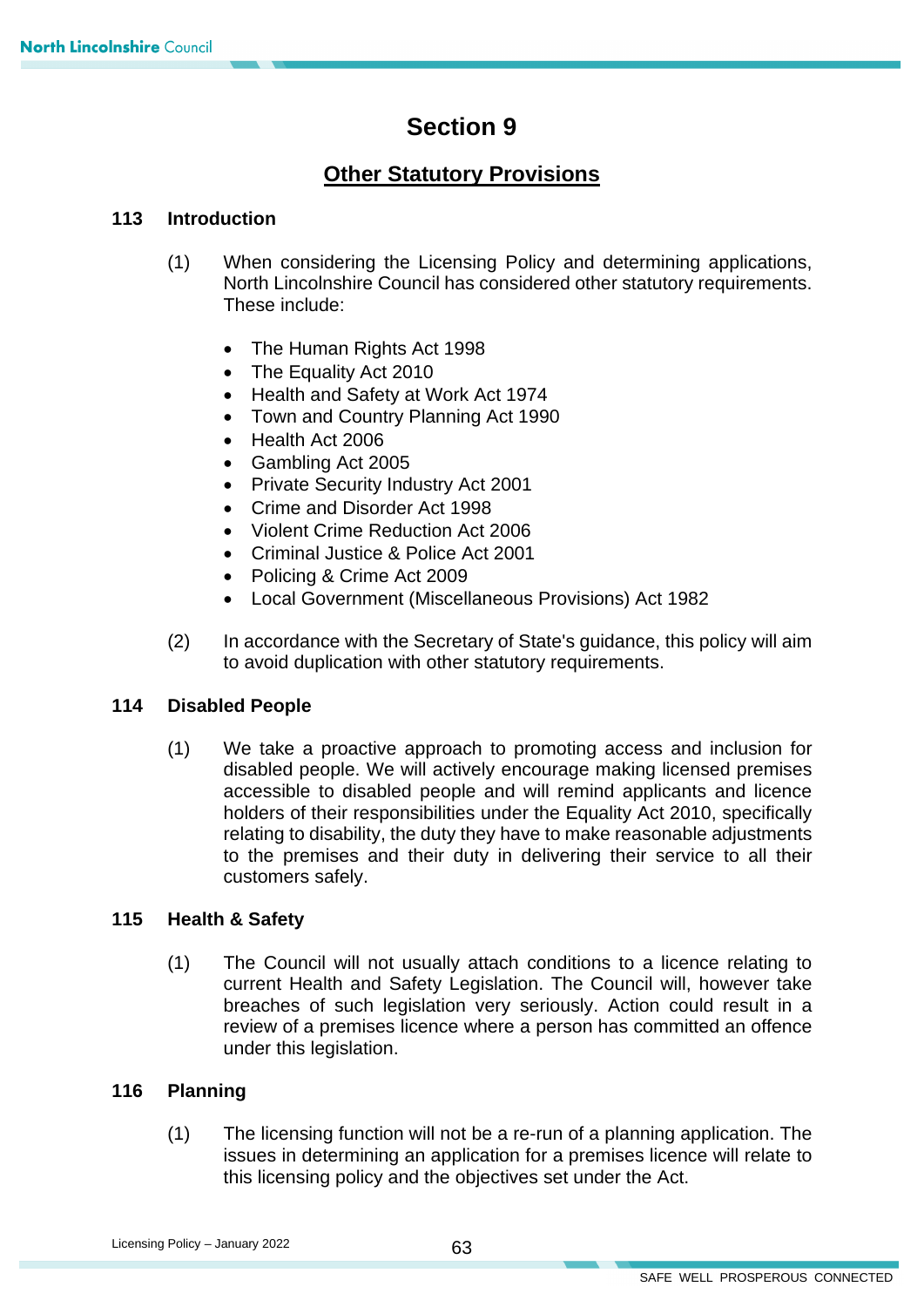#### **117 Transport**

(1) The provision of transport home is an issue that the Council will consider. People need to be dispersed to reduce the risk of crime, disorder and nuisance. Where a premises allows taxi companies to advertise in their premises, they should take reasonable steps to ensure that taxis are appropriately licensed. Premises licence holders may be asked to display advertisements promoting safe transport.

#### **118 Gaming Machines**

- (1) Although not a licensable activity under the Licensing Act 2003, where premises wish to provide such machines, they must hold the appropriate permit or have provided the Licensing Authority with the appropriate notification.
- (2) Premises that have two or less machines must notify the Licensing Authority that they intend to use the machines along with the appropriate fee, while premises using three or more require a licensed premises gaming machine permit.
- that the machines are not played by anyone aged under 18 years. (3) All machines should be sited in view of the bar. The DPS should ensure
- (4) Applications for the machines may be posted, along with the fee, to the Licensing Team at North Lincolnshire Council.

#### **119 Hypnotism**

- (1) No exhibition, demonstration or performance of hypnotism, as defined in Section 6 of the Hypnotism Act 1952, shall be given on any person on a licensed premises except with the written consent of the Council and in accordance with any conditions attached to such consent.
- responsible person should check that this has been done. We should (2) The hypnotist is responsible for registering with us, however the DPS or have not less than 28 days notice before the intended date of the exhibition, demonstration or performance.

#### $120$ **120 Adult Entertainment (Sex Establishments Licence)**

- shops, sex cinemas and sexual entertainment venues in the area. (1) North Lincolnshire Council has adopted schedule 3 of the Local Government (Miscellaneous Provisions) Act 1982 (as amended by section 27 of the Policing and Crime Act 2009) in order to regulate sex
- to operate sex establishments and as such these businesses are a (2) North Lincolnshire Council recognises that Parliament has made it lawful legitimate part of the retail and leisure industry.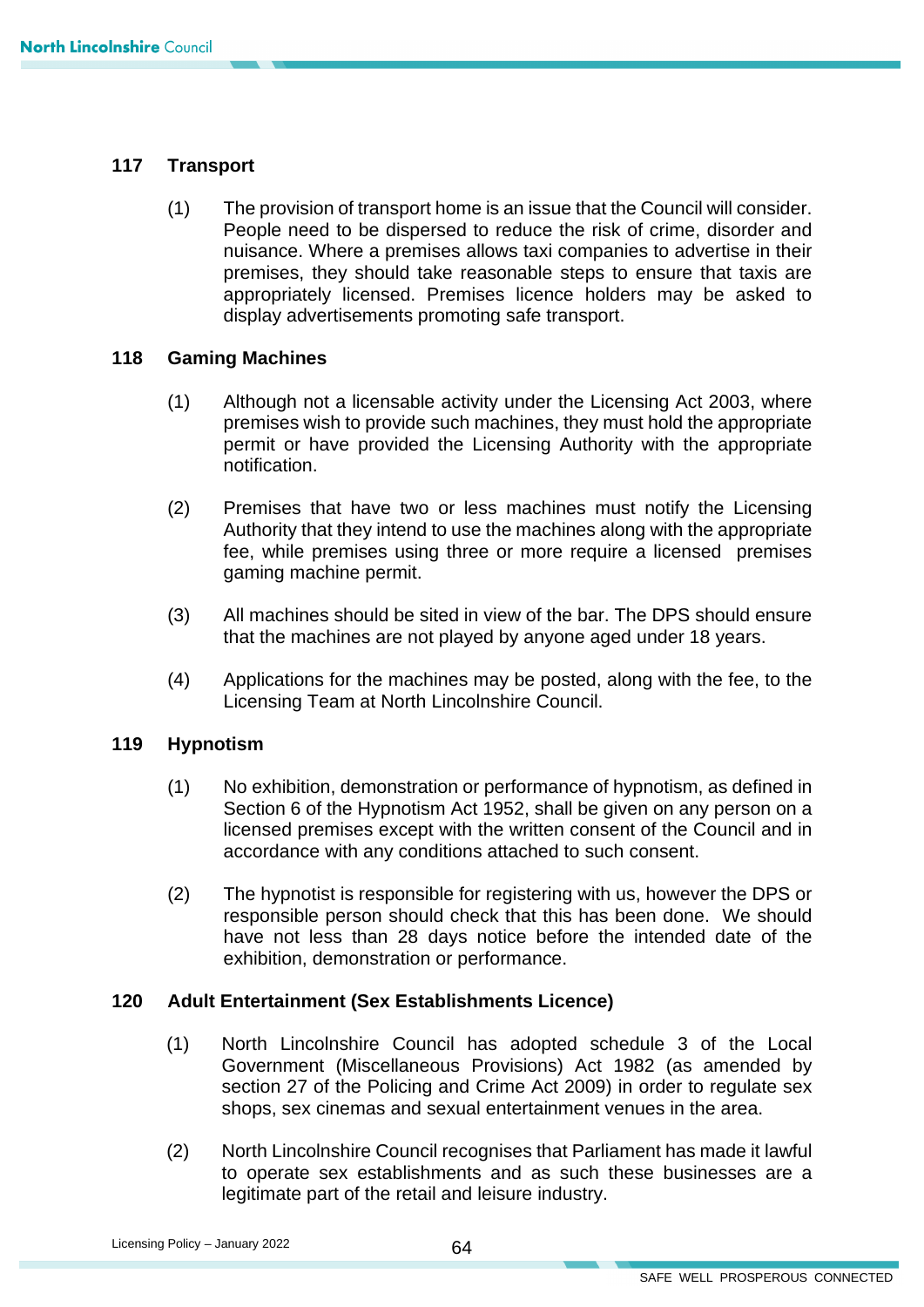- (3) An application for a Sex Establishment Licence should be made to the Licensing Authority.
- of a suggestive nature, which may cause a breach of the peace. (4) We would advise that no entertainment is allowed on licensed premises which is considered licentious, indecent, obscene, profane, improper or Following a relevant representation we may attach a condition to restrict this type of entertainment.
- the protection of children from harm and the safety of the performer. (5) Where entertainment consists of striptease, lap dancing, pole dancing, nude or semi-nude performances by either sex which involves exposure of intimate parts of the body or any performance, exhibition or display of a similar nature, the DPS or responsible person should carry out a risk assessment prior to the event. This risk assessment should focus on
- $t$  (6) Where such activities are a cause for concern, we may attach a condition to the licence to restrict the type of entertainment allowed. Such a condition may be attached following a relevant representation.

#### **121 Smoking**

- (1) Smoking is not permitted in those parts of the premises which are substantially enclosed in accordance with the Health Act 2006. Further guidance on smoking related issues can be obtained from the Licensing Team.
- recommend that the DPS or Responsible person advise their patrons to (2) Where a smoking shelter is provided by a premises we would have consideration to the neighbours, so as not to cause a nuisance.
- (3) We would suggest that premises who allow their patrons to smoke on the public highway take responsibility to clear away any smoking related litter and provide an Ash Bin where possible.

#### **122 Information Sharing**

- (1) Subject to the provisions in the Data Protection Act 1998 and the Freedom of Information Act 2000, we will share information with key partners in order to reduce alcohol fuelled crime and disorder.
- (2) In addition to the provisions in the Data Protection Act 1998, we may also share information with our partners under section 115 of the Crime and Disorder Act 1998. We will only do so where there is a need for the detection or prevention of crime and disorder.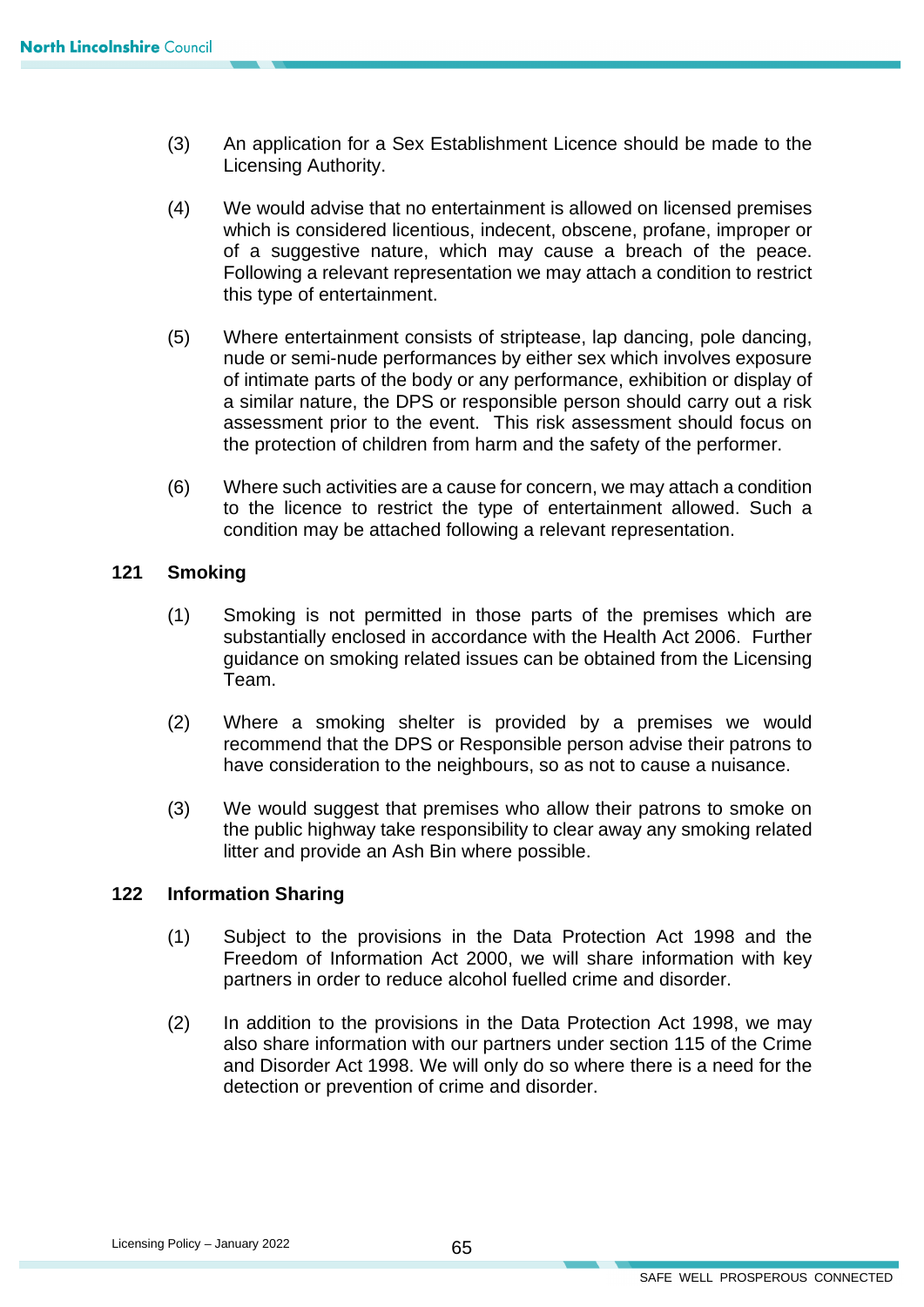## **Section 10**

## **Enforcement**

#### **123 Introduction**

- enforcing the provisions contained within the Licensing Act 2003. The (1) This section of the Licensing Policy details the Council's commitment to Council has signed up to the Enforcement Concordat.
- all enforcement agencies, to provide consistent enforcement on (2) It also highlights the Council's commitment to work in partnership with licensing issues.
- relate to the supply and sale of alcohol to children. It is an offence to sell (3) The Licensing Act 2003 details a number of offences. Many of these or supply alcohol to anyone aged under 18 years. Council Licensing Officers will work closely with Humberside Police and Trading Standards Officers on these issues.
- offence to be brought by the Crown Prosecution Service or by the Licensing Authority. In addition Trading Standards Officers can (4) Section 186 of the Licensing Act 2003 allows any proceedings for an prosecute certain offences.
- (5) The Licensing Team also aims to work closely with other enforcement authorities when dealing with licensed premises, especially concerning health and safety and noise/nuisance.
- premises, where there are problems with crime & disorder. Any such (6) The Licensing Act 2003 also provides the police with powers to close closure requested by the police must not be for more than 24 hours.
- (7) It is an offence to carry on or attempt to carry on a licensable activity without the authorisation provided by a premises licence, a club premises certificate or a temporary event notice. It is also an offence knowingly to allow such an activity to carry on.
- (8) Such offences cover premises that are licensed for one activity but not for another. For example: premises are licensed to sell alcohol, but not to provide regulated entertainment. If entertainment is held on the premises, then they would be carrying on a licensable function other than in accordance with the licence issued by the Council and the conditions attached to such a licence.
- (9) The Council has adopted the Concordat relating to enforcement. In dealing with enforcement issues, the Council will act in a fair and consistent manner and will treat all cases and people with consideration and empathy. There is a directorate enforcement policy and a Business Compliance and Support Policy that sit alongside the policies from the Licensing Team.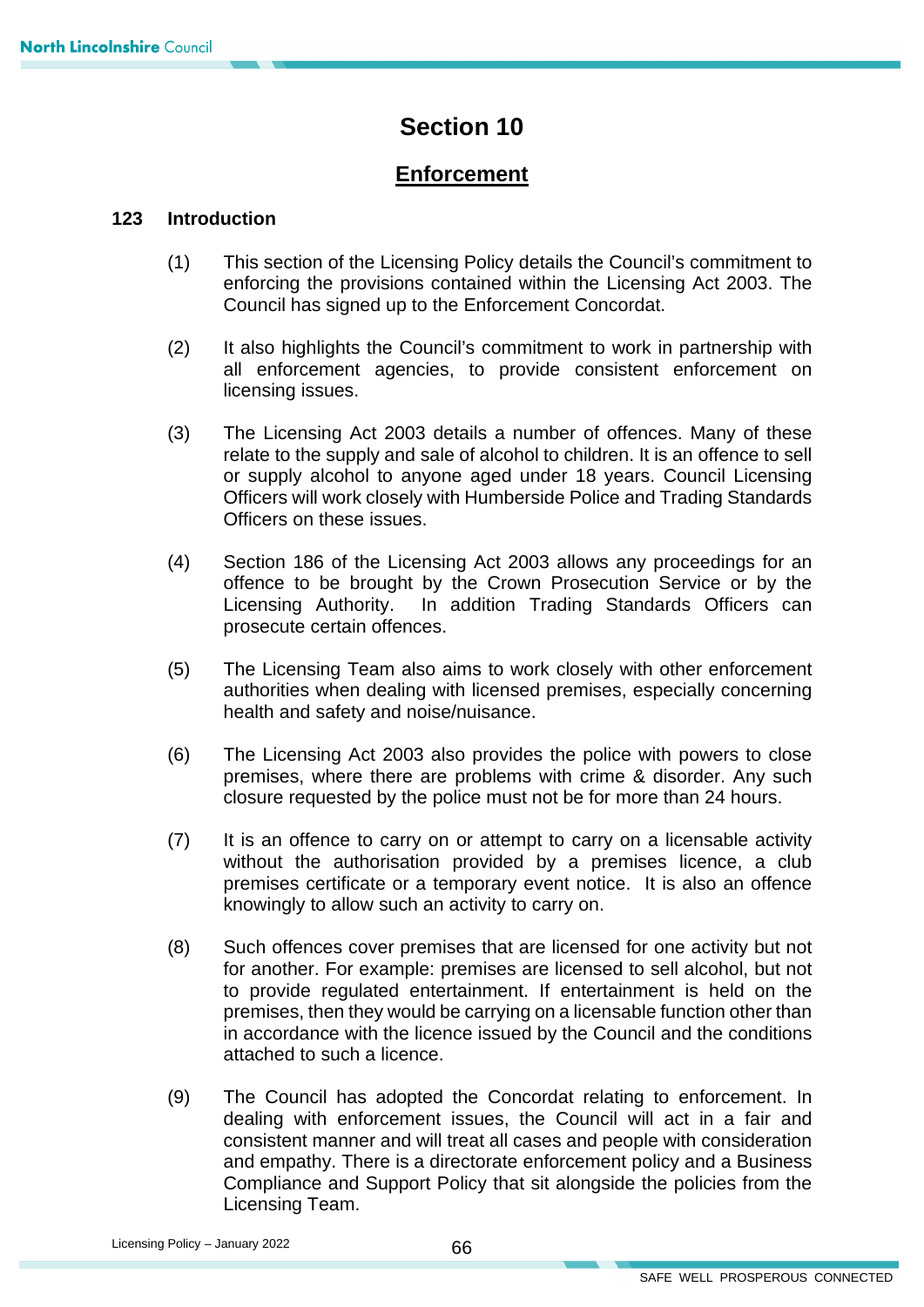#### **124 Complaints**

- $(1)$ We will investigate all complaints about licensed premises, subject to completing a risk assessment of the complaint. Complainants will firstly be encouraged to raise the complaint with the licensee or business concerned. Failing this, the Council will then arrange a mediation meeting to try to resolve any issues.
- (2) This process will not override the right of any interested party to ask that licence reviewed. A licence holder and/or DPS may decline an invitation the Licensing Sub Committee consider any valid objections and have the to such a mediation meeting.

#### **125 Notices and Prosecutions**

(1) There are a number of enforcement bodies within North Lincolnshire, which might serve a Notice or prosecute a premises licence holder or DPS, etc. In order that we can take all such matters into consideration where deemed relevant, such enforcement bodies should disclose to the Licensing Team when a Notice has been served or when a person has been convicted of an offence.

#### **126 Test Purchasing**

 Practice. (1) We will work very closely with the Police and Trading Standards to arrange test purchases for underage sales. Such test purchases will be made paying due regard to the Trading Standards Institutes Code of

#### **127 Enforcement Protocols**

 (1) We will work very closely with other enforcement agencies. We will develop enforcement protocols during the period of this policy. The protocols will be referred to the Licensing Committee for approval.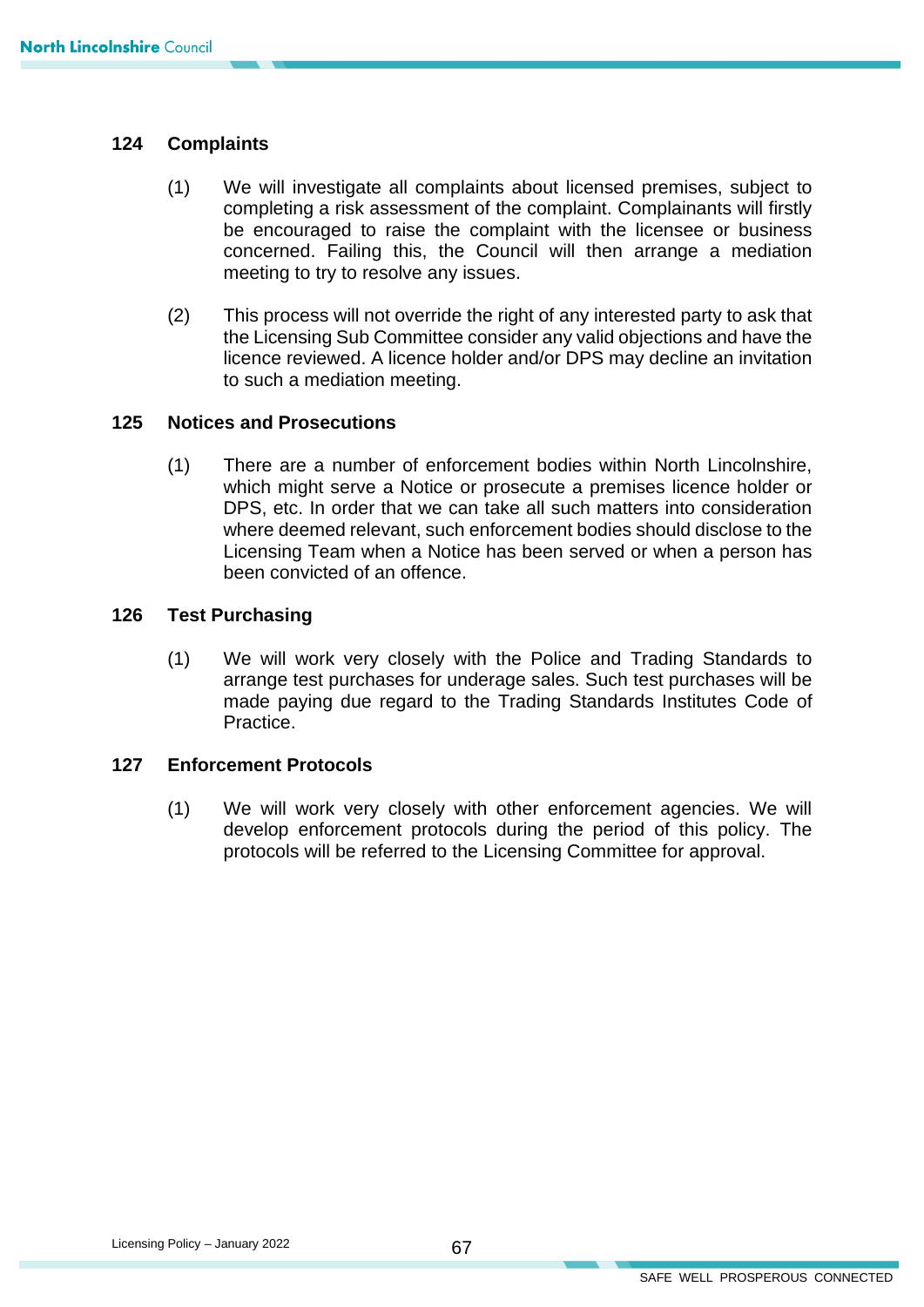## **Glossary of Terms**

| "we"                                    |                              | means North Lincolnshire Council                                                                                                                                                                       |
|-----------------------------------------|------------------------------|--------------------------------------------------------------------------------------------------------------------------------------------------------------------------------------------------------|
| "ASA"<br>"Authorised Officer"           | ۳                            | means Advertising Standards Authority<br>means an Officer employed by North Lincolnshire<br>Council authorised under the Licensing Act 2003                                                            |
| "BBFC"<br>"BS"                          | $\qquad \qquad \blacksquare$ | means British Board of Film Classification<br>means British Standards                                                                                                                                  |
| "CIP"<br>"CIZ"                          | ۰<br>$\blacksquare$          | means the Cumulative Impact Policy<br>means the area covered under the Cumulative Impact                                                                                                               |
| "Consent of the Council"<br>"Container" | ۰<br>۰                       | Policy<br>means written consent or approval by the Council<br>means either a glass or plastic vessel in which<br>alcohol/other beverages are either sold or supplied<br>(Bottle, Pint/Half Pint Glass) |
| "Council"<br>"CPC"                      | $\blacksquare$               | means North Lincolnshire Council<br>means Club Premises Certificate needed to authorise                                                                                                                |
| "CSE"<br>"Cumulative Impact"            | ۰<br>-                       | the supply of alcohol to a member of a club<br>means Child Sexual Exploitation<br>means a concentration of a type of licensable<br>premises in one area which results in a breach of the               |
| "Delegation"                            | ۰.                           | licensing objectives<br>means what Officers are authorised to do                                                                                                                                       |
| "DBS"<br>"DPS"<br>"employee of          | ٠<br>-<br>۰                  | means the Disclosure and Barring Service<br>means Designated Premises Supervisor<br>means a Police Constable or a civilian employee of                                                                 |
| Humberside Police"<br>"EMRO"            |                              | Humberside Police who works in the Licensing Team<br>means Early Morning Alcohol Restriction Order that<br>may be applied to an area within North Lincolnshire to                                      |
| "EPOS"<br>"ESAG"                        | -                            | restrict the time when alcohol may be sold or supplied<br>means Electronic Point of Sale<br>means the Event Safety Advisory Group who consider<br>and advise on the safety of events                   |
| "Licensed Premises"                     |                              | means the building and land to which the public have<br>access, which is licensed to hold a licensable activity<br>as defined in the Licensing Act 2003                                                |
| "Licensing Committee"                   | $\blacksquare$               | means a group of between 9 and 15 members of<br>North Lincolnshire Council who will deal with<br><b>Cumulative Impact and Policy Issues</b>                                                            |
| "Licensing Sub-<br>Committee"           | ۰                            | means a group of 3 members of North Lincolnshire<br>Council who will deal with Licence Applications where<br>there is a representation and reviews of licences                                         |
| "Magistrates' Court"<br>"PASS"          | ۰<br>۰                       | means Grimsby Magistrates' Court<br>means Proof of Age Standard Scheme, a nationally<br>recognised proof of age scheme                                                                                 |
| "Personal Details"                      | ۰                            | means any details provided by an individual (not a<br>business) about themselves, including their address,<br>telephone number, email address                                                          |
| "Pre-application Advice"<br>Service"    | ۰                            | means a service provided by the Licensing Team to<br>help applicants fill in their application forms                                                                                                   |